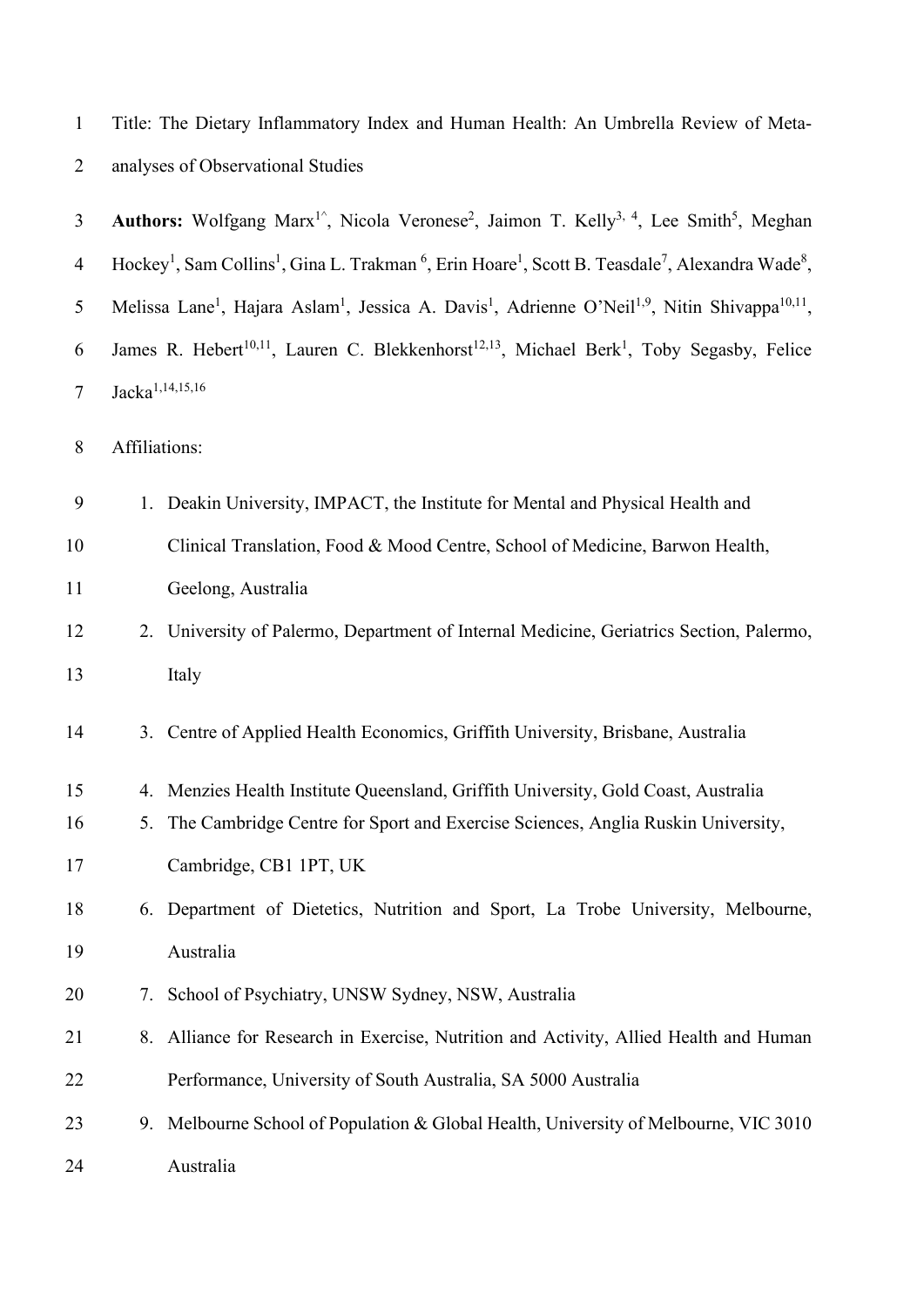| 25 | 10. Department of Epidemiology and Biostatistics and Cancer Prevention and Control      |
|----|-----------------------------------------------------------------------------------------|
| 26 | Program, Arnold School of Public Health, University of South Carolina, Columbia, SC     |
| 27 | 29208 USA                                                                               |
| 28 | 11. Department of Nutrition, Connecting Health Innovations LLC, Columbia, SC 29201      |
| 29 | <b>USA</b>                                                                              |
| 30 | 12. School of Medical and Health Sciences, Edith Cowan University, Joondalup, WA 6027   |
| 31 | Australia                                                                               |
|    | 13. Medical School, The University of Western Australia, Perth, WA 6000 Australia       |
| 32 | 14. Black Dog Institute, NSW; Australia                                                 |
| 33 | 15. James Cook University, QLD; Australia                                               |
| 34 | 16. Centre for Adolescent Health, Murdoch Children's Research Institute, VIC; Australia |
| 35 |                                                                                         |
| 36 |                                                                                         |
| 37 | <sup>^</sup> Corresponding Author:                                                      |
| 38 | Dr Wolfgang Marx                                                                        |
| 39 | IMPACT – the Institute for Mental and Physical Health and Clinical Translation          |
| 40 | Deakin University                                                                       |
| 41 | PO Box 281                                                                              |
| 42 | Geelong, Victoria, Australia                                                            |
| 43 | 3220                                                                                    |
| 44 | wolf.marx@deakin.edu.au                                                                 |
| 45 |                                                                                         |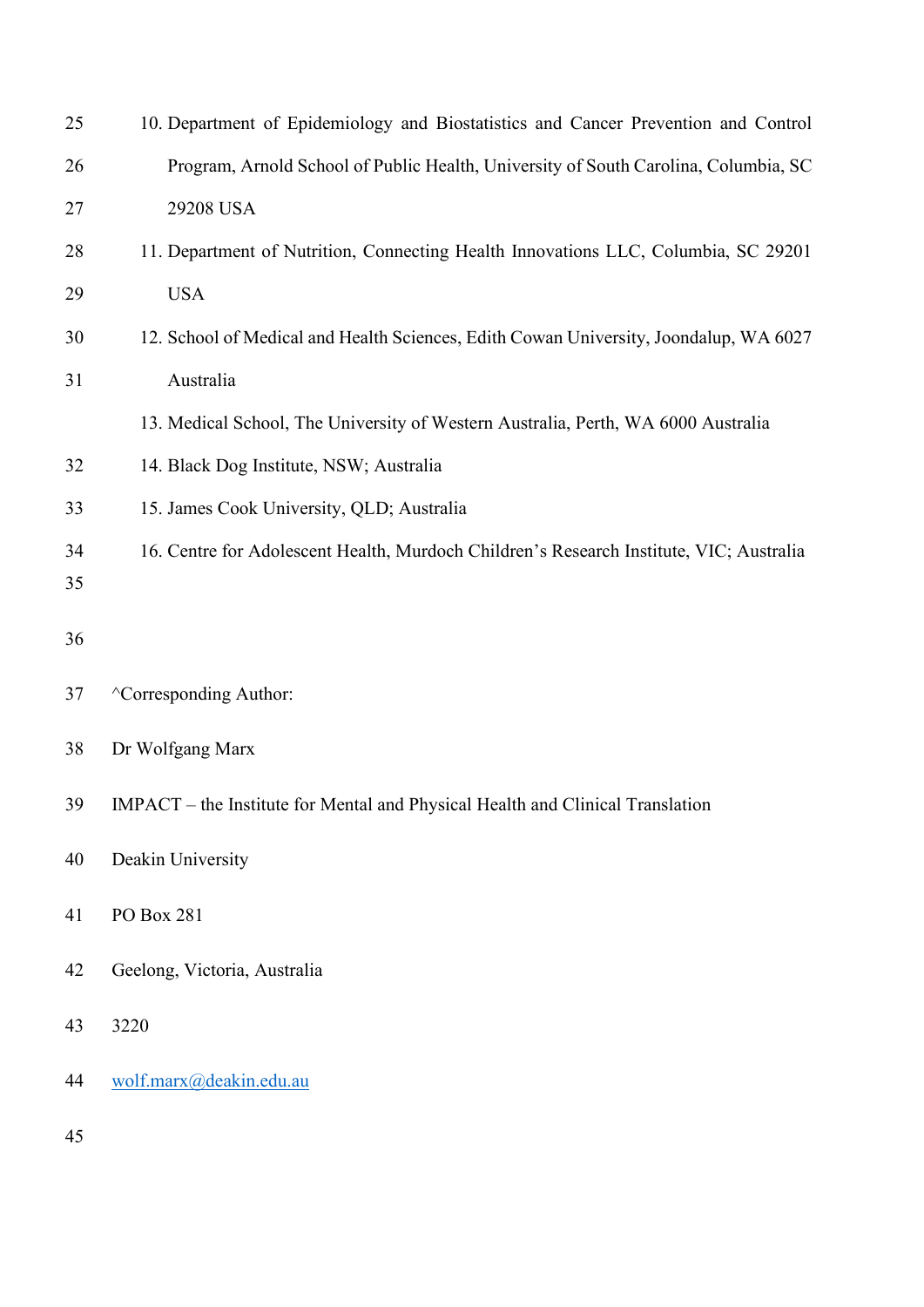| 46 | Word count: 6961                                                            |
|----|-----------------------------------------------------------------------------|
| 47 | Number of figures: 2                                                        |
| 48 | Number of tables: 1                                                         |
| 49 | Running title: DII Umbrella Review                                          |
| 50 |                                                                             |
| 51 | <b>List of abbreviations</b>                                                |
| 52 | AMSTAR - A Measurement Tool to Assess Systematic Reviews                    |
| 53 | CRP - C-reactive protein                                                    |
| 54 | DII® - Dietary Inflammatory Index                                           |
| 55 | IL - Interleukin                                                            |
| 56 | MMP-9 - matrix metalloproteinase-9                                          |
| 57 | PRISMA - Preferred Reporting Items for Systematic Reviews and Meta-Analyses |
| 58 | sCD40L - soluble CD40 ligand                                                |
| 59 | TNF- $\alpha$ - Tumor necrosis factor- $\alpha$                             |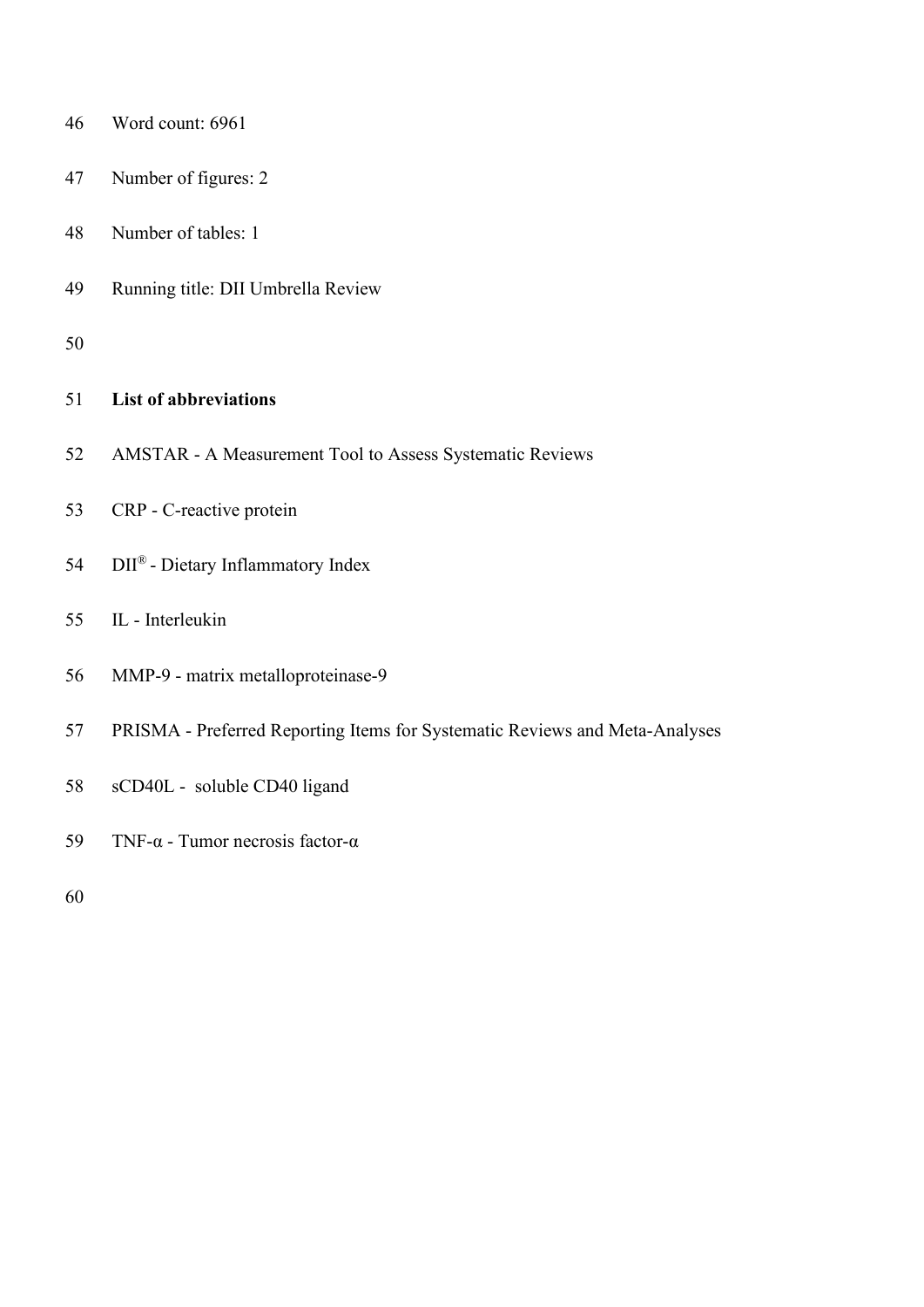# **Abstract**

 Numerous observational studies have investigated the role of the Dietary Inflammatory Index  $(63 \quad (DII^{\circledR})$  in chronic disease risk. The aims of this umbrella review and integrated meta-analyses were to systematically synthesize the observational evidence reporting on the associations between the DII and health outcomes based on meta-analyses, and to assess the quality and strength of the evidence for each associated outcome. This umbrella review with integrated meta-analyses investigated the association between the DII and a range of health outcomes based on meta-analyses of observational data. A credibility assessment was conducted for each outcome using the following criteria: statistical heterogeneity, 95% prediction intervals, evidence for small-study effect and/or excess significance bias, as well as effect sizes and P values using calculated random effects meta-analyses. In total, 15 meta-analyses reporting on 38 chronic disease-related outcomes were included, incorporating a total population of 4,360,111 subjects. Outcomes (n=38) were examined through various study designs including case-control (*n=*8), cross-sectional (*n=*5), prospective (*n=*5), and combination (*n=*20) study designs. Adherence to a pro-inflammatory dietary pattern had a significant positive association with 27 (71%) of the included health outcomes (*P* value <0.05). Using the credibility assessment, Class I (Convincing) evidence was identified for myocardial infarction only, Class II (Highly suggestive) evidence was identified for increased risk of all-cause mortality, overall risk of incident cancer, and risk of incident site-specific cancers (colorectal, pancreatic, respiratory, and oral cancers) with increasing (more pro-inflammatory) DII score. Most outcomes (*n=*31) presented Class III (Suggestive) or lower evidence (Weak or No association). Pro-inflammatory dietary patterns were nominally associated with an increased risk of many chronic disease outcomes. However, the strength of evidence for most outcomes was limited. Further prospective studies are required to improve the precision of the effect size.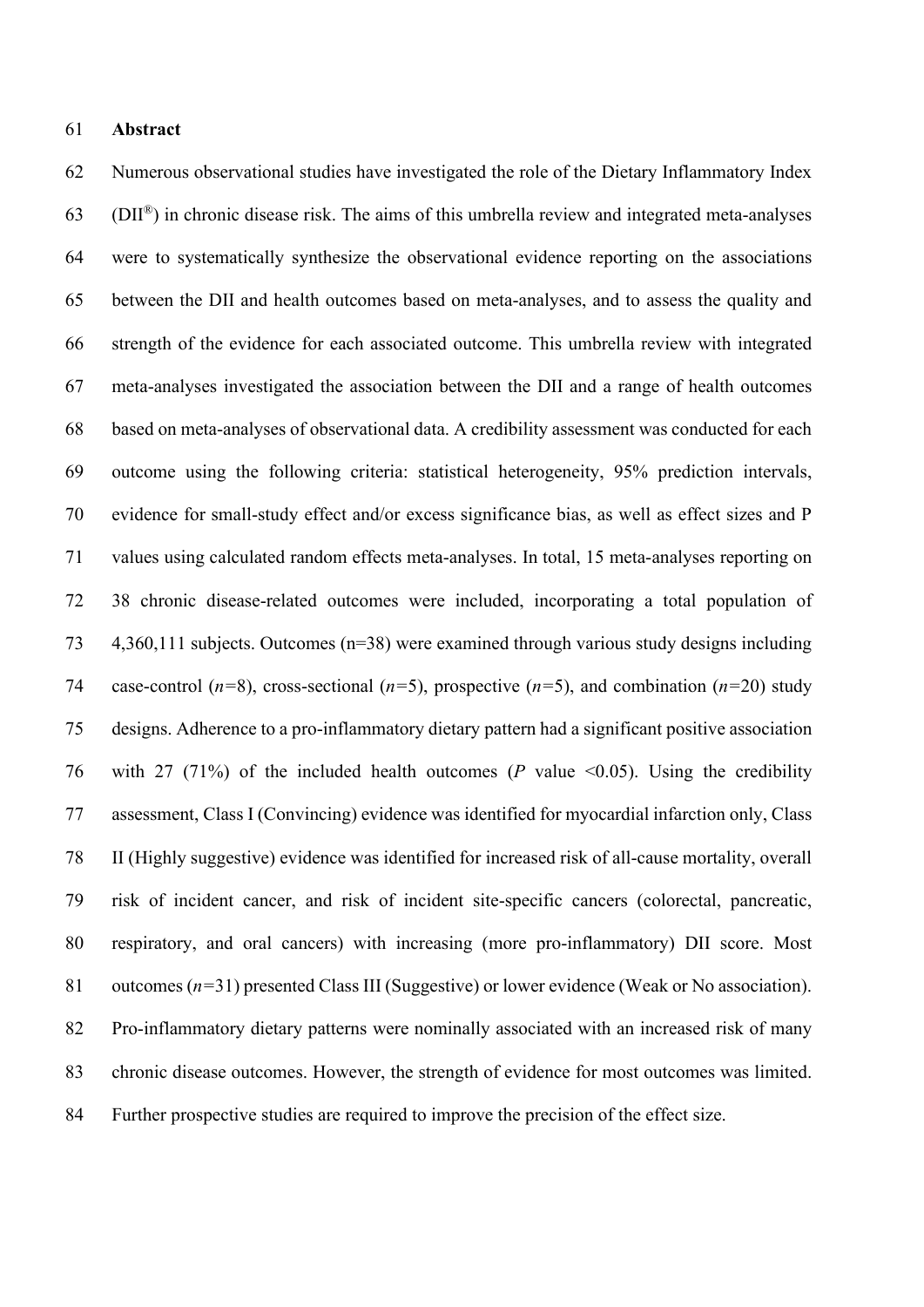- Keywords: diet, inflammation, dietary inflammatory index, prevention, mental disorders,
- cancer, cardiovascular disease, non-communicable disorders, medicine.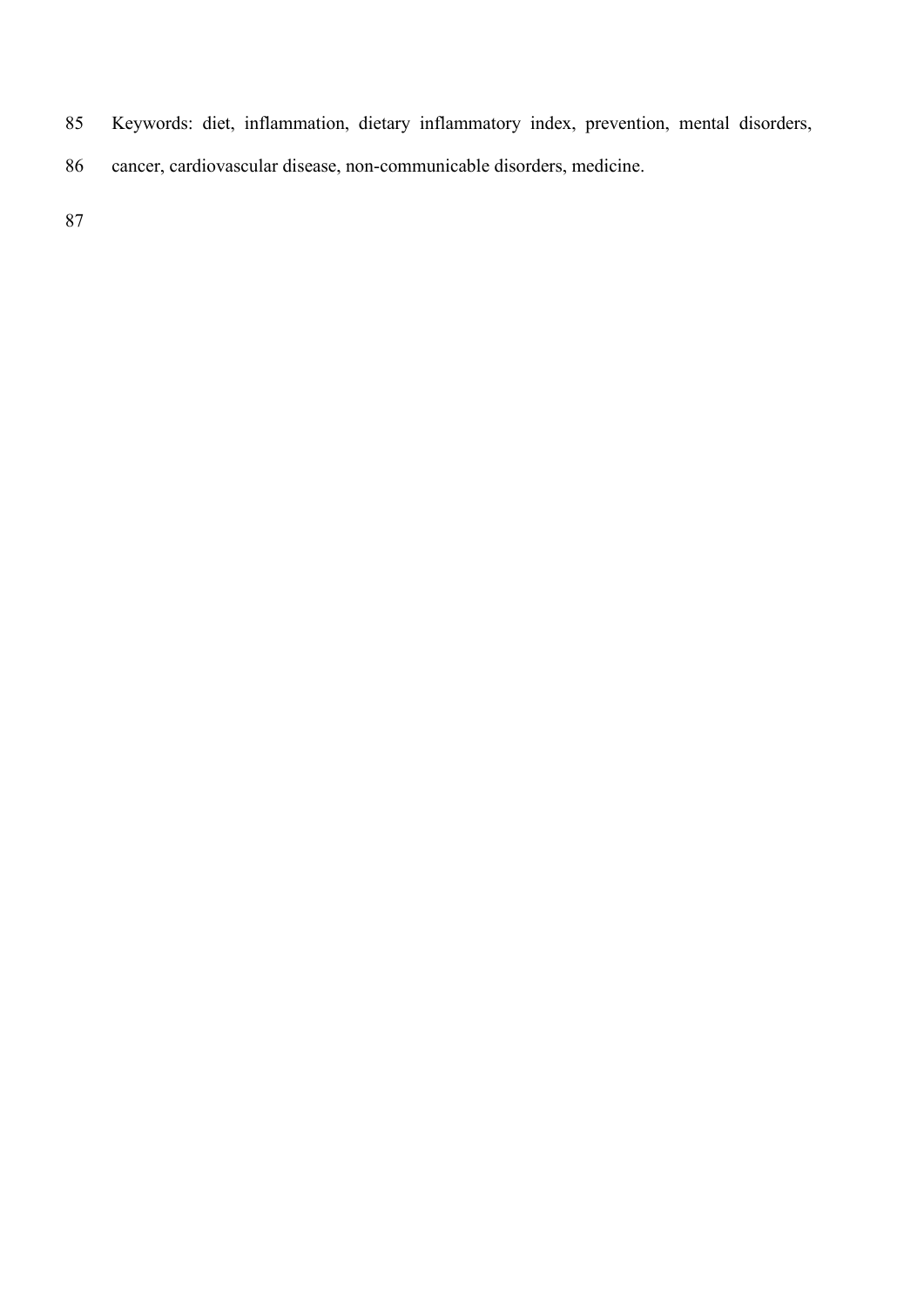# **Introduction**

 Chronic low-grade inflammation is implicated in the pathogenesis of several chronic non- communicable diseases.(1, 2) In particular, chronic systemic inflammation is associated with increased mortality from all causes, as well as with an increased risk of chronic disease including cancer, type 2 diabetes, neurodegenerative diseases, and cardiovascular disease.(3- 8) Observational studies suggest that a range of pro-inflammatory markers including interleukin-6 (IL-6), IL-18, matrix metalloproteinase-9 (MMP-9), soluble CD40 ligand 95 (sCD40L), and tumor necrosis factor- $\alpha$  (TNF- $\alpha$ ) are prospectively associated with coronary heart disease risk.(9) In addition to physical chronic diseases, inflammation is implicated in range of mental illnesses including depression, schizophrenia, and bipolar disorder.(10-12) Elevated baseline C-reactive protein (CRP) levels predict *de novo* depression.(13) Due to the substantial burden of chronic diseases on mortality and morbidity,(14) studies that seek to understand and address the drivers of inflammation are of substantial scientific value and public health interest.

 Diet is a key modifiable target for chronic disease risk reduction given that dietary factors remain the primary driver of the global burden of chronic disease.(15, 16) Diet can affect chronic disease risk via multiple mechanisms of action, including modulation of the gut microbiome, oxidative stress, and energy balance.(17, 18) Fundamental to these mechanisms of action is the potential pro- or anti-inflammatory properties of dietary patterns and individual dietary components. Increased adherence to healthy dietary patterns, as well as a higher consumption of nutrient-dense food groups, are associated with reduced inflammatory markers.(19) For example, the Mediterranean dietary pattern – rich in fruits, vegetables, fatty fish, poultry, extra virgin olive oil, and whole grains – is associated with reductions in systemic inflammatory markers such as CRP.(20) Intervention studies support causality: a meta-analysis of randomized controlled trials investigating the effect of a Mediterranean dietary pattern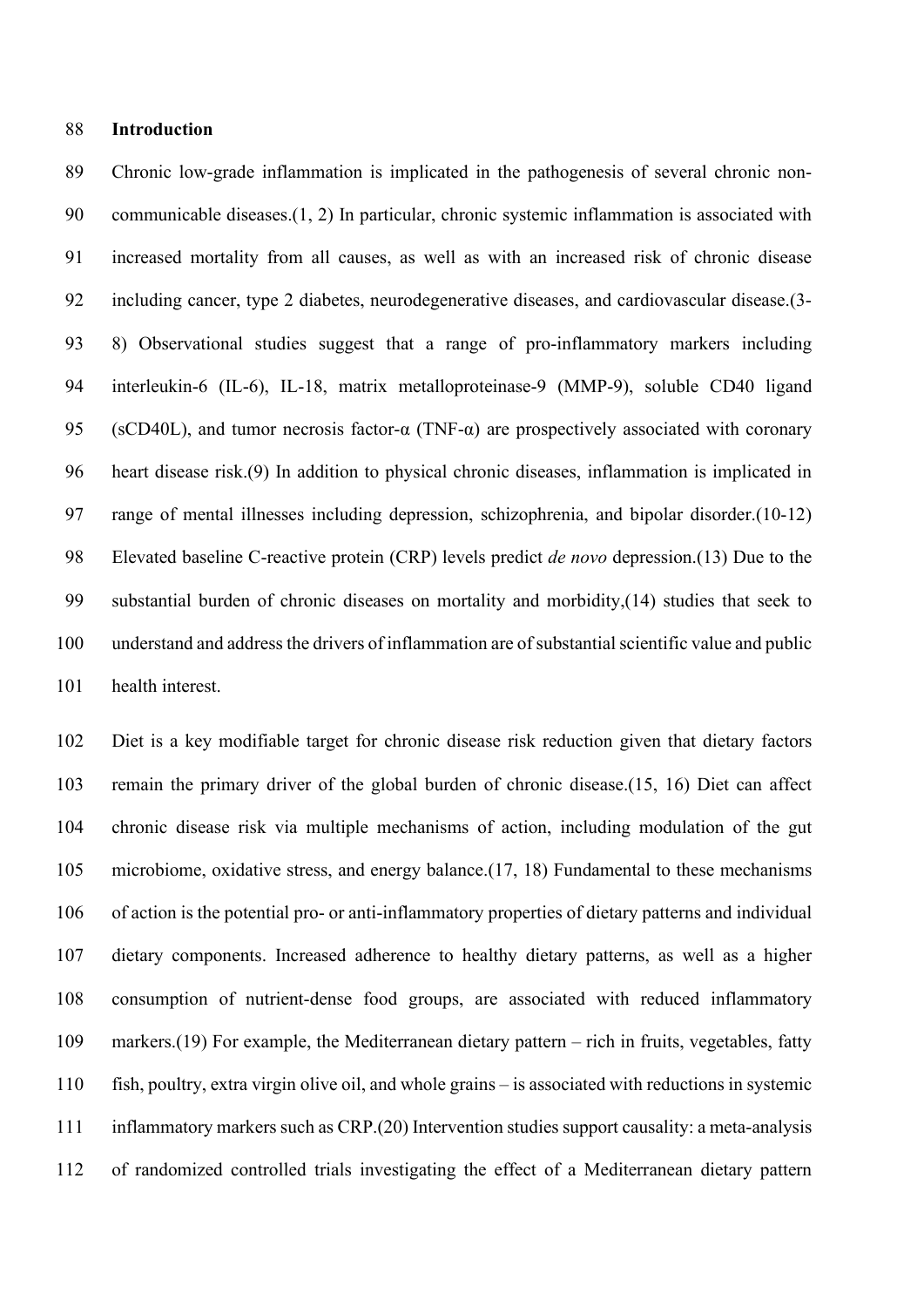reported significant reductions in CRP and IL-6 as well as increased adiponectin.(21) Furthermore, individual compounds within nutrient-dense foods including omega-3 fatty acids,(22) fiber,(23) and polyphenols(24) have demonstrated anti-inflammatory properties. In contrast, consumption of Western dietary patterns, characterized by low consumption of fruits and vegetables and high consumption of calorie-dense ultra-processed foods, are associated with increased levels of inflammatory markers.(19)

119 The Dietary Inflammatory Index ( $DI^{(8)}$ ) provides a novel tool to further explore the mechanistic inflammatory contribution of various dietary components.(25) Informed by an *a priori* literature-based method, the DII is based on 45 food parameters including individual nutrients (e.g. omega-3 fatty acids), compounds (e.g. flavonoids), and food items (e.g. garlic, ginger) that were identified within the literature as possessing either anti- or pro-inflammatory properties. The DII has now been validated in 29 studies with a range of inflammatory markers including CRP, IL-6, and TNF-α.(26) A strategic advantage of the DII is that, in contrast to individual dietary compounds, the investigation of dietary patterns acknowledges the food matrix or the complex interactions of nutrients and compounds within foods and dietary patterns.

 Since the development of the current DII in 2014,(25) over 450 studies have investigated the association between the DII and a diverse range of chronic disease-related outcomes, including all-cause mortality, depression, and intermediate risk factors for chronic disease such as elevated blood pressure or hypertension.(26, 27) Due to the large number and diverse range of studies that have investigated the DII, there are now several meta-analyses that have synthesized these outcomes.(28-36) However, no umbrella review has been conducted to assess the strength of association between the DII and these diverse chronic disease outcomes. The aim of this umbrella review was to aggregate and synthesize the results from meta-analyses of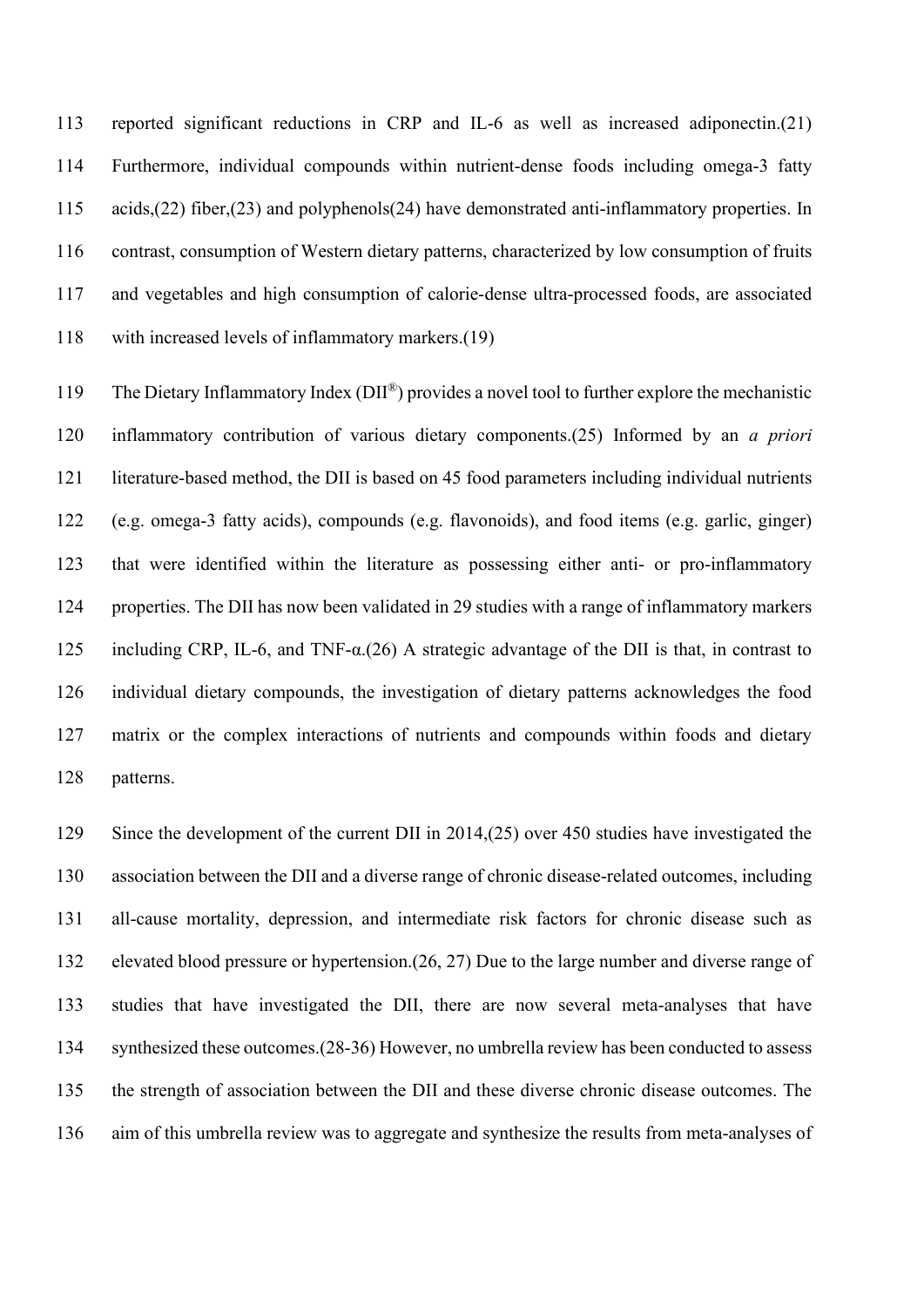observational studies examining the association between the DII and any available health condition.

#### **Methods**

The study was reported in line with the Preferred Reporting Items for Systematic Reviews and

Meta-Analyses (PRISMA)(37) guidelines and was prospectively registered in an international

registry of systematic reviews (PROSPERO registration no. CRD42020192991).

## *Literature search and selection criteria*

 All meta-analyses that examined the association between the DII and all available health outcomes using observational study designs (e.g., cross-sectional, prospective, case-control) were eligible for inclusion. There were no restrictions on the population or age group, with both healthy and clinical populations included. Eligible outcomes included those that were related to physical chronic diseases (e.g., cardiovascular disease, cancer), mental illnesses (e.g., depression), and intermediate risk factors (e.g., hypertension).

 Two independent authors (WM & JD) searched MEDLINE (via PubMed), PsycINFO (via Ovid), EMBASE (via Ovid), and the Cochrane databases (via Ovid), from journal inception dates to June 2020. Key search terms were related to the DII (DII OR "dietary inflammatory index" OR "inflammatory diet" OR "anti-inflammatory diet") and the meta-analysis study design ("meta-analy\*" OR metaanaly\* OR "meta reg\*" OR "metareg\*"). Retrieved articles were independently screened in duplicate (WM and JK) to identify studies that potentially met the inclusion criteria. Any disagreement between authors over the eligibility of particular studies was resolved through discussion with a third reviewer (ML). In line with methods used in prior umbrella reviews, (38-40) if two or more meta-analyses were available for the same disease outcome, the most recently updated and/or largest meta-analysis was included.

*Data extraction*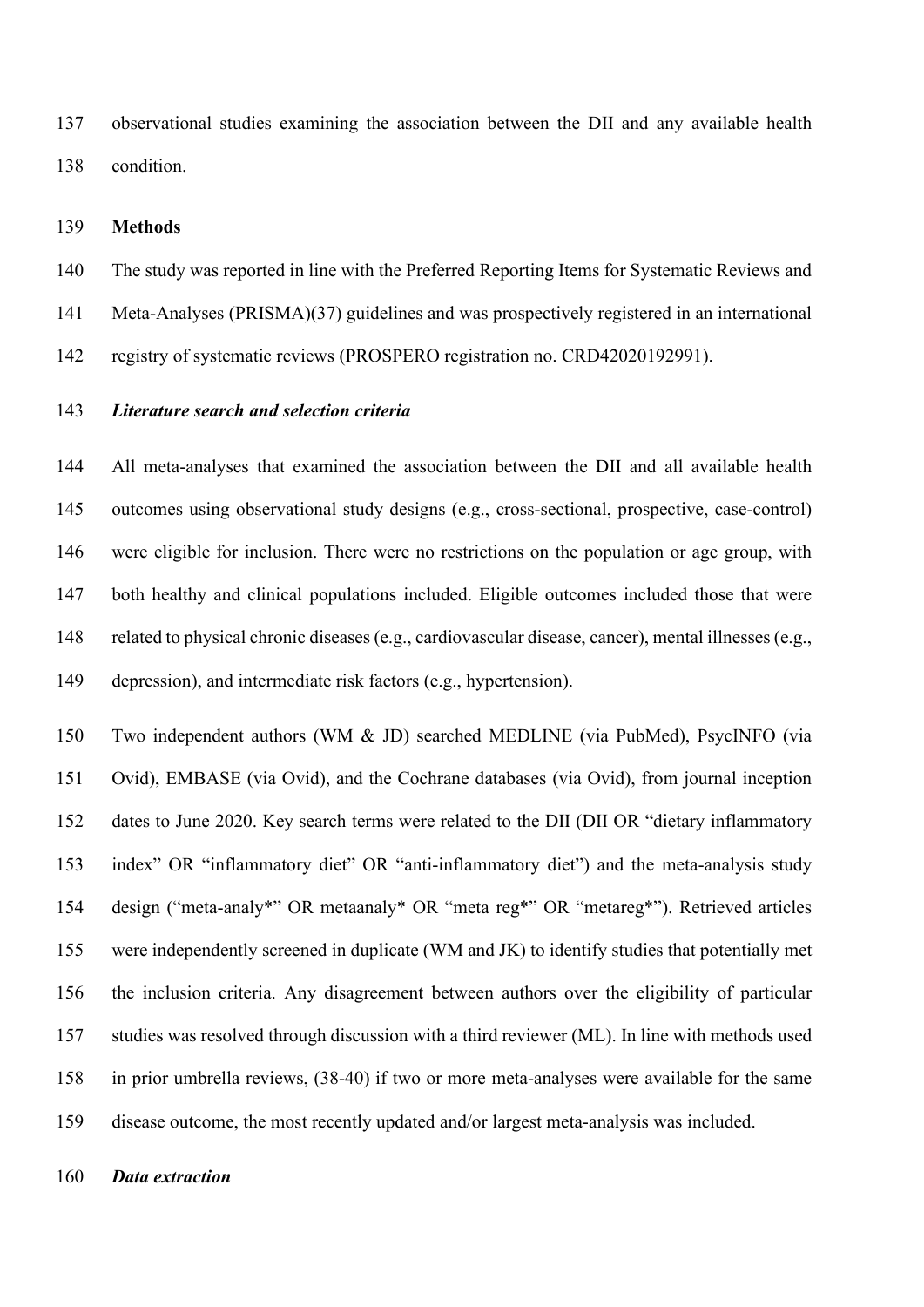Duplicate extraction was conducted for data from the included studies for assessment of study quality and evidence synthesis. Data relating to study design, sample size, outcomes, and effect sizes were extracted. Where required, the study author of the original paper was contacted for further information on relevant data that were not reported.

*Data analysis*

 We reanalyzed each meta-analysis dataset using a random effects model and reported effect sizes (relative risk, odds ratio, and weighted mean differences), with 95% confidence intervals (CI). In line with the methods of prior umbrella reviews,(41) assuming the associations between the DII and health outcomes were linear, the lowest and highest categories - where the highest category indicates a more pro-inflammatory diet - were considered in the overall analyses. Additionally, the 95% prediction intervals were calculated for all random effect sizes, which provide the possible range in which the effect sizes of additional future studies is expected to 173 fall.(42) Statistical heterogeneity between studies was evaluated using the  $I^2$  statistic with a 174 value >50% indicative of high heterogeneity and values >75% suggestive of very high heterogeneity. Evidence of a small study effect was defined as a *P* value <0.10 using Egger's regression asymmetry test(43) and where the effect size of the largest individual study for each meta-analysis was more conservative than that of the overall summary effect for each outcome.(44)

 We conducted a test for excess significance for all outcomes,(45) which evaluates whether the number of studies with nominally significant results (i.e., *P* value <0.05) within an included meta-analysis exceeds what would be expected based on the statistical power of the meta- analysis. As described elsewhere, the number of expected significant studies can be compared with the observed number of significant studies through a chi-square–based test.(45) The larger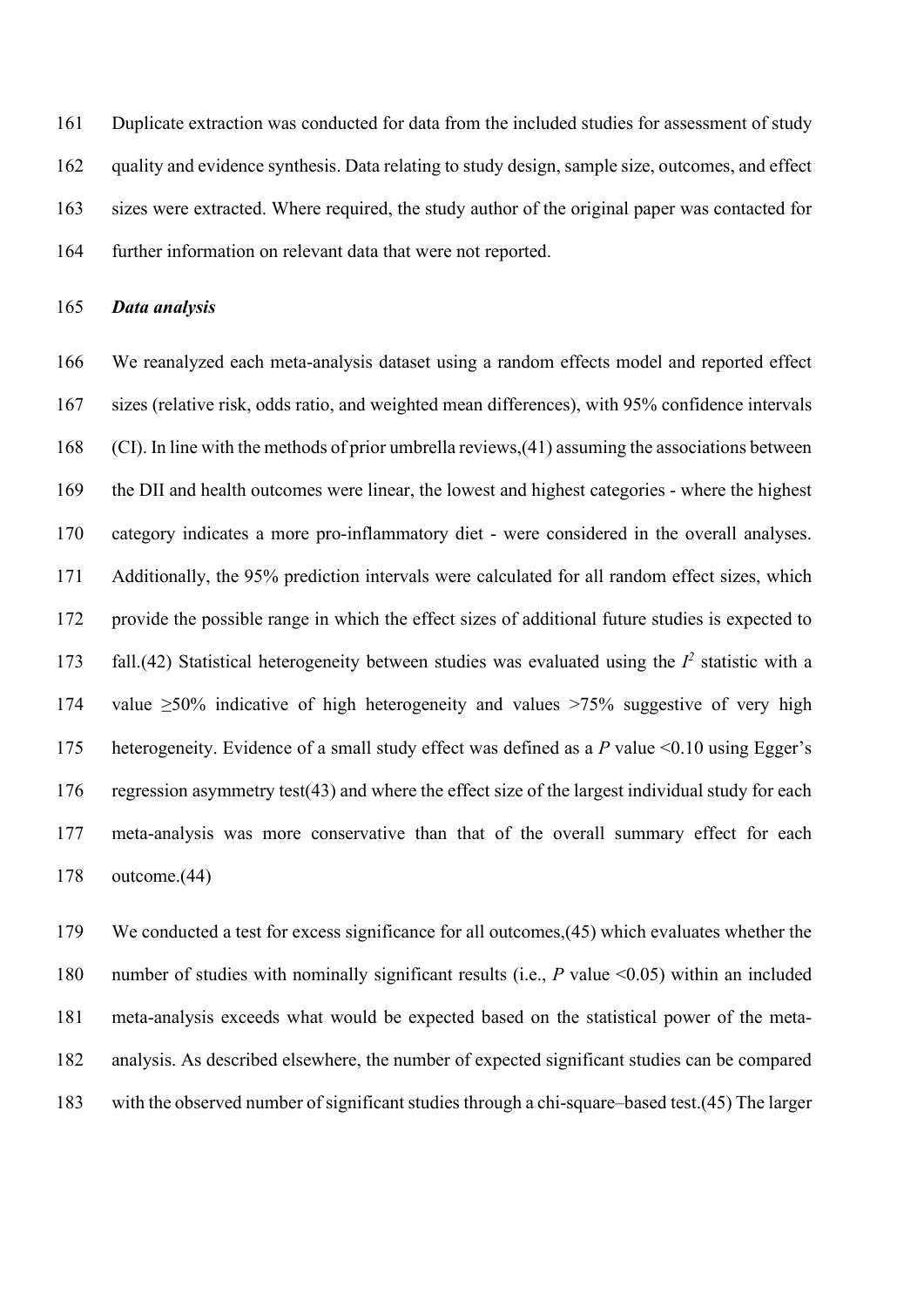the difference between observed and expected, the higher the degree of excess of significance bias.

# *Quality assessment of the meta-analyzed studies and evidence grading*

 The quality of all eligible meta-analyses was assessed using the A Measurement Tool to Assess Systematic Reviews (AMSTAR 2) quality assessment tool.(46) In line with prior umbrella reviews,(41, 47) and as summarized elsewhere,(48, 49) the results of this umbrella review were classified as Convincing, Highly Suggestive, Suggestive, Weak, or No evidence, as defined using the following criteria.

 • Convincing (Class I); where the number of cases is >1000, statistically significant using 193 a *P* value of <1 × 10<sup>-6</sup>,  *<50%, 95% prediction interval excludes the null, the largest*  included individual study has a statistically significant effect (*p*≤0.05), no small-study effects, and no excess significance bias

# • Highly suggestive (Class II); where the number of cases is >1000, statistically significant using a *P* value of <1  $\times$  10<sup>-6</sup>, the largest included individual study has a statistically significant effect (*p*≤0.05), and Class I criteria not met

• Suggestive (Class III); where the number of cases is >1000, *P* value of <1 × 10<sup>−</sup><sup>3</sup> , and Class I–II criteria not met

# • Weak (Class IV); statistically significant using a *P* value of ≤0.05 and Class I–III criteria not met

- 
- No evidence (Class V); no statistical significance using a *P* value of >0.05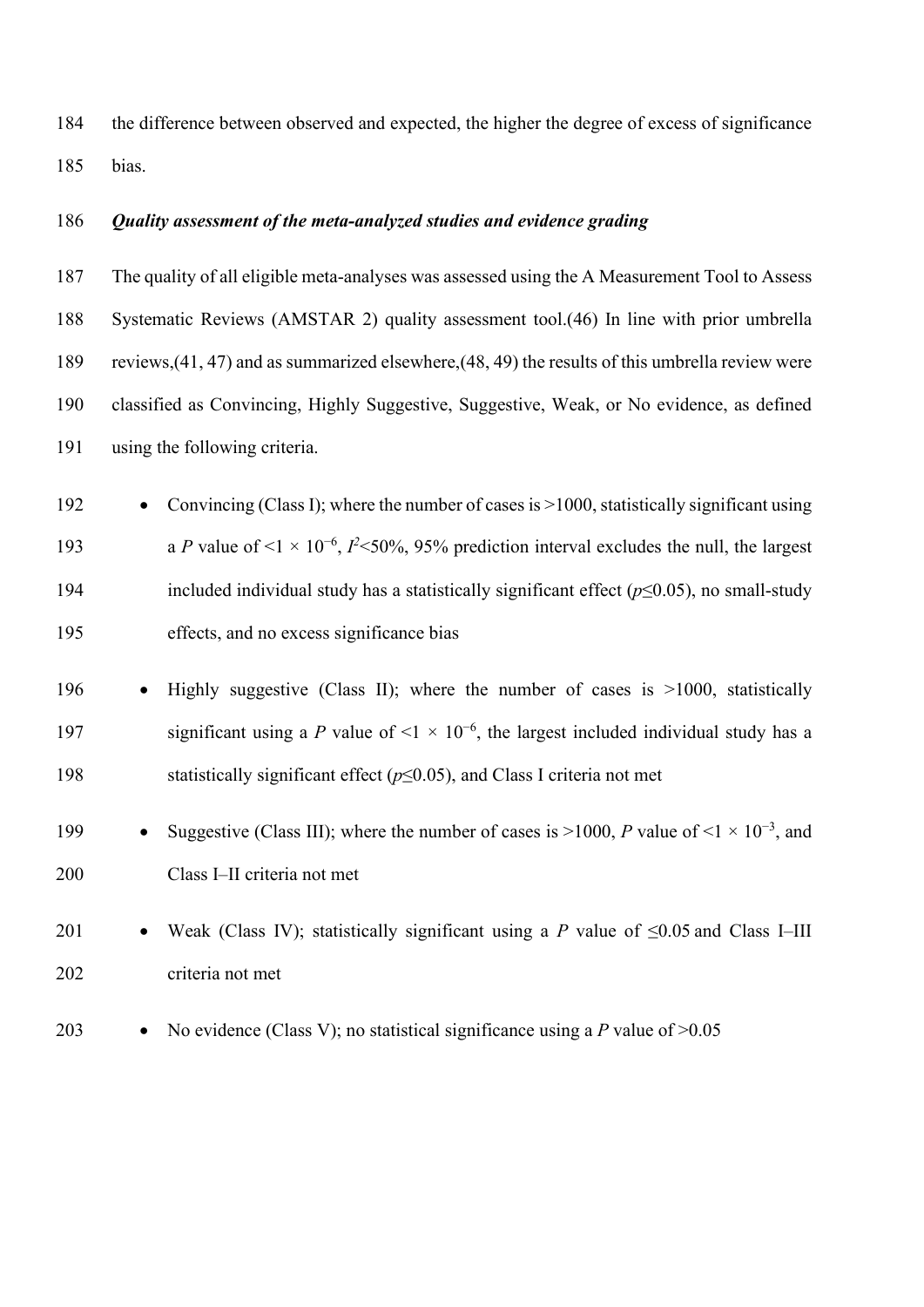#### **Results**

 As shown in Figure 1, the systematic search identified 70 deduplicated articles. After applying the inclusion criteria, 15 meta-analyses of 38 distinct outcomes were included for review.(28- 36, 50-55)

## *Study characteristics*

 All meta-analyses were published within the last 5 years. The median number of studies included for each outcome was 6 (range: 2–44), the median number of participants was 36,592 (range: 1,966–1,299,621), and the median number of cases (i.e., with the outcome of interest) was 2,760 (range: 442–48,345). Outcomes predominantly included a combination of study designs (*n=*20), with the remaining meta-analyses including only case-control (*n=*8), cross-214 sectional  $(n=5)$ , and prospective  $(n=5)$  study designs exclusively.

 As displayed in Table 1, a range of outcomes were included for review: cancer (*n=*16), metabolic risk markers (*n=*11), cardiovascular diseases (CVDs) (*n=*6), all-cause and specific- cause mortality (*n=*4), and depression (*n=*1). The exposure variable for all analyzed outcomes was assessed by comparing the highest versus lowest categories (e.g., quartiles, tertiles) of adherence to a pro-inflammatory diet. Most outcomes (*n=*30) were categorical variables, with the remaining eight outcomes treated as continuous (HbA1c, fasting blood glucose, insulin, HOMA-IR, waist circumference, waist-to-hip ratio, systolic and diastolic blood pressure).(50)

#### *Study results*

 Overall, 27 (71%) of the 38 outcomes reported statistically significant effect sizes using a 224 random effects model ( $P$  value  $\leq 0.05$ ), with the following 8 outcomes surviving a more 225 stringent *P* value (P <1  $\times$  10<sup>-6</sup>): incidence of myocardial infarction,(34) oral cancer,(28) pharyngeal cancer,(28) respiratory cancer,(28) pancreatic cancer,(29) colorectal cancer,(30) 227 overall cancer,(30) and all-cause mortality.(53) In 27 (71%) meta-analyses, the largest included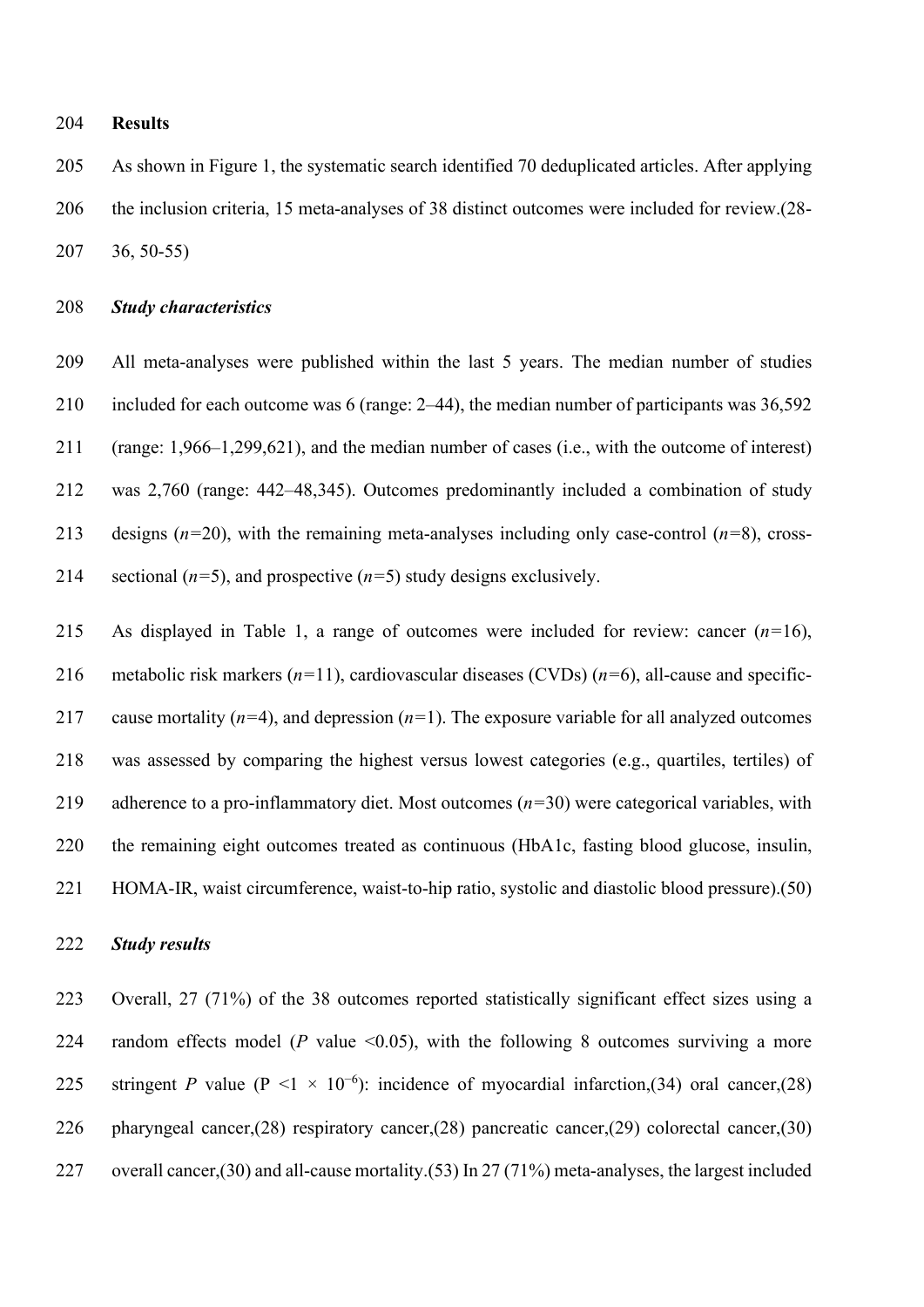study was significant (Table 1). There was evidence of a small study effect across 12 (31%) included outcomes (Supplementary Table 1). Heterogeneity was generally high with most 230 outcomes (27 of 38; 71%) displaying an  $I^2$  value ≥50%. Seven outcomes (incidence of myocardial infarction,(34) ovarian cancer,(32) pharyngeal cancer,(28) respiratory cancer,(28) colorectal cancer,(30) overall cancer,(30) and all-cause mortality(53)) presented 95% prediction intervals excluding the null value. Evidence of excess significance was present for 2 outcomes (prostate cancer and stroke) from the 29 outcomes that were able to be assessed.

# *Credibility assessment*

 When the credibility assessment criteria was applied (Figure 2), one outcome presented convincing evidence (Class I): myocardial infarction(34). Six (16%) outcomes presented highly suggestive evidence (Class II: association between higher DII values and increased risk/presence of all-cause mortality,(53) overall cancer,(30) colorectal cancer,(30) pancreatic cancer,(29) respiratory cancers,(28) oral cancer(28)), and 8 (21%) outcomes presented suggestive evidence (Class III: esophageal cancer,(28) lung cancer,(52) breast cancer,(32) ovarian cancer,(32) pharyngeal cancer,(28) depression,(35) HbA1c,(50) waist circumference(51)). Twelve studies presented weak evidence (Class IV) and a further 11 presented no significant evidence for an association (*P* value >0.05; Table 1, Supplementary Table 1).

#### *Quality assessment*

 The overall quality of included studies was moderate (median score: 16 of 32 using the AMSTAR tool), with limited reporting on a number of quality assessment items including details regarding excluded studies and sources of funding of the included studies (Supplementary Table 2).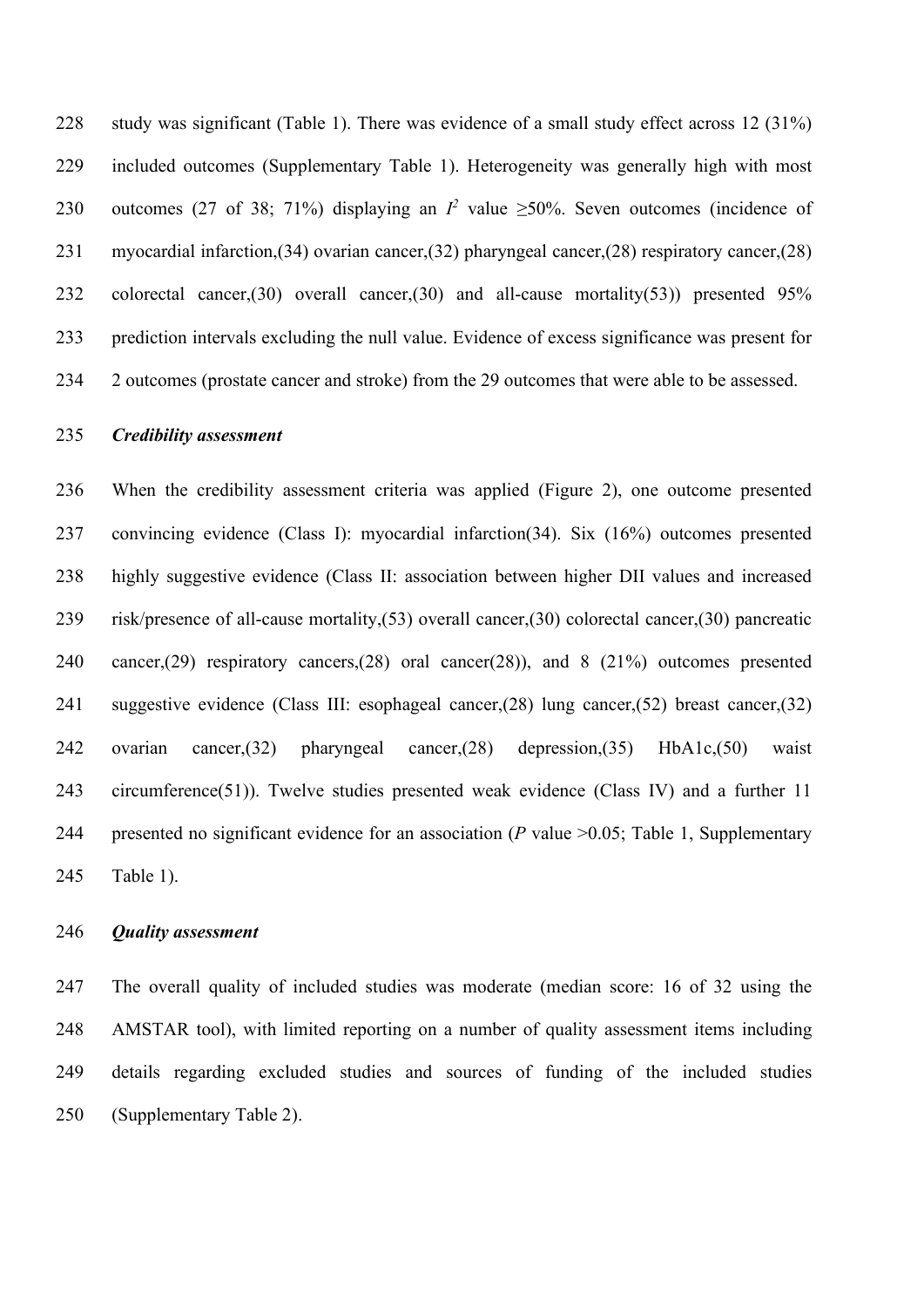#### **Discussion**

 This is the first umbrella review to provide a comprehensive overview of the observational data assessing associations between the DII and all available health outcomes. This umbrella review comprised 15 meta-analyses of 38 outcomes in a total population of more than 4,360,111 participants. A pro-inflammatory dietary pattern was significantly associated with an increased risk for 27 (71%) of the included health outcomes. Convincing (Class I) evidence was presented for myocardial infarction only and Highly suggestive (Class II) evidence was presented for all- cause mortality, overall cancer risk, and a range of site-specific cancers (colorectal cancer, pancreatic cancer, respiratory cancers, oral cancer).

 A strength of the DII is its focus on dietary assessment that captures the composite effect of multiple dietary components, rather than a single nutrient or individual food item, where it is reductionistic and difficult to discern the effect from other co-occurring bioactive nutrients or their interactions. A further strength relates to the analysis of the association between health outcomes and a dietary pattern based on one consistent method, represented by the DII, as opposed to other dietary patterns (e.g., Mediterranean diet) where there are multiple *post-hoc* and *a priori* methods of assessing a specific dietary pattern, which may reduce precision in the 267 observed effect due to the variation in assessment methods.(56)

 There are a diverse range of bioactive compounds that may be responsible for the associations between the DII and the included health outcomes of the present review. Examples of dietary components that are incorporated in the DII and have demonstrated anti-inflammatory properties include phytochemicals such as polyphenols, omega-3 fatty acids, and dietary fiber.(57) A higher dietary intake of polyphenols has been associated with reduced inflammatory markers with the proposed pathway via their antioxidant properties.(24) Omega- 3 fatty acids have been widely studied for their anti-inflammatory potential and include the modulation of eicosanoid and resolvin synthesis.(58, 59) Anti- and pro-inflammatory effects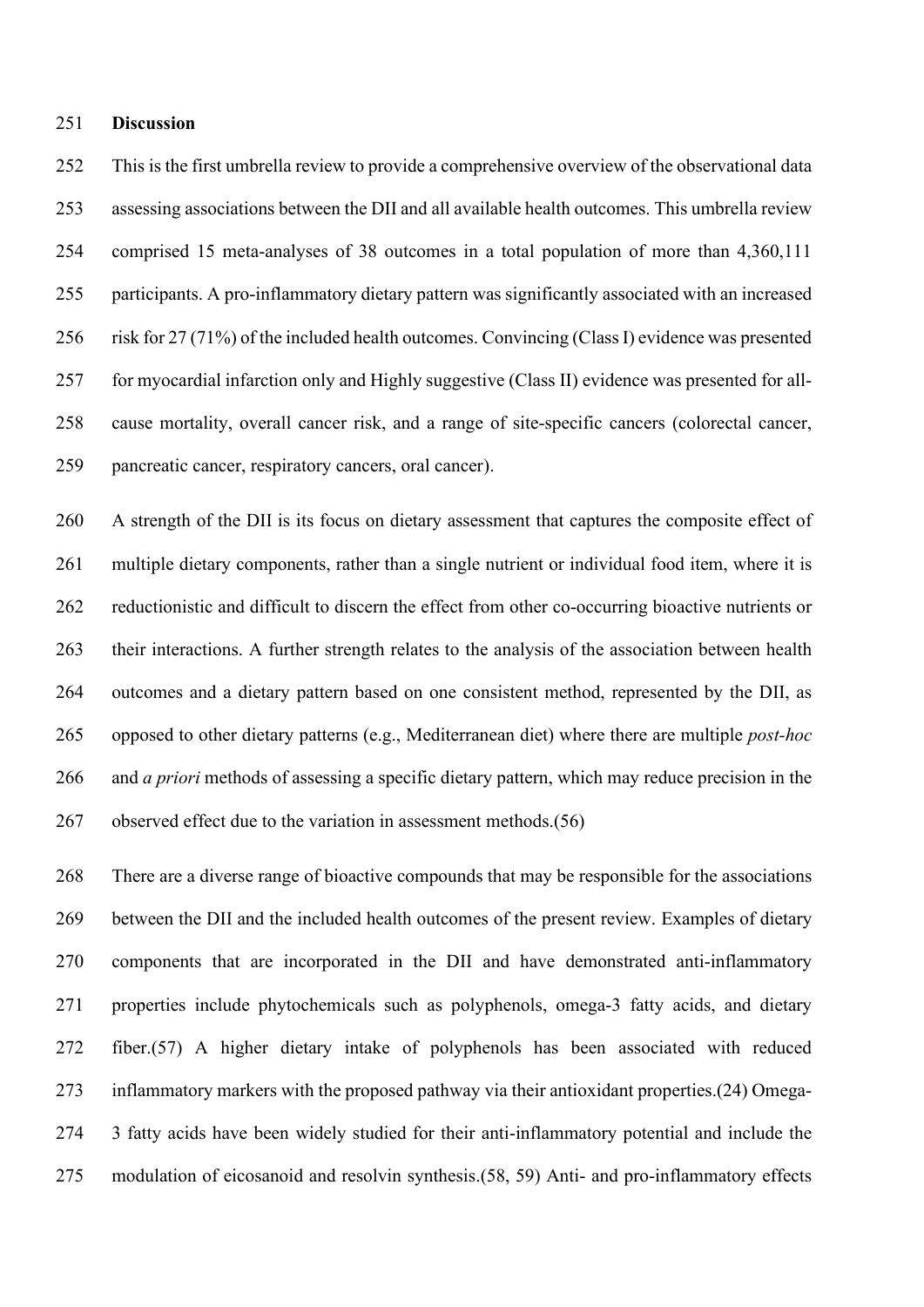of dietary compounds also appear to be mediated via the gut microbiome.(60) Intake of dietary fibers, probiotic supplements and fermented foods have been suggested to provide anti- inflammatory properties via the increase in anti-inflammatory short-chain fatty acids and other gut-derived metabolites.(17, 61) In contrast, dietary components common to a Western-style dietary pattern such as trans- and saturated fatty acids may increase inflammation via mechanisms such as toll-like receptor 4 expression and modulation of the gut microbiome.(62, 63)

 Despite the majority (*n=*27/38, 71%) of outcomes showing a significant (P <0.05) positive association with adherence to a pro-inflammatory dietary pattern, only one outcome provided "convincing" (Class I) evidence and most outcomes presented Class III or lower evidence. This 286 was largely attributed to the high level of statistical heterogeneity ( $n=27/38$ , 71%, with  $I^2$  $\geq$  50%), a 95% prediction interval that included the null ( $n=31/38$ , 82%), and a *P* value greater 288 than 10<sup>-6</sup> (*n*=30/38, 79%).

 A possible explanation for the low credibility assessment and high levels of heterogeneity in many outcomes may be related to the type of populations included in each meta-analysis. For example, some prior meta-analyses suggested differential associations between the DII and health outcomes between men and women.(29, 34) To illustrate, Shivappa et al.(34) reported that the DII was associated with CVD outcomes in women, but not men. To some extent, these observations may be explained by the limited number of studies that have assessed gender- specific differences. Furthermore, several outcomes had a limited number of included studies (e.g. 13 outcomes (34%) including *n=*2-3 studies per analysis), thus limiting the power to detect a statistical association and, in some circumstances, preventing formal analysis of excess significance. An additional potential source of heterogeneity that is common to nutrition epidemiology relates to the complexity of assessing dietary intake. Variations in the dietary assessment tools used between studies to calculate DII as well as bias common to self-reported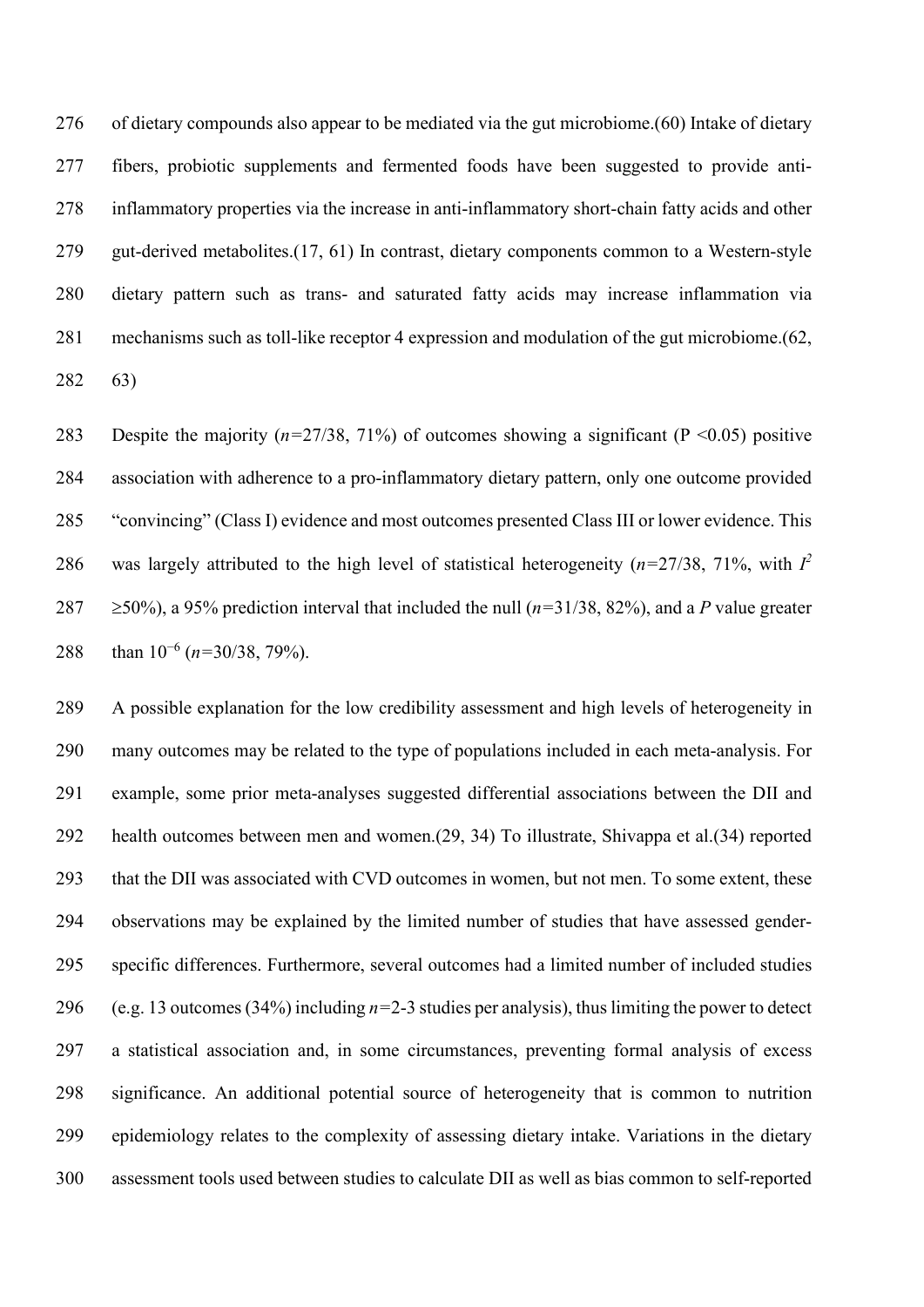measures (e.g. social desirability)(64) may have introduced heterogeneity into the included outcomes.

 Findings of the current umbrella review need to be interpreted with the following limitations in mind. First, as this study included only outcomes with available meta-analyses, additional outcomes where meta-analyses are currently unavailable could not be considered. For example, the DII has been associated with risk of multiple sclerosis in two prior studies;(65, 66) however, these have not been the subject of any identified meta-analysis at this time. A related limitation of umbrella reviews in general is the use of existing meta-analyses, which are dependent on prior investigators decisions regarding the inclusion of individual studies and the analysis methods used including the type and extent of sensitivity analyses conducted. Second, as this umbrella review included observational data only, limitations common to this approach may also affect the results of this review, such as information bias and residual confounding. This is particularly pertinent to the current review as there were a limited number of meta-analyses that exclusively included prospective study designs, where information bias is reduced. Case- control and cross-sectional study designs were more common than prospective study designs and are associated with a higher potential for information bias and reverse causation. Subgroup analyses of included meta-analyses support this, with cross-sectional and case-control studies generally reporting a larger effect size than prospective studies.(32, 35, 36) Future studies are encouraged to use prospective study designs to reduce the existing bias within the literature. Randomized controlled trials that provide an anti-inflammatory dietary intervention pattern consistent with lower DII scores would provide further evidence of directionality, as well as allowing for cause-effect inferences and reducing possible biases inherent to observational study designs. A related consideration is that poor diet quality is likely to cluster with other adverse health behaviors (e.g. smoking, alcohol consumption, sedentariness) that are also associated with the included chronic diseases outcomes. While many individual studies have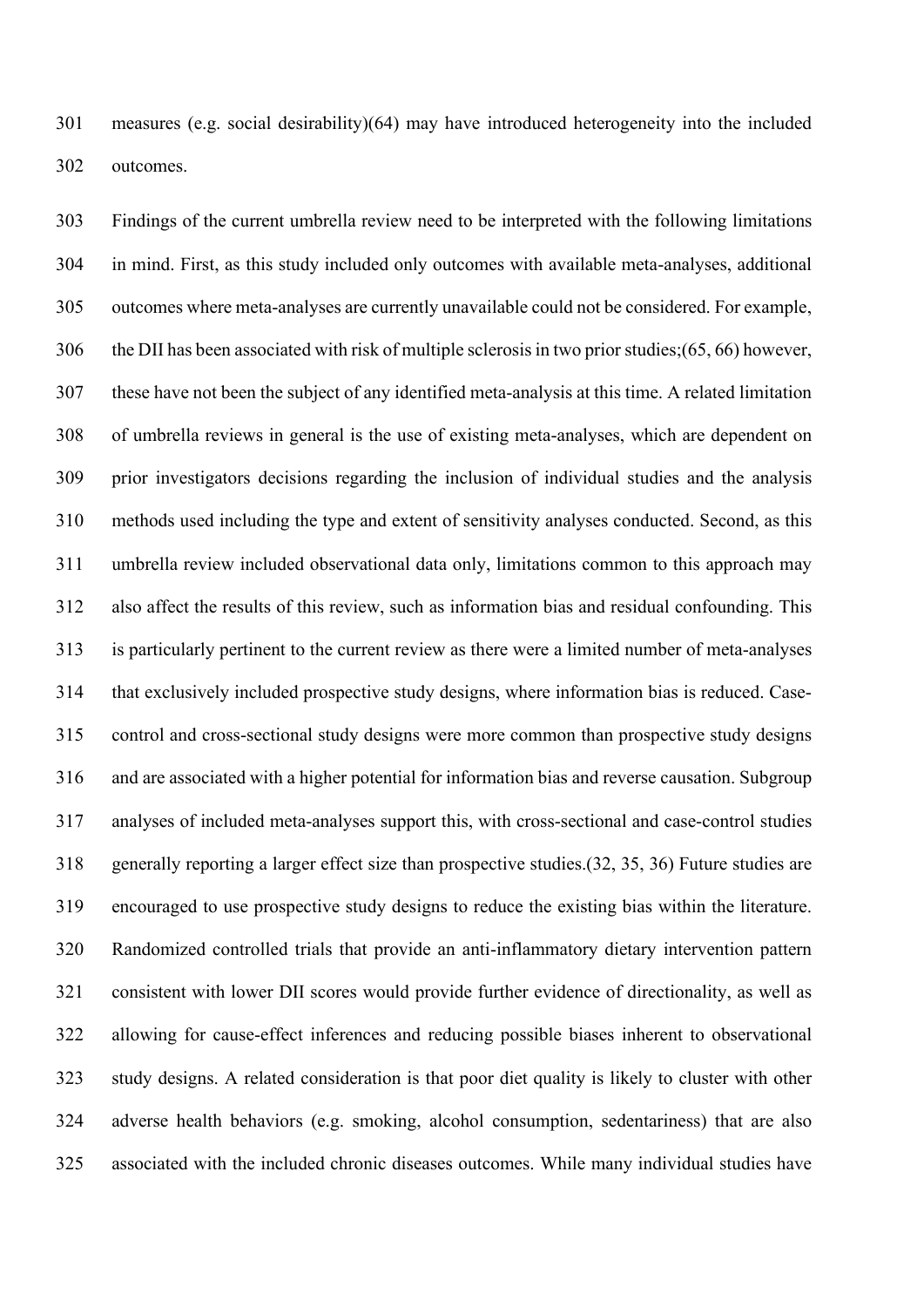adjusted for these risk factors, there is heterogeneity in the quality of the data and methods of adjustment. Consequently, problems with residual effects may persist. Finally, while this review assessed the strength of the evidence for each outcome according to a framework commonly used in umbrella reviews, this approach largely relies on statistical methods to determine evidence strength which does not incorporate other factors such as the rigor of the included study designs, plausible underlying biological mechanisms, and effect sizes.

 It also should be kept in mind that the literature on the DII is rapidly advancing. According to 333 Clarivate Web of Science<sup>®</sup> there has been an increase in DII-focused articles of approximately 25% per year, on average (i.e., from 2014-2019 by year: 11, 32, 45, 78, 92, 104 articles). This indicates that the evidence will continue to accumulate for outcomes where an insufficient number of articles limited the possibility of meta-analysis. Also, existing topics on which a meta-analysis currently exists may have a sufficient increase in the number of qualifying articles to merit an additional meta-analysis. While expansion of the literature will, no doubt, contribute to the robustness of the evidence, it will be important to monitor other factors, including heterogeneity.

 Notwithstanding the discussed limitations of the current literature, the evidence identified in this review provides further support for the role of improved diet quality as a protective factor against chronic disease risk and mortality. While this review suggests that higher adherence to an anti-inflammatory dietary pattern may be beneficial, other healthy dietary patterns such as the Mediterranean diet and government dietary guidelines are also strongly associated with an anti-inflammatory score using the DII.(67, 68) These associations provide novel mechanistic evidence regarding the potential anti-inflammatory effect of these dietary patterns. In regard to the public health implications of these results, this suggests that diverse dietary patterns that incorporate factors related to the individual context (e.g., culture, food availability, taste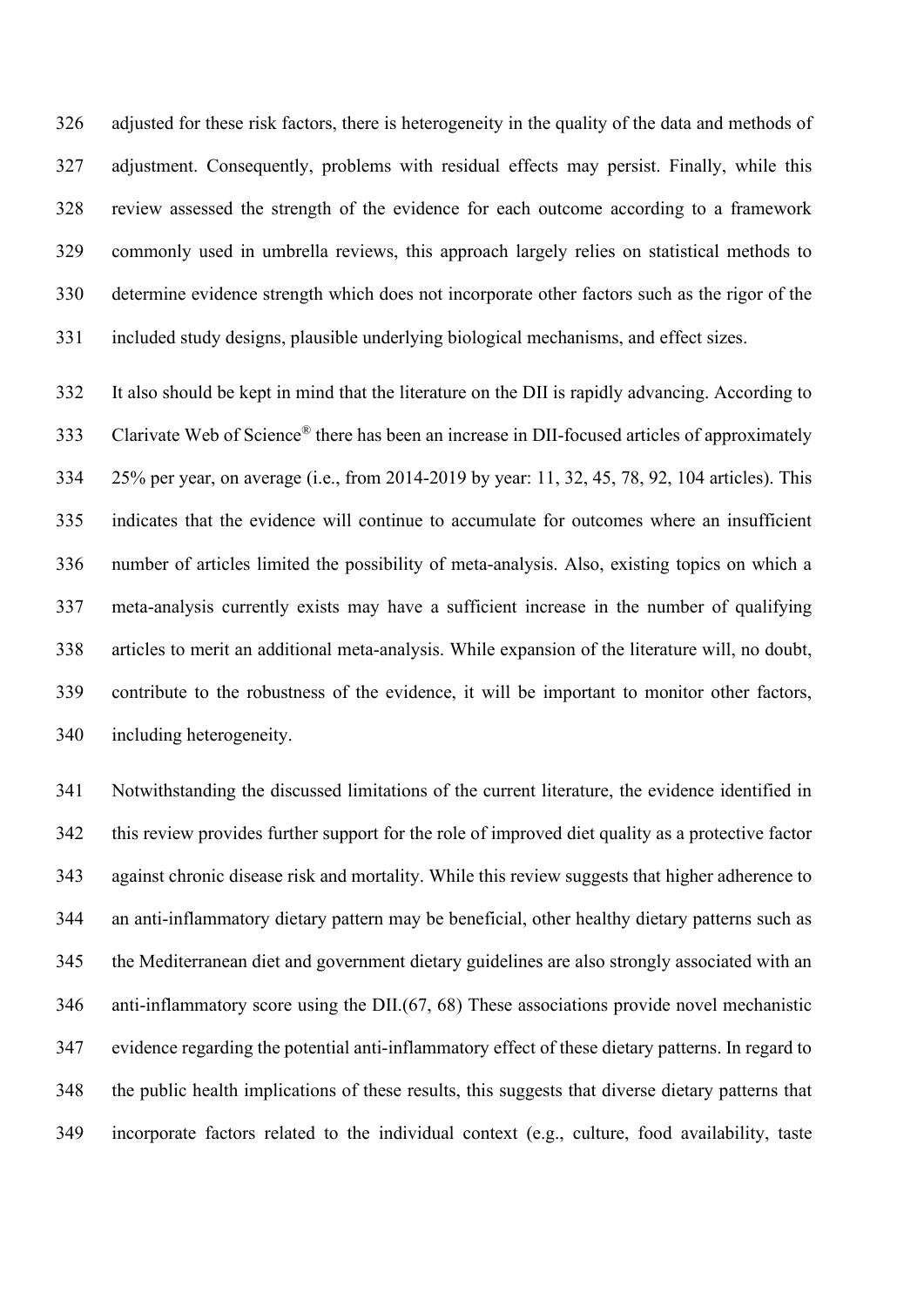preferences) may be associated with the same decrease in chronic disease risk observed in this review.

# **Conclusion**

 In summary, this umbrella review identified pro-inflammatory dietary patterns (reflected by a higher dietary inflammatory index) to be adversely associated with a range of chronic disease- related health outcomes. This provides further evidence for the role of anti-inflammatory dietary patterns in the prevention of chronic diseases, as well as inflammation as a mechanism of action in the genesis of adverse health outcomes. Further prospective evidence is required to explore this association in health outcomes where current studies are limited (e.g., pancreatic, endometrial, and urological cancers), to address the large degree of heterogeneity, and to explore potential subgroup populations that are particularly susceptible to diet-induced inflammation.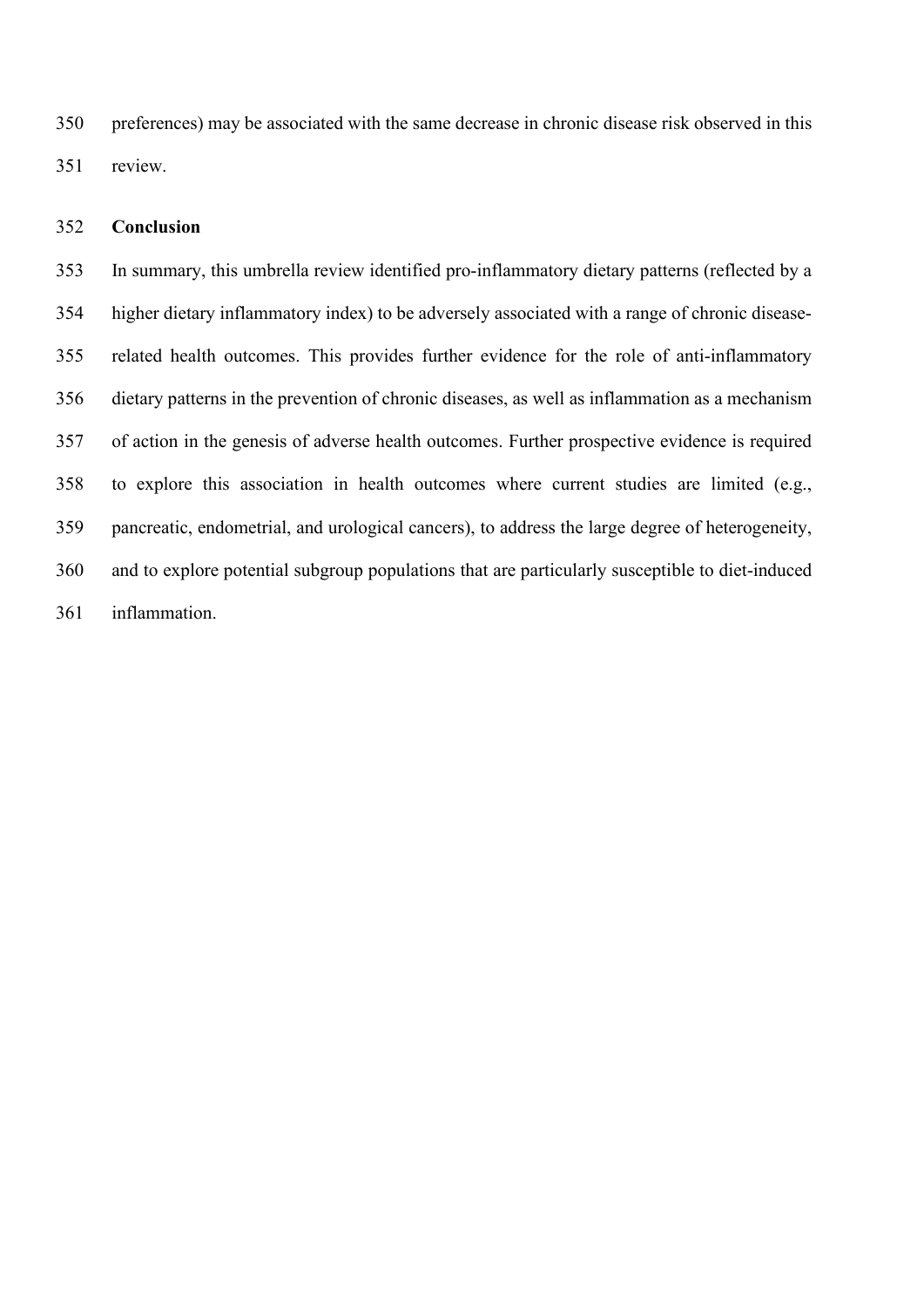#### **Acknowledgments**

All authors have read and approved the final manuscript.

#### **Conflict of interest disclosure**

 Dr. James R. Hébert owns controlling interest in Connecting Health Innovations LLC (CHI), a 366 company that has licensed the right to his invention of the dietary inflammatory index  $(DII^{\circledast})$  from the University of South Carolina in order to develop computer and smart phone applications for patient counselling and dietary intervention in clinical settings. Dr. Nitin Shivappa is an employee of CHI. The subject matter of this paper will not have any direct bearing on that work, nor has that activity exerted any influence on this project.

#### **Funding declaration**

 **WM** is currently funded by an Alfred Deakin Postdoctoral Research Fellowship and a Multiple Sclerosis Research Australia early-career fellowship. Wolfgang has previously received funding from the Cancer Council Queensland and university grants/fellowships from La Trobe University, Deakin University, University of Queensland, and Bond University, received industry funding and has attended events funded by Cobram Estate Pty. Ltd, received travel funding from Nutrition Society of Australia, received consultancy funding from Nutrition Research Australia, and has received speakers honoraria from The Cancer Council Queensland and the Princess Alexandra Research Foundation. **JK** is supported through a Griffith University Postdoctoral Research Fellowship. **MB** is supported by a NHMRC Senior Principal Research Fellowship (1156072). MB has received Grant/Research Support from the NIH, Cooperative Research Centre, Simons Autism Foundation, Cancer Council of Victoria, Stanley Medical Research Foundation, Medical Benefits Fund, National Health and Medical Research Council, Medical Research Futures Fund, Beyond Blue, Rotary Health, A2 milk company, Meat and Livestock Board, Woolworths, Avant and the Harry Windsor Foundation, has been a speaker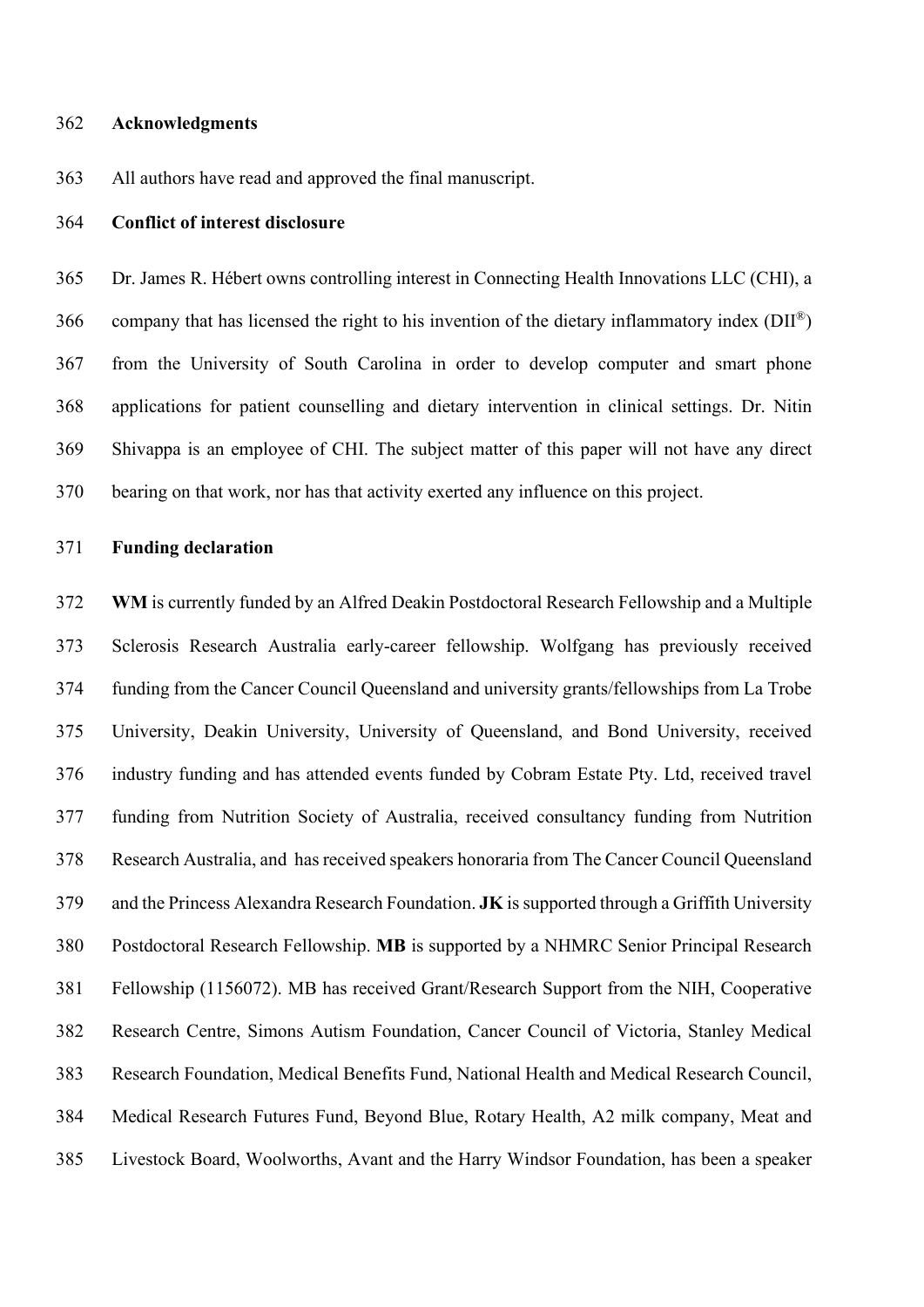for Astra Zeneca, Lundbeck, Merck, Pfizer, and served as a consultant to Allergan, Astra Zeneca, Bioadvantex, Bionomics, Collaborative Medicinal Development, Lundbeck Merck, Pfizer and Servier – all unrelated to this work. **EH** is supported by a National Health and Medical Research Council Early Career Fellowship (APP1156909). **MH** is supported by an Australian Rotary Health PhD Scholarship and has received research support from the A2 Milk Company. **SC** is supported by a Deakin University Postgraduate Research (DUPR) Scholarship. **ST** is funded through the Mindgardens Alliance and is a contractor to Nutrition Research Australia. **HA** is supported by Deakin University Postgraduate Industry Research Scholarship. **AO** is supported by a Future Leader Fellowship (#101160) from the Heart Foundation Australia and Wilson Foundation. She has received research funding from National Health & Medical Research Council, Australian Research Council, University of Melbourne, Deakin University, Sanofi, Meat and Livestock Australia and Woolworths Limited and Honoraria from Novartis. The Food & Mood Centre has received funding from the Fernwood Foundation, the A2 Milk Company and Be Fit Foods. **AW** is supported by an NHMRC Boosting Dementia Research Grant (GNT1171313). AW has received previous funding from the University of South Australia, the Nutrition Society of Australia and the Pork Cooperative Research Centre, all of which are unrelated to this work. **FJ** has received: (1) competitive Grant/Research support from the Brain and Behaviour Research Institute, the National Health and Medical Research Council (NHMRC), Australian Rotary Health, the Geelong Medical Research Foundation, the Ian Potter Foundation, The University of Melbourne; (2) industry support for research from Meat and Livestock Australia, Woolworths Limited, the A2 Milk Company, Be Fit Foods; (3) philanthropic support from the Fernwood Foundation, Wilson Foundation, the JTM Foundation, the Serp Hills Foundation, the Roberts Family Foundation, the Waterloo Foundation and; (4) travel support and speakers honoraria from Sanofi-Synthelabo, Janssen Cilag, Servier, Pfizer, Health Ed, Network Nutrition,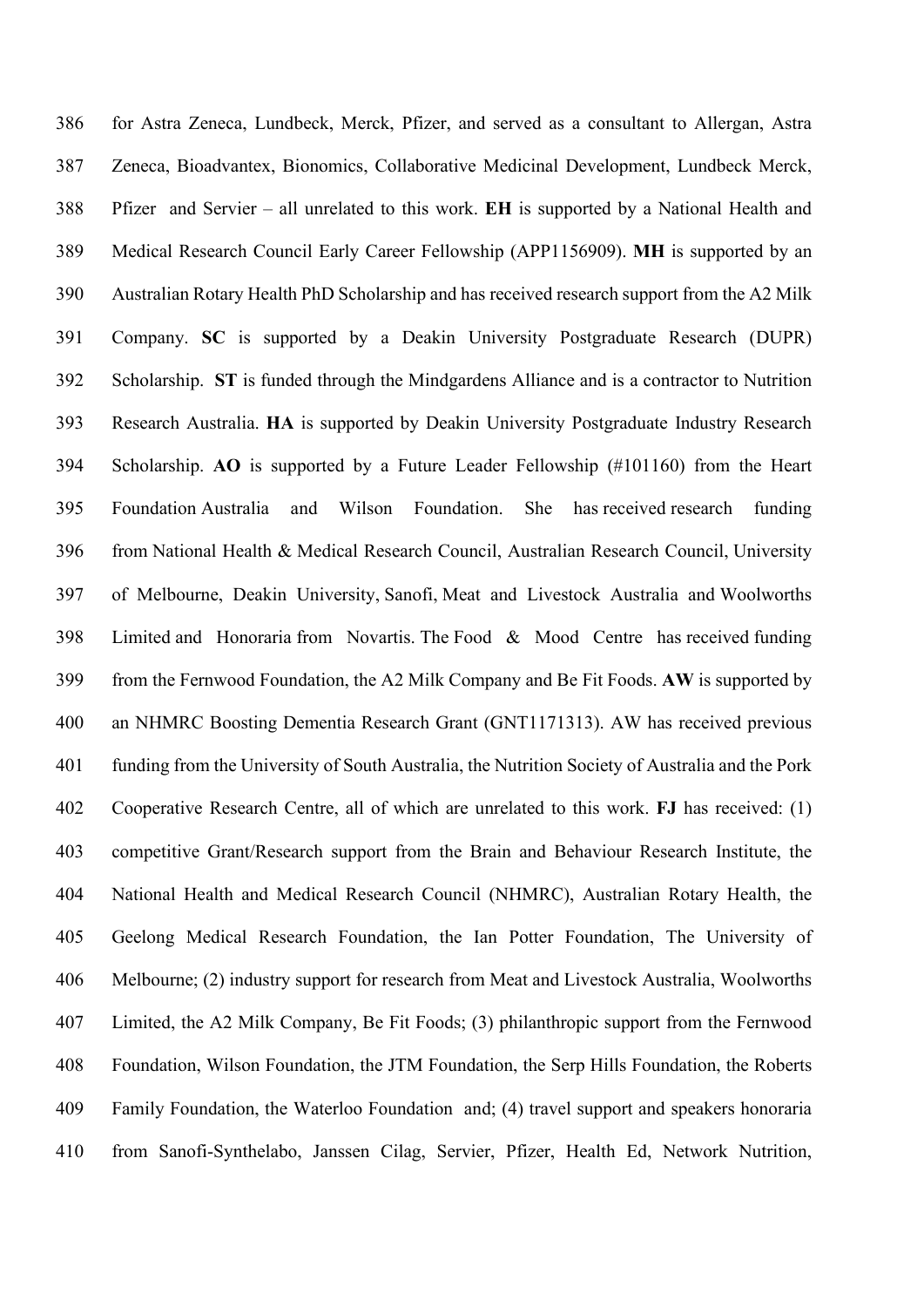| 411 | Angelini Farmaceutica, Eli Lilly and Metagenics. Felice Jacka has written two books for     |
|-----|---------------------------------------------------------------------------------------------|
| 412 | commercial publication. ML is supported by a Deakin University Scholarship and has received |
| 413 | research funding support from Be Fit Foods. LCB is supported by an NHMRC of Australia       |
| 414 | Emerging Leadership Investigator Grant (ID: 1172987) and a National Heart Foundation of     |
| 415 | Australia Post-Doctoral Research Fellowship (ID: 102498). LCB has received project funding  |
| 416 | from Edith Cowan University and Department of Health Western Australia, and travel support  |
| 417 | from the Nutrition Society of Australia and The University of Western Australia.            |
| 418 |                                                                                             |
|     |                                                                                             |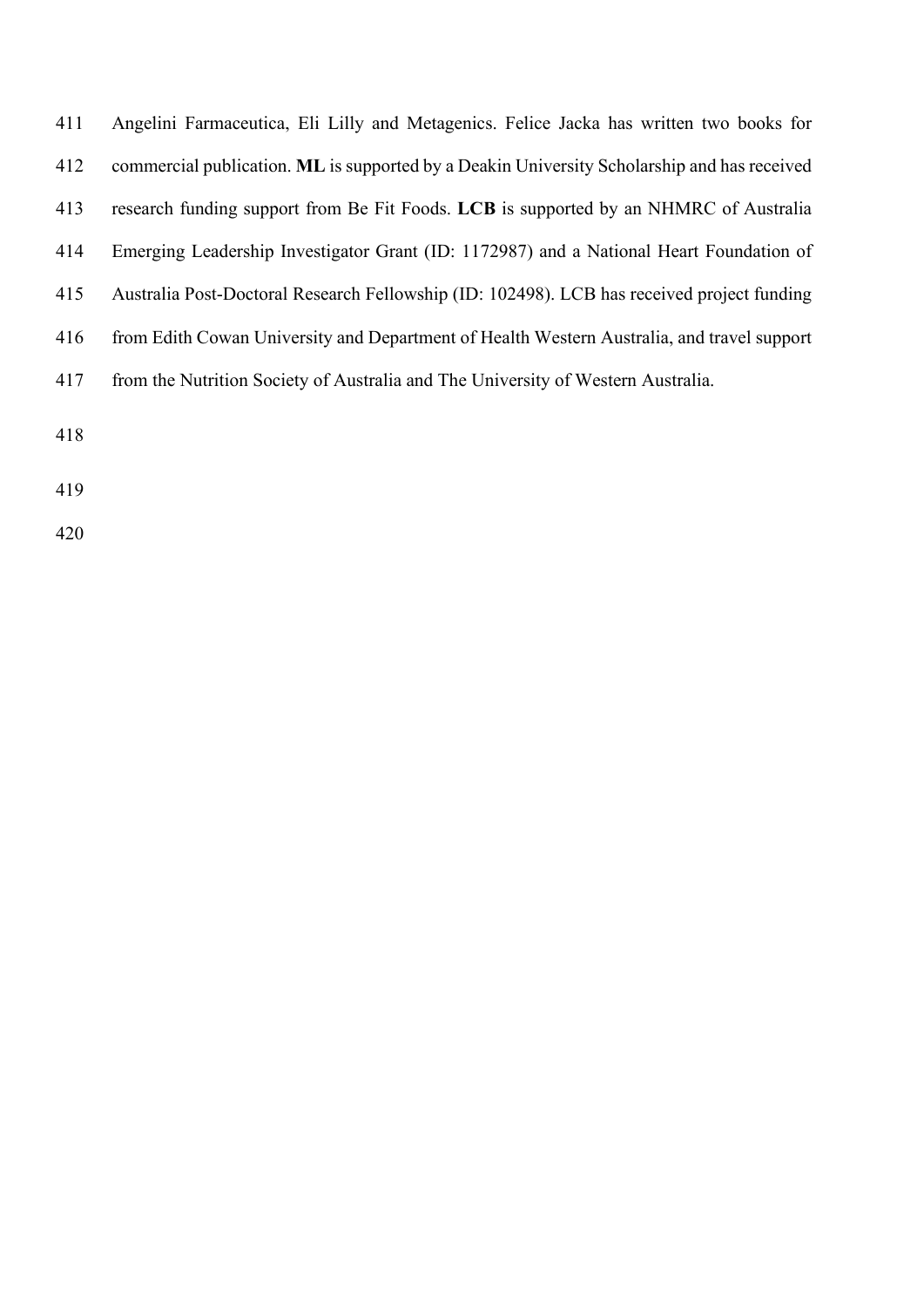- 1. Calder PC, Bosco N, Bourdet-Sicard R, Capuron L, Delzenne N, Doré J, Franceschi C, Lehtinen MJ, Recker T, Salvioli S. Health relevance of the modification of low grade inflammation in ageing (inflammageing) and the role of nutrition. Ageing research reviews 2017;40:95-119.
- 2. Pawelec G, Goldeck D, Derhovanessian E. Inflammation, ageing and chronic disease. Current opinion in immunology 2014;29:23-8.
- 3. Bonaccio M, Di Castelnuovo A, Pounis G, De Curtis A, Costanzo S, Persichillo M, Cerletti C, Donati MB, De Gaetano G, Iacoviello L. A score of low-grade inflammation and risk of mortality: prospective findings from the Moli-sani study. Haematologica 2016;101(11):1434.
- 4. Proctor MJ, McMillan DC, Horgan PG, Fletcher CD, Talwar D, Morrison DS. Systemic inflammation predicts all-cause mortality: a glasgow inflammation outcome study. PloS one 2015;10(3):e0116206.
- 5. Calle M, Fernandez M. Inflammation and type 2 diabetes. Diabetes & metabolism 2012;38(3):183-91.
- 6. Golia E, Limongelli G, Natale F, Fimiani F, Maddaloni V, Pariggiano I, Bianchi R, Crisci M, D'Acierno L, Giordano R. Inflammation and cardiovascular disease: from pathogenesis to therapeutic target. Current atherosclerosis reports 2014;16(9):435.
- 7. Greten FR, Grivennikov SI. Inflammation and cancer: triggers, mechanisms, and consequences. Immunity 2019;51(1):27-41.
- 8. Amor S, Peferoen LA, Vogel DY, Breur M, van der Valk P, Baker D, van Noort JM. Inflammation in neurodegenerative diseases–an update. Immunology 2014;142(2):151-66.
- 9. Kaptoge S, Seshasai SRK, Gao P, Freitag DF, Butterworth AS, Borglykke A, Di Angelantonio E, Gudnason V, Rumley A, Lowe GD. Inflammatory cytokines and risk of coronary heart disease: new prospective study and updated meta-analysis. European heart journal 2014;35(9):578- 89.
- 10. Berk M, Williams LJ, Jacka FN, O'Neil A, Pasco JA, Moylan S, Allen NB, Stuart AL, Hayley AC, Byrne ML, et al. So depression is an inflammatory disease, but where does the inflammation come from? BMC Medicine 2013;11:200-. doi: 10.1186/1741-7015-11-200.
- 11. Müller N. Inflammation in schizophrenia: pathogenetic aspects and therapeutic considerations. Schizophrenia bulletin 2018;44(5):973-82.
- 12. Benedetti F, Aggio V, Pratesi ML, Greco G, Furlan R. Neuroinflammation in bipolar depression. Frontiers in psychiatry 2020;11:71.
- 13. Pasco JA, Nicholson GC, Williams LJ, Jacka FN, Henry MJ, Kotowicz MA, Schneider HG, Leonard BE, Berk M. Association of high-sensitivity C-reactive protein with de novo major depression. The British Journal of Psychiatry 2010;197(5):372-7.
- 14. Harikrishnan S, Jeemon P, Mini G, Thankappan K, Sylaja P. GBD 2017 Causes of Death Collaborators. Global, regional, and national age-sex-specific mortality for 282 causes of death in 195 countries and territories, 1980-2017: a systematic analysis for the Global Burden of Disease Study 2017. 2018.
- 15. Afshin A, Sur PJ, Fay KA, Cornaby L, Ferrara G, Salama JS, Mullany EC, Abate KH, Abbafati C, Abebe Z. Health effects of dietary risks in 195 countries, 1990–2017: a systematic analysis for the Global Burden of Disease Study 2017. The Lancet 2019;393(10184):1958-72.
- 16. Meier T, Gräfe K, Senn F, Sur P, Stangl GI, Dawczynski C, März W, Kleber ME, Lorkowski S. Cardiovascular mortality attributable to dietary risk factors in 51 countries in the WHO European Region from 1990 to 2016: a systematic analysis of the Global Burden of Disease Study. European journal of epidemiology 2019;34(1):37-55.
- 17. Cryan JF, O'Riordan KJ, Cowan CS, Sandhu KV, Bastiaanssen TF, Boehme M, Codagnone MG, Cussotto S, Fulling C, Golubeva AV. The microbiota-gut-brain axis. Physiological reviews 2019;99(4):1877-2013.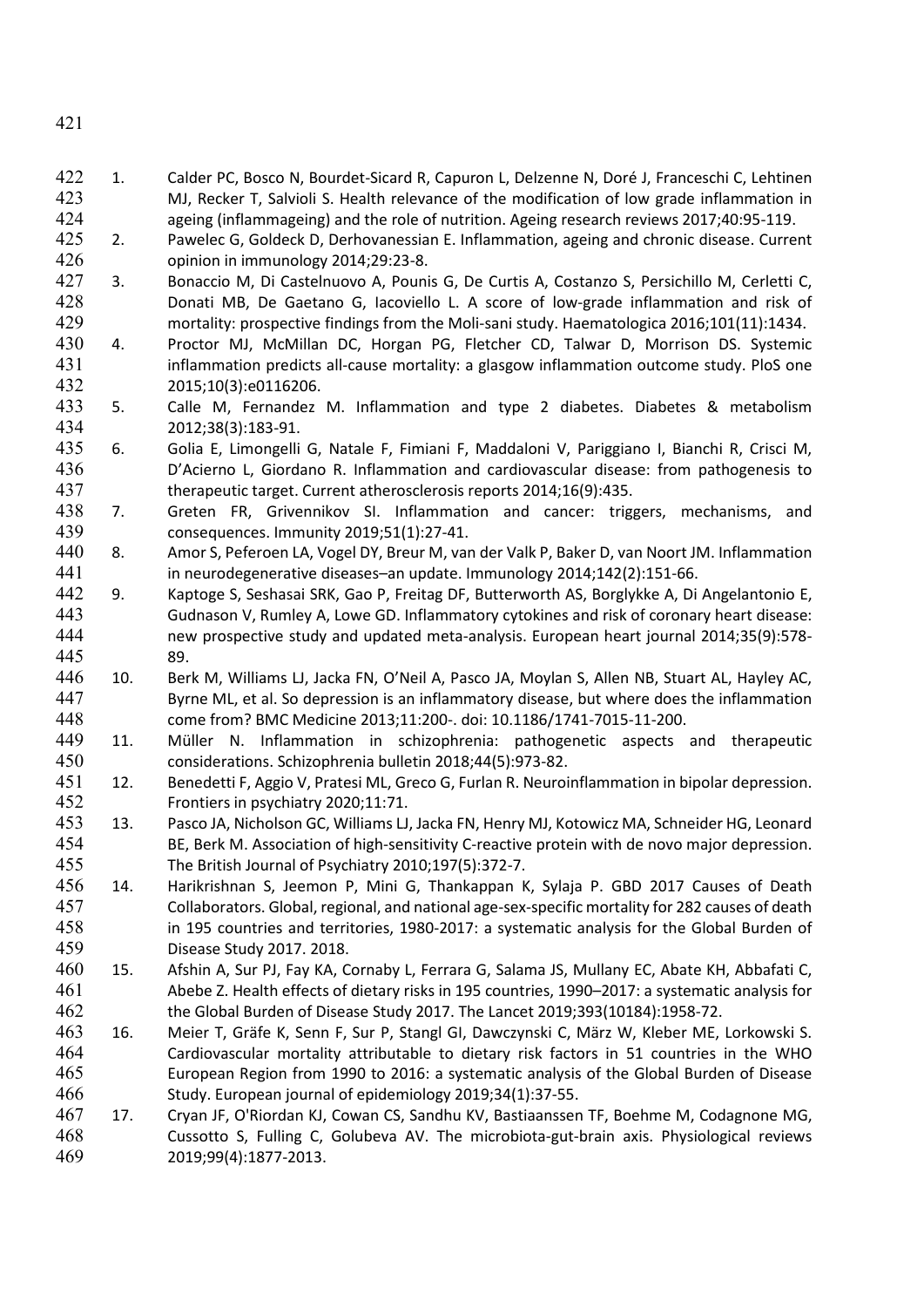- 18. Tosti V, Bertozzi B, Fontana L. Health benefits of the Mediterranean diet: metabolic and molecular mechanisms. The Journals of Gerontology: Series A 2018;73(3):318-26.
- 19. Lopez-Garcia E, Schulze MB, Fung TT, Meigs JB, Rifai N, Manson JE, Hu FB. Major dietary patterns are related to plasma concentrations of markers of inflammation and endothelial dysfunction. The American journal of clinical nutrition 2004;80(4):1029-35.
- 20. Chrysohoou C, Panagiotakos DB, Pitsavos C, Das UN, Stefanadis C. Adherence to the Mediterranean diet attenuates inflammation and coagulation process in healthy adults: The ATTICA Study. J Am Coll Cardiol 2004;44(1):152-8.
- 21. Schwingshackl L, Hoffmann G. Mediterranean dietary pattern, inflammation and endothelial function: a systematic review and meta-analysis of intervention trials. Nutrition, Metabolism and Cardiovascular Diseases 2014;24(9):929-39.
- 22. Reinders I, Virtanen J, Brouwer I, Tuomainen T. Association of serum n-3 polyunsaturated fatty acids with C-reactive protein in men. European journal of clinical nutrition 2012;66(6):736-41.
- 23. Ma Y, Griffith JA, Chasan-Taber L, Olendzki BC, Jackson E, Stanek III EJ, Li W, Pagoto SL, Hafner AR, Ockene IS. Association between dietary fiber and serum C-reactive protein. The American journal of clinical nutrition 2006;83(4):760-6.
- 24. Harms LM, Scalbert A, Zamora-Ros R, Rinaldi S, Jenab M, Murphy N, Achaintre D, Tjønneland A, Olsen A, Overvad K. Plasma polyphenols associated with lower high-sensitivity C-reactive protein concentrations: a cross-sectional study within the European Prospective Investigation into Cancer and Nutrition (EPIC) cohort. British Journal of Nutrition 2020;123(2):198-208.
- 25. Shivappa N, Steck SE, Hurley TG, Hussey JR, Hébert JR. Designing and developing a literature- derived, population-based dietary inflammatory index. Public health nutrition 2014;17(8):1689-96.
- 26. Phillips CM, Chen L-W, Heude B, Bernard JY, Harvey NC, Duijts L, Mensink-Bout SM, Polanska K, Mancano G, Suderman M. Dietary inflammatory index and non-communicable disease risk: A narrative review. Nutrients 2019;11(8):1873.
- 27. Hébert JR, Shivappa N, Wirth MD, Hussey JR, Hurley TG. Perspective: the Dietary Inflammatory Index (DII)—lessons learned, improvements made, and future directions. Advances in 498 **Nutrition 2019;10(2):185-95.**<br>499 **28.** Hua R. Liang G. Yang F. Meta-
- 28. Hua R, Liang G, Yang F. Meta-analysis of the association between dietary inflammatory index (DII) and upper aerodigestive tract cancer risk. Medicine 2020;99(17):e19879.
- 29. Jayedi A, Emadi A, Shab-Bidar S. Dietary inflammatory index and site-specific cancer risk: a systematic review and dose-response meta-analysis. Advances in Nutrition 2018;9(4):388- 403.
- 30. Li D, Hao X, Li J, Wu Z, Chen S, Lin J, Li X, Dong Y, Na Z, Zhang Y. Dose-response relation between dietary inflammatory index and human cancer risk: evidence from 44 epidemiologic studies involving 1,082,092 participants. The American journal of clinical nutrition 2018;107(3):371- 88.
- 31. Liang Y, Jiao H, Qu L, Liu H. Positive association between dietary inflammatory index and gastric cancer risk: A systematic review and meta-analysis. Nutrition and Cancer 2019:1-7.
- 32. Liu Z-y, Gao X-p, Zhu S, Liu Y-h, Wang L-j, Jing C-x, Zeng F-f. Dietary inflammatory index and risk of gynecological cancers: a systematic review and meta-analysis of observational studies. Journal of gynecologic oncology 2018;30(3).
- 33. Lu D-L, Ren Z-J, Zhang Q, Ren P-W, Yang B, Liu L-R, Dong Q. Meta-analysis of the association between the inflammatory potential of diet and urologic cancer risk. PloS one 2018;13(10):e0204845.
- 34. Shivappa N, Godos J, Hébert JR, Wirth MD, Piuri G, Speciani AF, Grosso G. Dietary inflammatory index and cardiovascular risk and mortality—A meta-analysis. Nutrients 2018;10(2):200.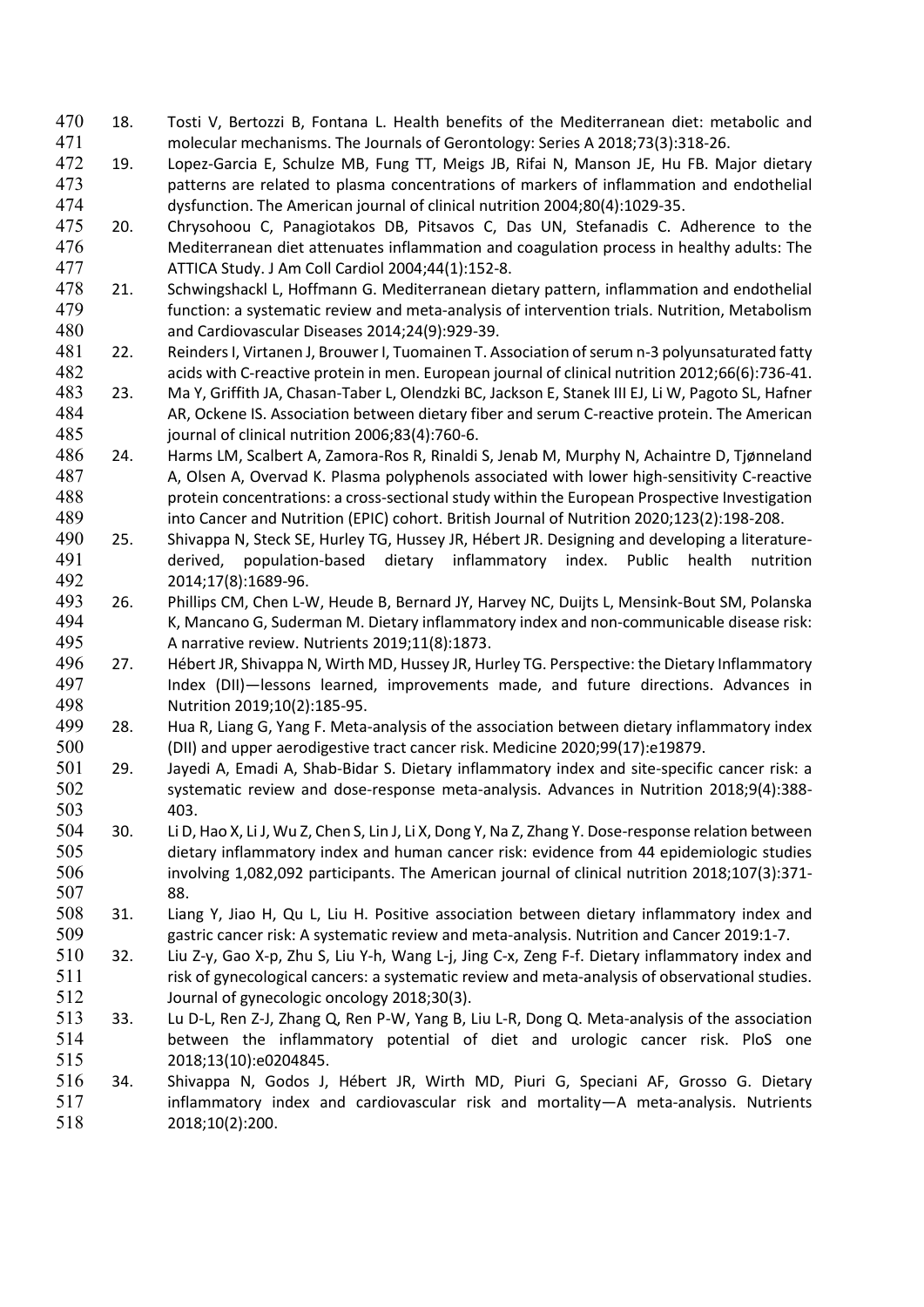- 35. Tolkien K, Bradburn S, Murgatroyd C. An anti-inflammatory diet as a potential intervention for depressive disorders: A systematic review and meta-analysis. Clinical Nutrition 2019;38(5):2045-52.
- 36. Zahedi H, Djalalinia S, Asayesh H, Mansourian M, Abdar ZE, Gorabi AM, Ansari H, Noroozi M, Qorbani M. A higher dietary inflammatory index score is associated with a higher risk of incidence and mortality of cancer: A comprehensive systematic review and meta-analysis. International journal of preventive medicine 2020;11.
- 37. Moher D, Liberati A, Tetzlaff J, Altman DG, Group P. Preferred reporting items for systematic reviews and meta-analyses: the PRISMA statement. PLoS Med 2009;6(7):e1000097. doi: 10.1371/journal.pmed.1000097.
- 38. Smith L, Luchini C, Demurtas J, Soysal P, Stubbs B, Hamer M, Nottegar A, Lawlor RT, Lopez- Sanchez GF, Firth J. Telomere length and health outcomes: an umbrella review of systematic reviews and meta-analyses of observational studies. Ageing research reviews 2019;51:1-10.
- 39. Veronese N, Demurtas J, Thompson T, Solmi M, Pesolillo G, Celotto S, Barnini T, Stubbs B, Maggi S, Pilotto A. Effect of low-dose aspirin on health outcomes: An umbrella review of systematic reviews and meta-analyses. British journal of clinical pharmacology 2020.
- 40. Grabovac I, Veronese N, Stefanac S, Haider S, Jackson SE, Koyanagi A, Meilinger M, Stubbs B, Firth J, Soysal P. Human Immunodeficiency Virus Infection and Diverse Physical Health Outcomes: An Umbrella Review of Meta-analyses of Observational Studies. Clinical Infectious Diseases 2020;70(9):1809-15.
- 41. Veronese N, Solmi M, Caruso MG, Giannelli G, Osella AR, Evangelou E, Maggi S, Fontana L, Stubbs B, Tzoulaki I. Dietary fiber and health outcomes: an umbrella review of systematic reviews and meta-analyses. The American journal of clinical nutrition 2018;107(3):436-44.
- 542 42. Higgins JP, Thompson SG, Spiegelhalter DJ. A re-evaluation of random-effects meta-analysis. Journal of the Royal Statistical Society: Series A (Statistics in Society) 2009;172(1):137-59.
- 43. Egger M, Smith GD, Schneider M, Minder C. Bias in meta-analysis detected by a simple, graphical test. Bmj 1997;315(7109):629-34.
- 44. Belbasis L, Bellou V, Evangelou E, Ioannidis JP, Tzoulaki I. Environmental risk factors and multiple sclerosis: an umbrella review of systematic reviews and meta-analyses. The Lancet Neurology 2015;14(3):263-73.
- 45. Ioannidis JP, Trikalinos TA. An exploratory test for an excess of significant findings. Clinical trials 2007;4(3):245-53.
- 46. Shea BJ, Reeves BC, Wells G, Thuku M, Hamel C, Moran J, Moher D, Tugwell P, Welch V, Kristjansson E. AMSTAR 2: a critical appraisal tool for systematic reviews that include randomised or non-randomised studies of healthcare interventions, or both. bmj 2017;358:j4008.
- 47. Bellou V, Belbasis L, Tzoulaki I, Evangelou E, Ioannidis JP. Environmental risk factors and Parkinson's disease: an umbrella review of meta-analyses. Parkinsonism & related disorders 2016;23:1-9.
- 48. Ioannidis JP. Integration of evidence from multiple meta-analyses: a primer on umbrella reviews, treatment networks and multiple treatments meta-analyses. Cmaj 2009;181(8):488- 93.
- 49. Aromataris E, Fernandez R, Godfrey CM, Holly C, Khalil H, Tungpunkom P. Summarizing systematic reviews: methodological development, conduct and reporting of an umbrella review approach. International journal of evidence-based healthcare 2015;13(3):132-40.
- 50. Farhangi MA, Nikniaz L, Nikniaz Z, Dehghan P. Dietary inflammatory index potentially increases blood pressure and markers of glucose homeostasis among adults: findings from an updated systematic review and meta-analysis. Public Health Nutrition 2020;23(8):1362-80.
- 51. Farhangi MA, Vajdi M. The association between dietary inflammatory index and risk of central obesity in adults: An updated systematic review and meta-analysis. International Journal for Vitamin and Nutrition Research 2020.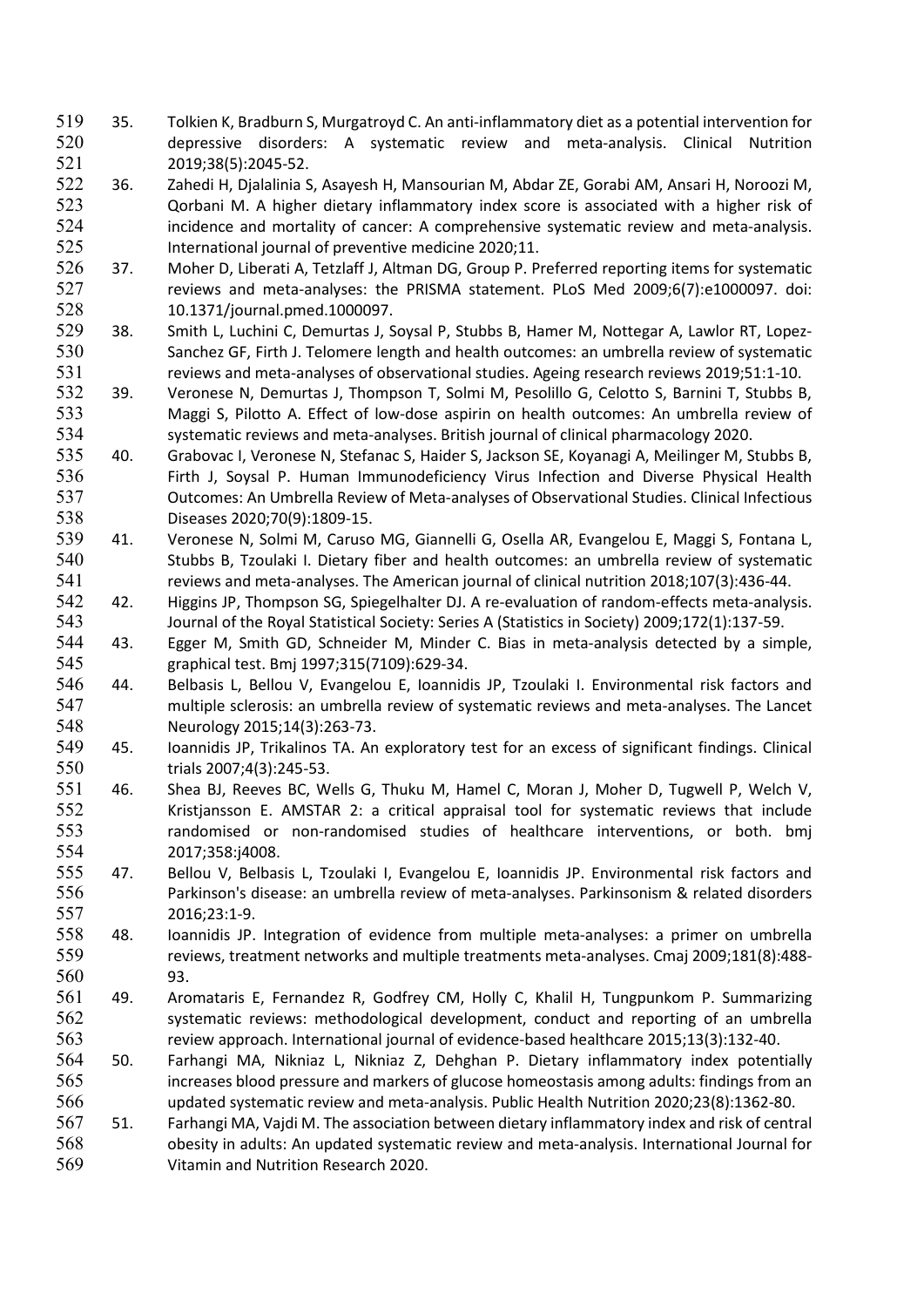- 52. Fowler ME, Akinyemiju TF. Meta-analysis of the association between dietary inflammatory 571 index (DII) and cancer outcomes. International journal of cancer 2017;141(11):2215-27.
- 53. Garcia-Arellano A, Martínez-González MA, Ramallal R, Salas-Salvadó J, Hébert JR, Corella D, 573 Shivappa N, Forga L, Schröder H, Muñoz-Bravo C. Dietary inflammatory index and all-cause mortality in large cohorts: The SUN and PREDIMED studies. Clinical Nutrition 2019;38(3):1221- 31.
- 54. Namazi N, Larijani B, Azadbakht L. Dietary inflammatory index and its association with the risk 577 of cardiovascular diseases, metabolic syndrome, and mortality: A systematic review and meta-analysis. Hormone and Metabolic Research 2018;50(05):345-58.
- 55. Zhu Y, Li Q, Xu X. Dietary inflammatory index and the risk of prostate cancer: a dose-response meta-analysis. European journal of clinical nutrition 2019:1-8.
- 56. Radd-Vagenas S, Kouris-Blazos A, Singh MF, Flood VM. Evolution of Mediterranean diets and cuisine: concepts and definitions. Asia Pacific journal of clinical nutrition 2016.
- 57. De Mello V, Schwab U, Kolehmainen M, Koenig W, Siloaho M, Poutanen K, Mykkänen H, Uusitupa M. A diet high in fatty fish, bilberries and wholegrain products improves markers of endothelial function and inflammation in individuals with impaired glucose metabolism in a randomised controlled trial: the Sysdimet study. Diabetologia 2011;54(11):2755.
- 58. Souza PR, Marques RM, Gomez EA, Colas RA, De Matteis R, Zak A, Patel M, Collier DJ, Dalli J. Enriched marine oil supplements increase peripheral blood specialized pro-resolving mediators concentrations and reprogram host immune responses: a randomized double-blind placebo-controlled study. Circulation Research 2020;126(1):75-90.
- 59. Calder PC. Omega-3 fatty acids and inflammatory processes. Nutrients 2010;2(3):355-74.
- 60. Blander JM, Longman RS, Iliev ID, Sonnenberg GF, Artis D. Regulation of inflammation by microbiota interactions with the host. Nature immunology 2017;18(8):851-60.
- 61. Makki K, Deehan EC, Walter J, Bäckhed F. The impact of dietary fiber on gut microbiota in host health and disease. Cell host & microbe 2018;23(6):705-15.
- 62. Fritsche KL. The science of fatty acids and inflammation. Advances in Nutrition 2015;6(3):293S-301S.
- 598 63. Milanski M, Degasperi G, Coope A, Morari J, Denis R, Cintra DE, Tsukumo DM, Anhe G, Amaral<br>599 ME. Takahashi HK. Saturated fatty acids produce an inflammatory response predominantly ME, Takahashi HK. Saturated fatty acids produce an inflammatory response predominantly through the activation of TLR4 signaling in hypothalamus: implications for the pathogenesis of obesity. Journal of Neuroscience 2009;29(2):359-70.
- 64. Hebert JR, Clemow L, Pbert L, Ockene IS, Ockene JK. Social desirability bias in dietary self- report may compromise the validity of dietary intake measures. International journal of epidemiology 1995;24(2):389-98.
- 65. da Costa Silva BY, de Carvalho Sampaio HA, Shivappa N, Hebert JR, da Silva Albuquerque L, Carioca AAF, D'Almeida JAC, Maia CSC, de Melo MLP. Dietary Inflammatory Index and clinical course of multiple sclerosis. European journal of clinical nutrition 2019;73(7):979-88.
- 66. Shivappa N, Hebert JR, Behrooz M, Rashidkhani B. Dietary inflammatory index and risk of multiple sclerosis in a case-control study from Iran. Neuroepidemiology 2016;47(1):26-31.
- 67. Mayr HL, Thomas CJ, Tierney AC, Kucianski T, George ES, Ruiz-Canela M, Hebert JR, Shivappa N, Itsiopoulos C. Randomization to 6-month Mediterranean diet compared with a low-fat diet leads to improvement in Dietary Inflammatory Index scores in patients with coronary heart disease: the AUSMED Heart Trial. Nutrition research 2018;55:94-107.
- 68. Wirth MD, Hébert JR, Shivappa N, Hand GA, Hurley TG, Drenowatz C, McMahon D, Shook RP, Blair SN. Anti-inflammatory Dietary Inflammatory Index scores are associated with healthier scores on other dietary indices. Nutrition research 2016;36(3):214-9.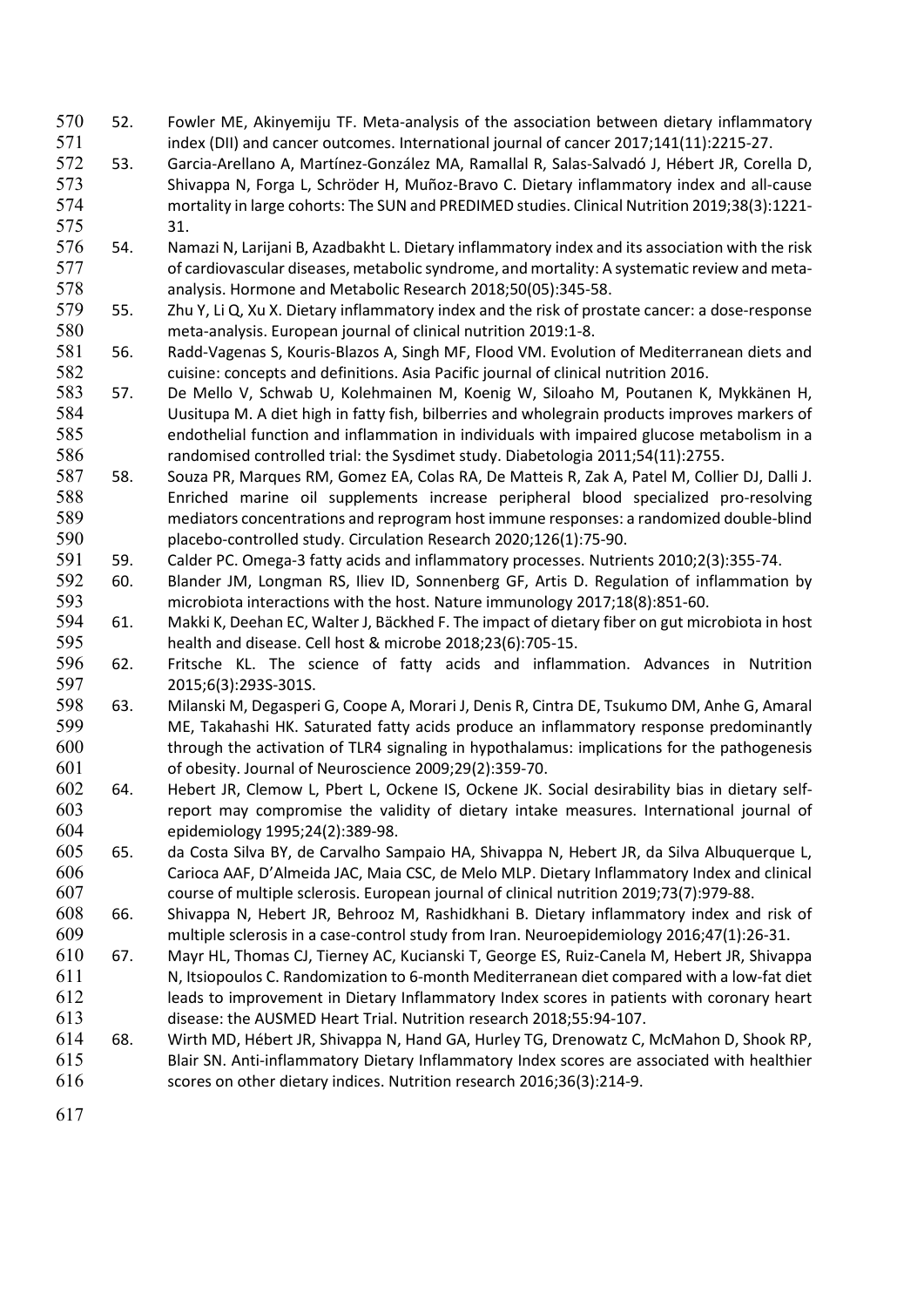- **Figure 1. PRISMA flow chart of study selection**
- **Figure 2. Credibility Assessment for each included outcome**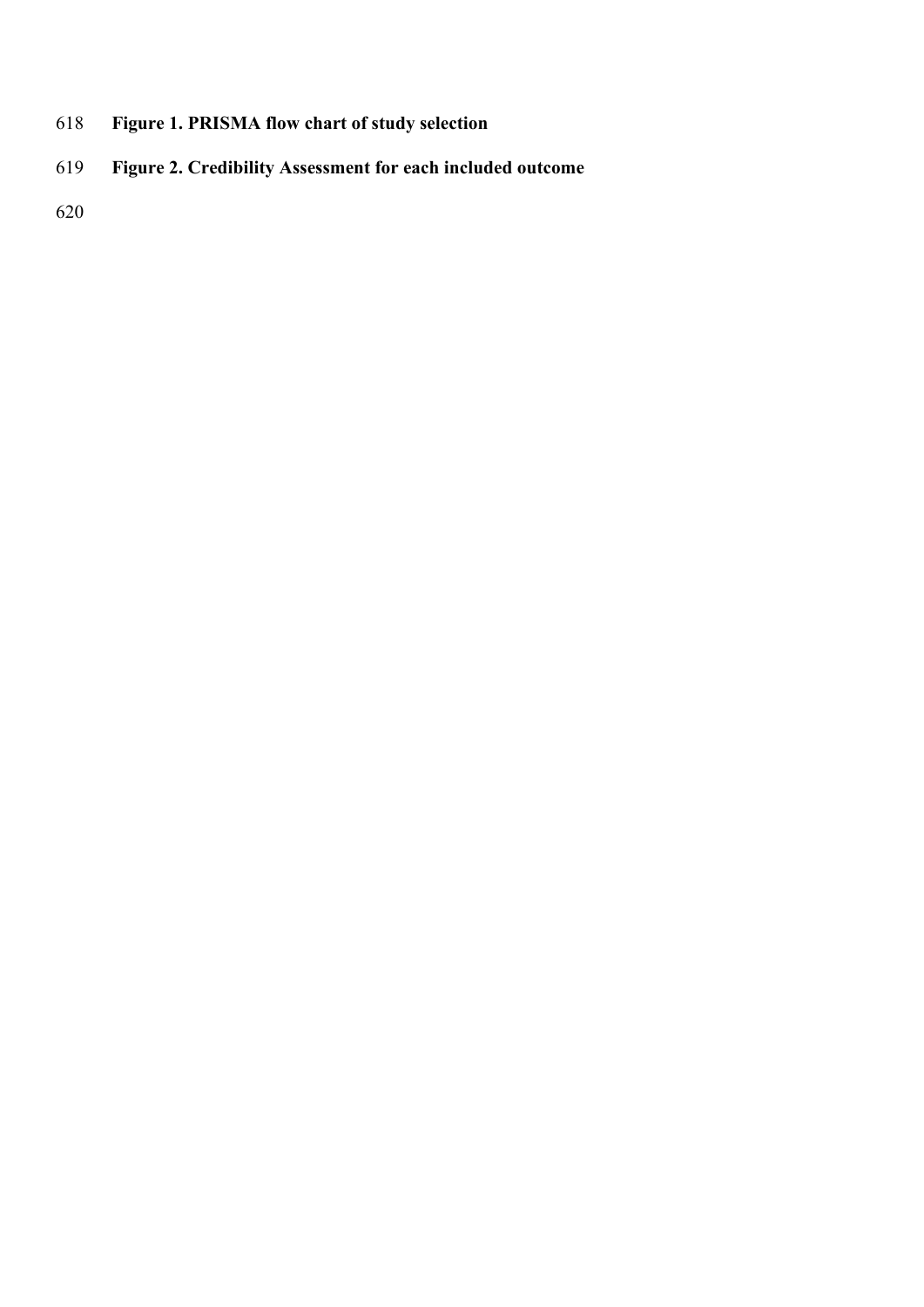| Table 1. Summary of included health outcomes and their associations with the Dietary Inflammatory Index within the general population |         |        |                |           |                  |           |                        |                      |           |                  |         |         |              |           |
|---------------------------------------------------------------------------------------------------------------------------------------|---------|--------|----------------|-----------|------------------|-----------|------------------------|----------------------|-----------|------------------|---------|---------|--------------|-----------|
| Out-                                                                                                                                  | Study   | Level  | <b>Studies</b> | Particip  | Cases,           | Type of   | Effect                 | 95% CI $\mid P \mid$ |           | $\overline{I^2}$ | Largest | Publica | Small-       | Eviden    |
| come                                                                                                                                  | design  | of     | n, n           | ants, $n$ | $\boldsymbol{n}$ | effect    | size                   | predicti             |           |                  | study   | tion    | study        | $\rm{ce}$ |
|                                                                                                                                       |         |        |                |           |                  |           |                        |                      |           |                  |         |         |              |           |
|                                                                                                                                       | include | compar |                |           |                  | size      | (95%                   | on                   |           |                  | effect  | bias    | effect       | Class     |
|                                                                                                                                       | in<br>d | ison   |                |           |                  | metric    | $\overline{\text{CD}}$ | interval             |           |                  | size    |         | or           |           |
|                                                                                                                                       | MA      |        |                |           |                  |           |                        | S                    |           |                  | (95%    |         | excess       |           |
|                                                                                                                                       |         |        |                |           |                  |           |                        |                      |           |                  | CI      |         | signific     |           |
|                                                                                                                                       |         |        |                |           |                  |           |                        |                      |           |                  |         |         | ance         |           |
|                                                                                                                                       |         |        |                |           |                  |           |                        |                      |           |                  |         |         | bias         |           |
| <b>Mortality</b>                                                                                                                      |         |        |                |           |                  |           |                        |                      |           |                  |         |         |              |           |
| $All-$                                                                                                                                | Prospec | High   | 12             | 220,20    | 44,809           | <b>RR</b> | 1.235                  | 1.01,                | 2.27x1    | 71.5%            | 1.16    | Yes     | <b>Small</b> | $\rm II$  |
| cause                                                                                                                                 | tive    | versus |                | 6         |                  |           | (1.157,                | 1.51                 | $0^{-10}$ |                  | (1.1,   |         | study        |           |
| mortalit                                                                                                                              |         | low    |                |           |                  |           | 1.318)                 |                      |           |                  | 1.22)   |         | effect       |           |
| y(53)                                                                                                                                 |         |        |                |           |                  |           |                        |                      |           |                  |         |         |              |           |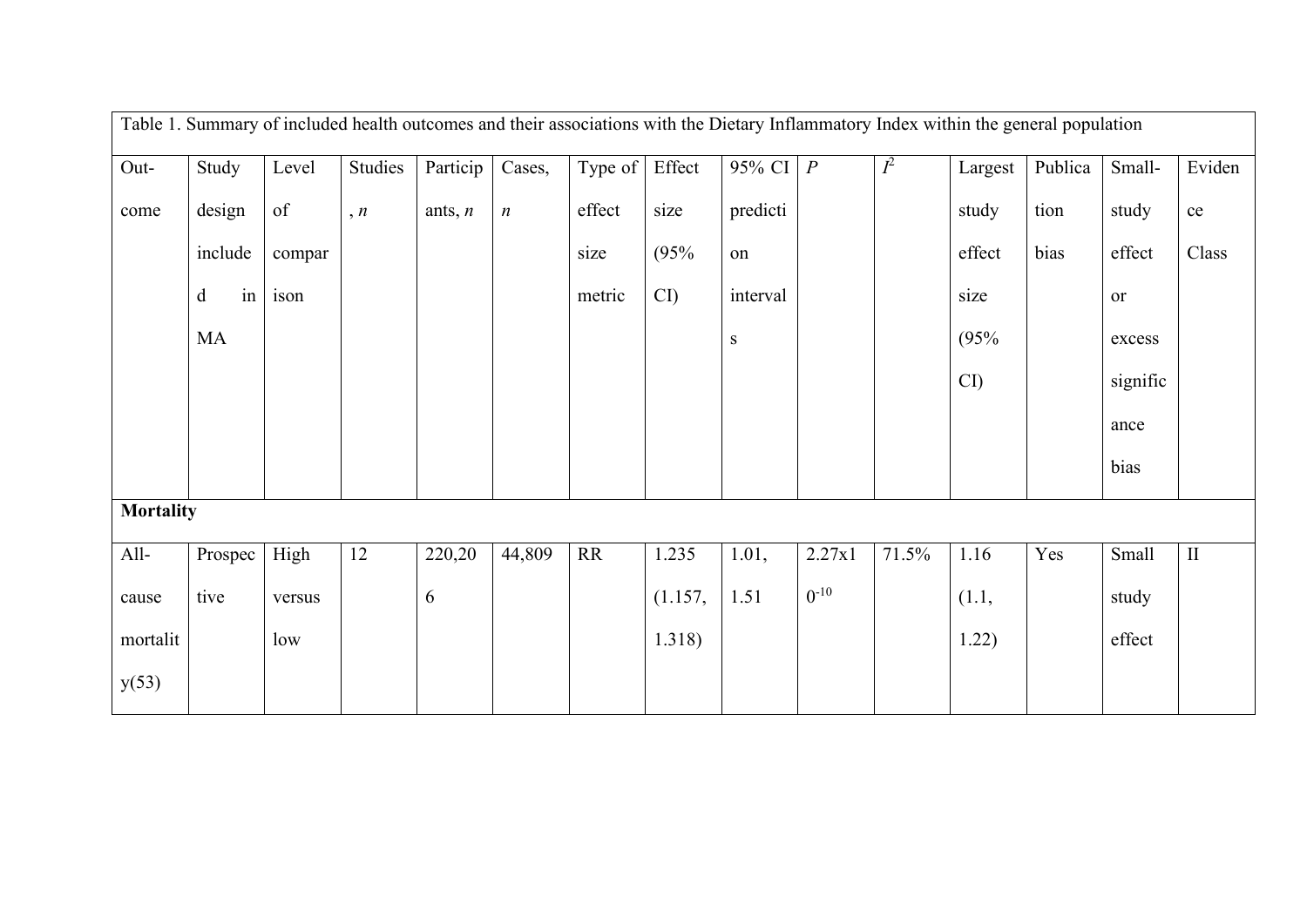| Cancer                      | Prospec | High   | 11             | 229,44  | 9,497  | <b>OR</b>                         | 1.229   | 8.30            | 4.27x1    | 54.1% | 1.33   | No  | Neither | $\overline{\rm IV}$ |
|-----------------------------|---------|--------|----------------|---------|--------|-----------------------------------|---------|-----------------|-----------|-------|--------|-----|---------|---------------------|
| Mortali                     | tive    | versus |                | 8       |        |                                   | (1.067, | $x10^{-1}$ ,    | $0^{-3}$  |       | (1.01, |     |         |                     |
| ty(36)                      |         | low    |                |         |        |                                   | 1.415)  | 1.82            |           |       | 1.76)  |     |         |                     |
| $\ensuremath{\mathrm{CVD}}$ | Prospec | High   | 6              | 93,866  | 11,094 | <b>OR</b>                         | 1.374   | 7.00            | 3.01x1    | 77.2% | 1.09   | Yes | Small-  | IV                  |
| Mortali                     | tive    | versus |                |         |        |                                   | (1.114, | $x10^{-1}$ ,    | $0^{-3}$  |       | (1.01, |     | study   |                     |
| ty(34)                      |         | low    |                |         |        |                                   | 1.696)  | 2.70            |           |       | 1.18)  |     | effect  |                     |
| ${\rm CHD}$                 | Prospec | High   | $\overline{3}$ | 31,278  | 3,686  | $\ensuremath{\mathsf{RR}}\xspace$ | 1.634   | $1.00x1$        | 4.45x1    | 76.7% | 1.17   | Yes | Small-  | $\overline{IV}$     |
| Mortali                     | tive    | versus |                |         |        |                                   | (1.012, | $0^{-2}$ , 4.34 | $0^{-2}$  |       | (1.05, |     | study   |                     |
| ty(34)                      |         | low    |                |         |        |                                   | 2.636)  | $x10^2$         |           |       | 1.3)   |     | effect  |                     |
| <b>Cancer risk</b>          |         |        |                |         |        |                                   |         |                 |           |       |        |     |         |                     |
| Overall                     | Case-   | High   | 44             | 1,299,6 | 48,345 | <b>RR</b>                         | 1.599   | 1.01,           | 5.08x1    | 75.3% | 1.4    | Yes | Small-  | $\rm II$            |
| cancer(                     | control | versus |                | 21      |        |                                   | (1.466, | 2.52            | $0^{-26}$ |       | (1.28, |     | study   |                     |
| 30)                         | and     | low    |                |         |        |                                   | 1.745)  |                 |           |       | 1.53)  |     | effect  |                     |
|                             | Prospec |        |                |         |        |                                   |         |                 |           |       |        |     |         |                     |
|                             | tive    |        |                |         |        |                                   |         |                 |           |       |        |     |         |                     |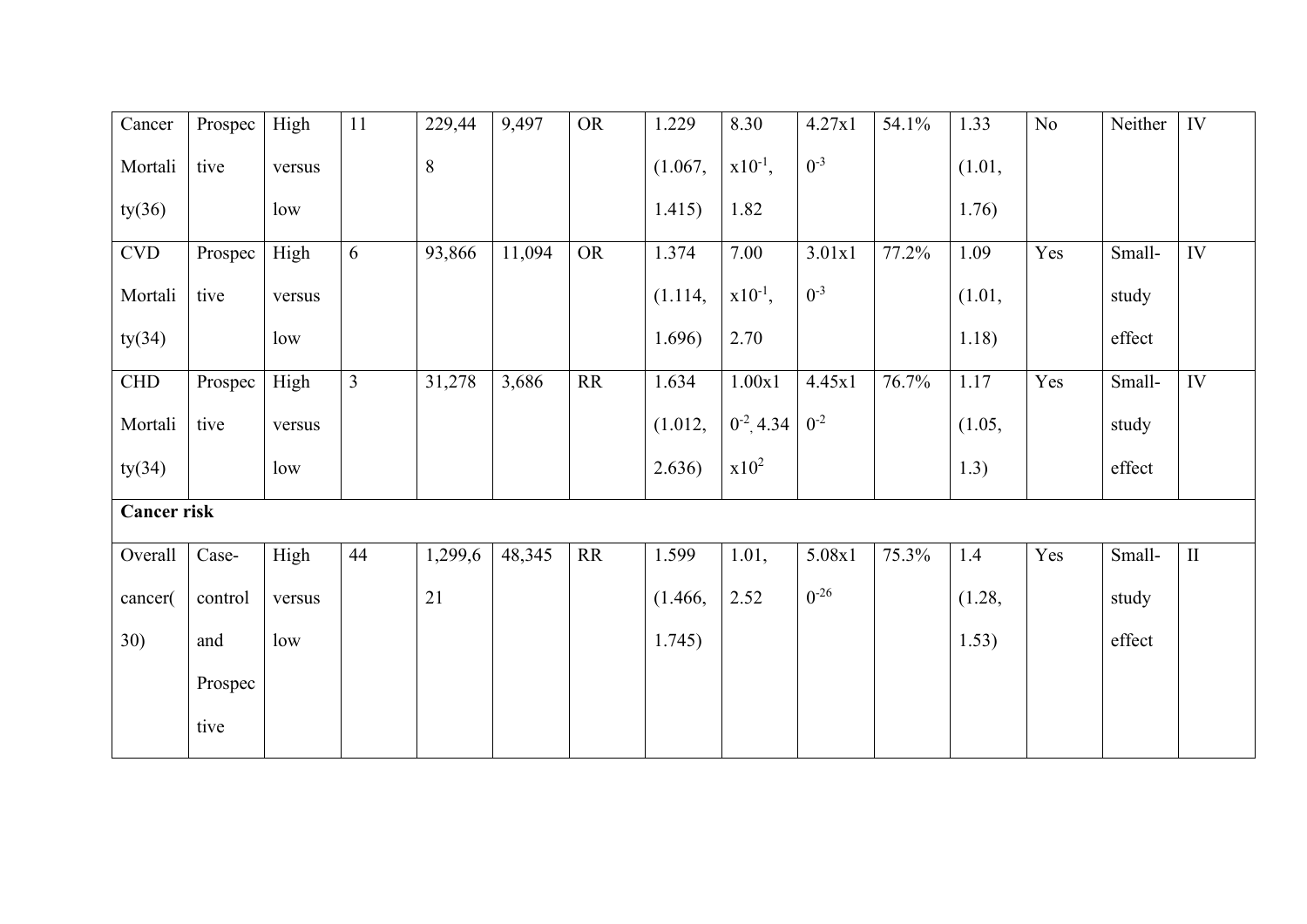| Colorec     | Case-   | High   | 11             | 975,68         | 20,076 | RR        | 1.426   | 1.03,       | 1.26x1    | 69.1%   | 1.4    | No      | Small-   | $\rm II$     |
|-------------|---------|--------|----------------|----------------|--------|-----------|---------|-------------|-----------|---------|--------|---------|----------|--------------|
| tal         | control | versus |                | $\overline{3}$ |        |           | (1.280, | 1.98        | $0^{-10}$ |         | (1.28, |         | study    |              |
| cancer(     | and     | low    |                |                |        |           | 1.589)  |             |           |         | 1.53)  |         | effect   |              |
| 30)         | Prospec |        |                |                |        |           |         |             |           |         |        |         |          |              |
|             | tive    |        |                |                |        |           |         |             |           |         |        |         |          |              |
| Prostat     | Case-   | High   | 10             | 52,943         | 5,326  | <b>OR</b> | 1.098   | 9.20x1      | 1.95x1    | 72.9%   | 1.02   | Yes     | Both     | IV           |
| $\mathbf e$ | control | versus |                |                |        |           | (1.035, | $10^{-1}$ , | $0^{-3}$  |         | (0.99, |         |          |              |
| cancer(     | and     | low    |                |                |        |           | 1.166)  | 1.30        |           |         | 1.04)  |         |          |              |
| 55)         | Prospec |        |                |                |        |           |         |             |           |         |        |         |          |              |
|             | tive    |        |                |                |        |           |         |             |           |         |        |         |          |              |
| Pancrea     | Case-   | High   | $\overline{2}$ | 3,551          | 1,143  | RR        | 2.524   | Not         | 4.73x1    | $0.0\%$ | 2.48   | Not     | No       | $\mathbf{I}$ |
| tic         | control | versus |                |                |        |           | (1.941, | estimab     | $0^{-12}$ |         | (1.5,  | estimab | excess   |              |
| cancer(     |         | low    |                |                |        |           | 3.281)  | $le^*$      |           |         | 4.1)   | $le^*$  | signific |              |
| 29)         |         |        |                |                |        |           |         |             |           |         |        |         | ance*    |              |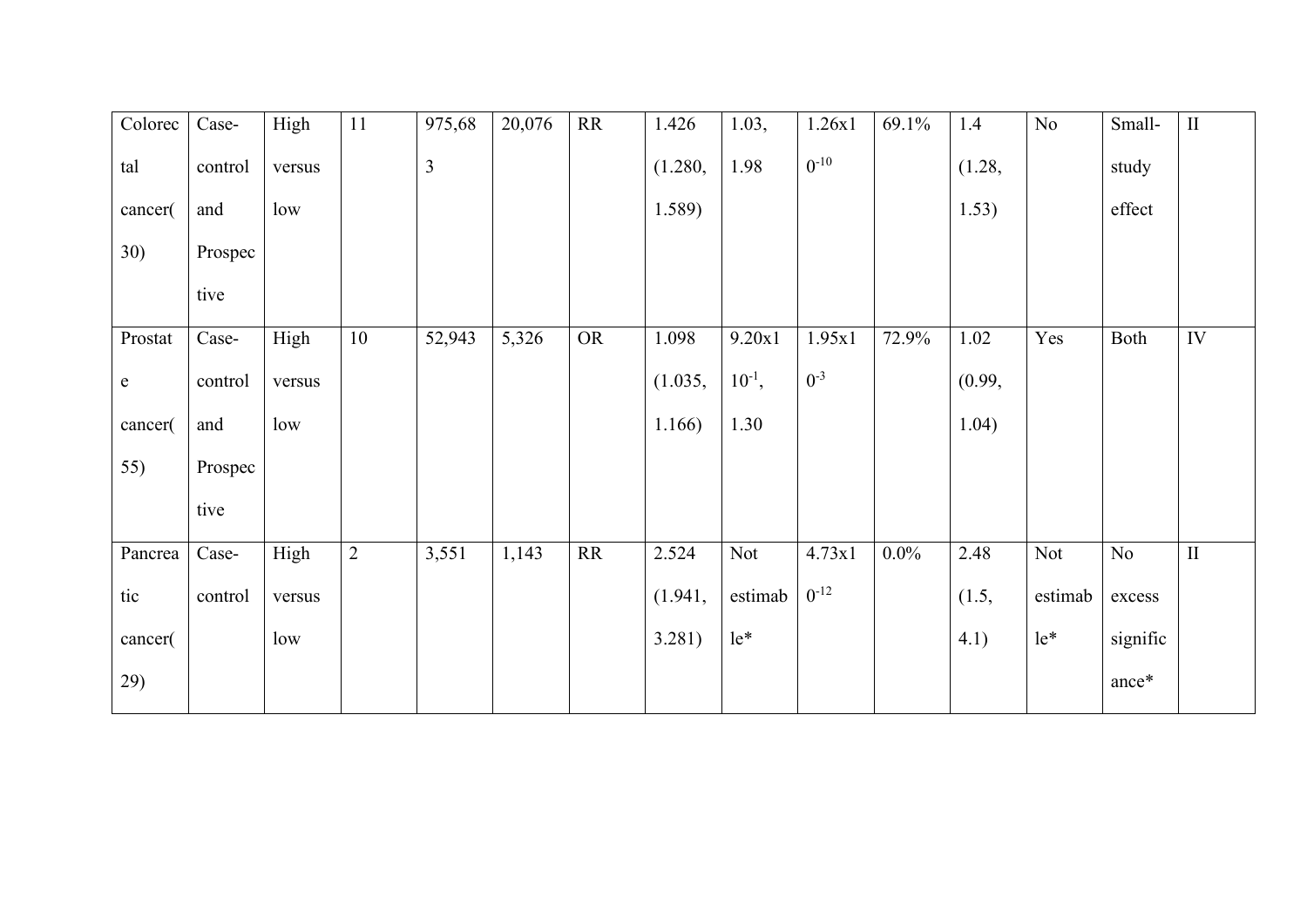| Respira | Case-       | High   | 18             | 17,514 | 4,834 | <b>OR</b> | 2.274   | 1.24,          | 1.13x1    | 60.2%   | 2.08   | Yes            | Small-  | $\overline{\rm II}$     |
|---------|-------------|--------|----------------|--------|-------|-----------|---------|----------------|-----------|---------|--------|----------------|---------|-------------------------|
| tory    | control     | versus |                |        |       |           | (1.894, | 4.18           | $0^{-18}$ |         | (1.47, |                | study   |                         |
| cancer  |             | low    |                |        |       |           | 2.729)  |                |           |         | 2.93)  |                | effect  |                         |
| (pooled |             |        |                |        |       |           |         |                |           |         |        |                |         |                         |
| )(28)   |             |        |                |        |       |           |         |                |           |         |        |                |         |                         |
| Esopha  | Case-       | High   | 5              | 4,645  | 1,310 | <b>OR</b> | 2.530   | 7.50           | 1.25x1    | 71.7%   | 1.71   | Yes            | Small-  | III                     |
| geal    | control     | versus |                |        |       |           | (1.738, | $x10^{-1}$ ,   | $0^{-6}$  |         | (1.54, |                | study   |                         |
| cancer  |             | low    |                |        |       |           | 3.682)  | 8.85           |           |         | 1.9)   |                | effect  |                         |
| (28)    |             |        |                |        |       |           |         |                |           |         |        |                |         |                         |
| Laryng  | Case-       | High   | $\overline{3}$ | 2,805  | 997   | OR        | 2.046   | 0.00,          | 1.11x1    | 85.6%   | 3.3    | Yes            | Neither | $\overline{\mathrm{V}}$ |
| eal     | control     | versus |                |        |       |           | (0.848, | 9.08x1         | $0^{-1}$  |         | (2.06, |                |         |                         |
| cancer  |             | low    |                |        |       |           | 4.934)  | 0 <sup>4</sup> |           |         | 5.28)  |                |         |                         |
| (28)    |             |        |                |        |       |           |         |                |           |         |        |                |         |                         |
| Oral    | $\sf Case-$ | High   | $\overline{3}$ | 4,785  | 1,366 | <b>OR</b> | 2.229   | 4.00           | 3.72x1    | $0.0\%$ | 2.08   | N <sub>o</sub> | Neither | $\rm II$                |
| cancer  | control     | versus |                |        |       |           | (1.735, | $x10^{-1}$ ,   | $0^{-10}$ |         | (1.47, |                |         |                         |
| (28)    |             | low    |                |        |       |           | 2.865)  |                |           |         | 2.93)  |                |         |                         |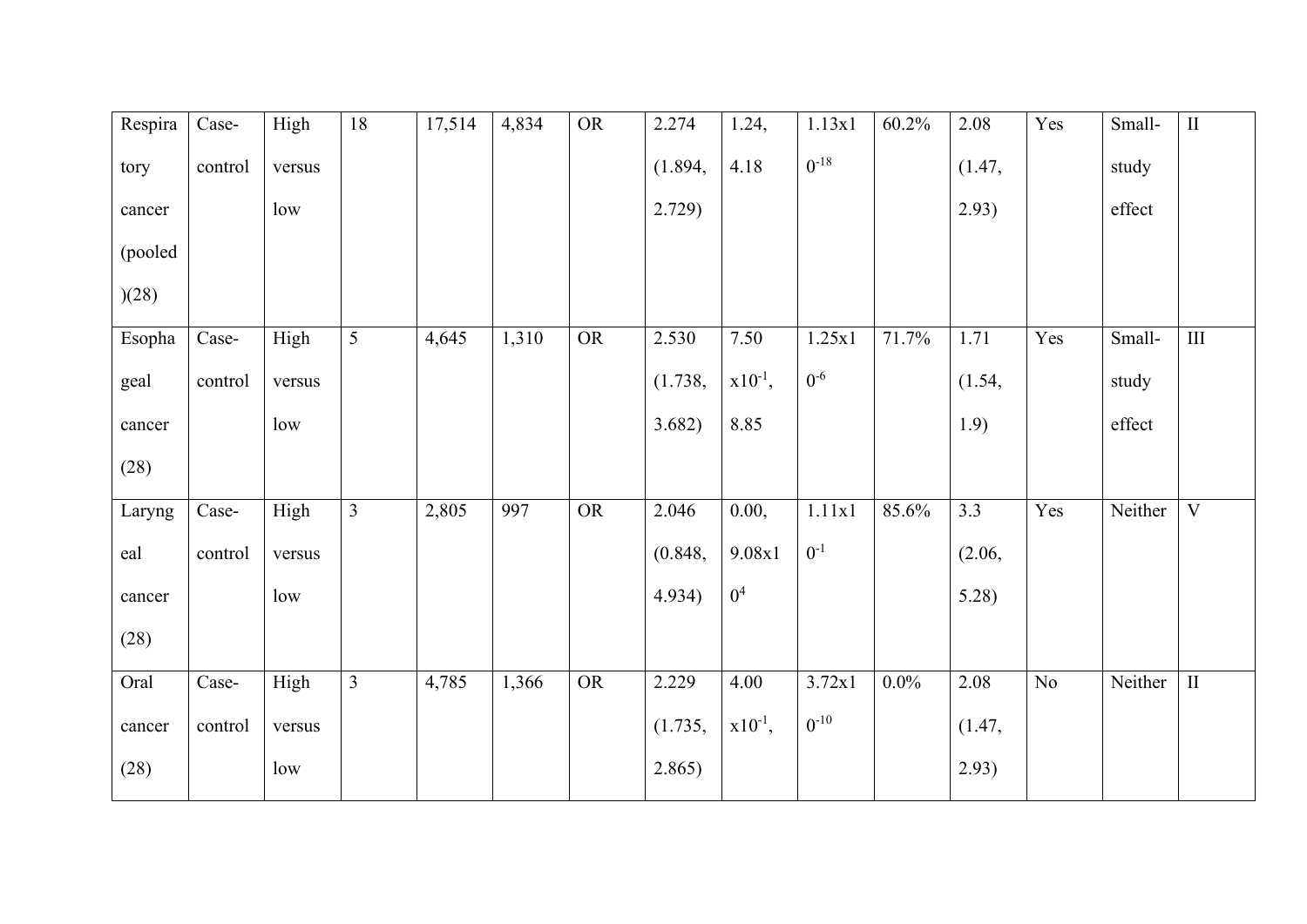|               |         |        |                |                  |        |           |         | 1.13x1         |          |         |        |     |         |     |
|---------------|---------|--------|----------------|------------------|--------|-----------|---------|----------------|----------|---------|--------|-----|---------|-----|
|               |         |        |                |                  |        |           |         | 0 <sup>1</sup> |          |         |        |     |         |     |
| Pharyn        | Case-   | High   | $\tau$         | 5,279            | 1,161  | <b>OR</b> | 2.019   | 1.17,          | 2.81x1   | 20.3%   | 1.64   | No  | Neither | III |
| geal          | control | versus |                |                  |        |           | (1.544, | 3.48           | $0^{-7}$ |         | (0.93, |     |         |     |
| cancer        |         | low    |                |                  |        |           | 2.640)  |                |          |         | 2.89)  |     |         |     |
| (28)          |         |        |                |                  |        |           |         |                |          |         |        |     |         |     |
| Lung          | Prospec | High   | $\overline{3}$ | 149,92           | 2,453  | <b>RR</b> | 1.304   | 5.20           | 2.71x1   | $0.0\%$ | 1.28   | No  | Neither | III |
| cancer(       | tive    | versus |                | 9                |        |           | (1.130, | $x10^{-1}$ ,   | $0^{-4}$ |         | (1.09, |     |         |     |
| 52)           |         | low    |                |                  |        |           | 1.504)  | 3.29           |          |         | 1.51)  |     |         |     |
| <b>Breast</b> | Case-   | High   | 12             | 347,14           | 30,052 | RR        | 1.335   | 7.60           | 2.79x1   | 89.9%   | 0.99   | Yes | Small-  | III |
| cancer(       | control | versus |                | $\boldsymbol{7}$ |        |           | (1.142, | $x10^{-01}$ ,  | $0^{-4}$ |         | (0.91, |     | study   |     |
| 32)           | and     | low    |                |                  |        |           | 1.560)  | 2.33           |          |         | 1.07)  |     | effect  |     |
|               | Prospec |        |                |                  |        |           |         |                |          |         |        |     |         |     |
|               | tive    |        |                |                  |        |           |         |                |          |         |        |     |         |     |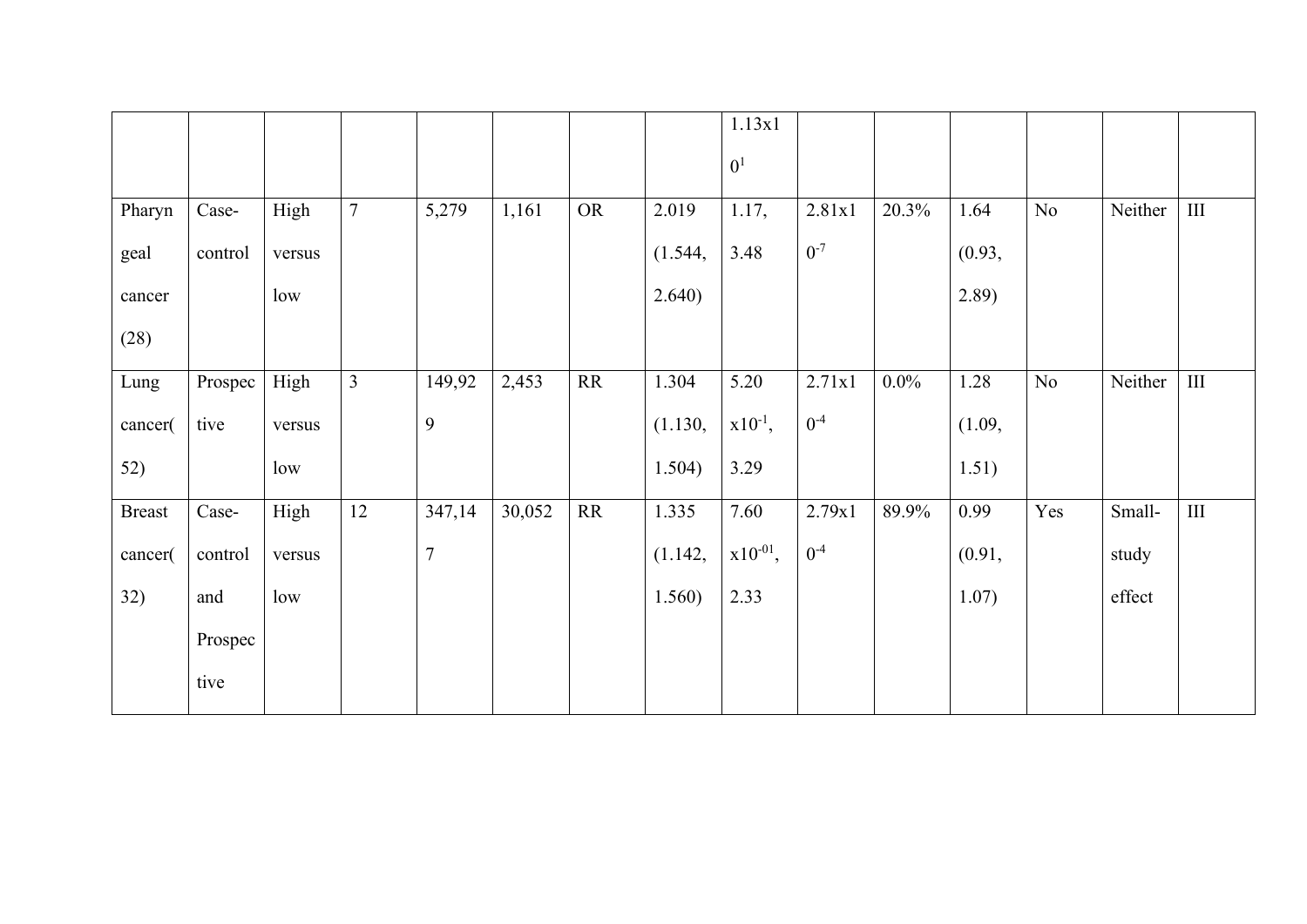| Ovaria    | Case-   | High   | $\overline{4}$ | 7,982  | 3,104 | RR              | 1.414   | (1.01,        | 8.57x1   | $0.0\%$ | 1.47   | N <sub>o</sub> | Neither         | $\overline{\hbox{III}}$ |
|-----------|---------|--------|----------------|--------|-------|-----------------|---------|---------------|----------|---------|--------|----------------|-----------------|-------------------------|
| ${\bf n}$ | control | versus |                |        |       |                 | (1.214, | 1.98)         | $0^{-6}$ |         | (1.07, |                |                 |                         |
| cancer(   |         | low    |                |        |       |                 | 1.647)  |               |          |         | 2.01)  |                |                 |                         |
| 32)       |         |        |                |        |       |                 |         |               |          |         |        |                |                 |                         |
| Gastric   | Case-   | High   | $\overline{3}$ | 2,118  | 700   | RR              | 2.120   | 4.00          | 2.93x1   | 42.7%   | 1.63   | Yes            | Small-          | IV                      |
| cancer(   | control | versus |                |        |       |                 | (1.411, | $x10^{-02}$ , | $0^{-4}$ |         | (1.15, |                | study           |                         |
| 31)       | and     | low    |                |        |       |                 | 3.183)  | 1.17          |          |         | 2.29)  |                | effect          |                         |
|           | Prospec |        |                |        |       |                 |         | $x10^2$       |          |         |        |                |                 |                         |
|           | tive    |        |                |        |       |                 |         |               |          |         |        |                |                 |                         |
| Endom     | Case-   | High   | $\overline{2}$ | 1,966  | 751   | $\overline{RR}$ | 1.881   | Not           | 1.46x1   | 68.6%   | 1.34   | Not            | $\overline{No}$ | $\overline{\mathbf{V}}$ |
| etrial    | control | versus |                |        |       |                 | (0.803, | estimab       | $0^{-1}$ |         | (0.96, | estimab        | excess          |                         |
| cancer(   |         | low    |                |        |       |                 | 4.407)  | $le^*$        |          |         | 1.87)  | $le^*$         | signific        |                         |
| 32)       |         |        |                |        |       |                 |         |               |          |         |        |                | ance*           |                         |
| Kidney    | Case-   | High   | $\overline{2}$ | 36,118 | 1,030 | RR              | 1.463   | Not           | 1.49x1   | $0.0\%$ | 1.52   | Not            | $\rm No$        | <b>IV</b>               |
| cancer(   | control | versus |                |        |       |                 | (1.157, | estimab       | $0^{-3}$ |         | (1.09, | estimab        | excess          |                         |
| 33)       | and     | low    |                |        |       |                 | 1.850)  | $le^*$        |          |         | 2.13)  | $le^*$         |                 |                         |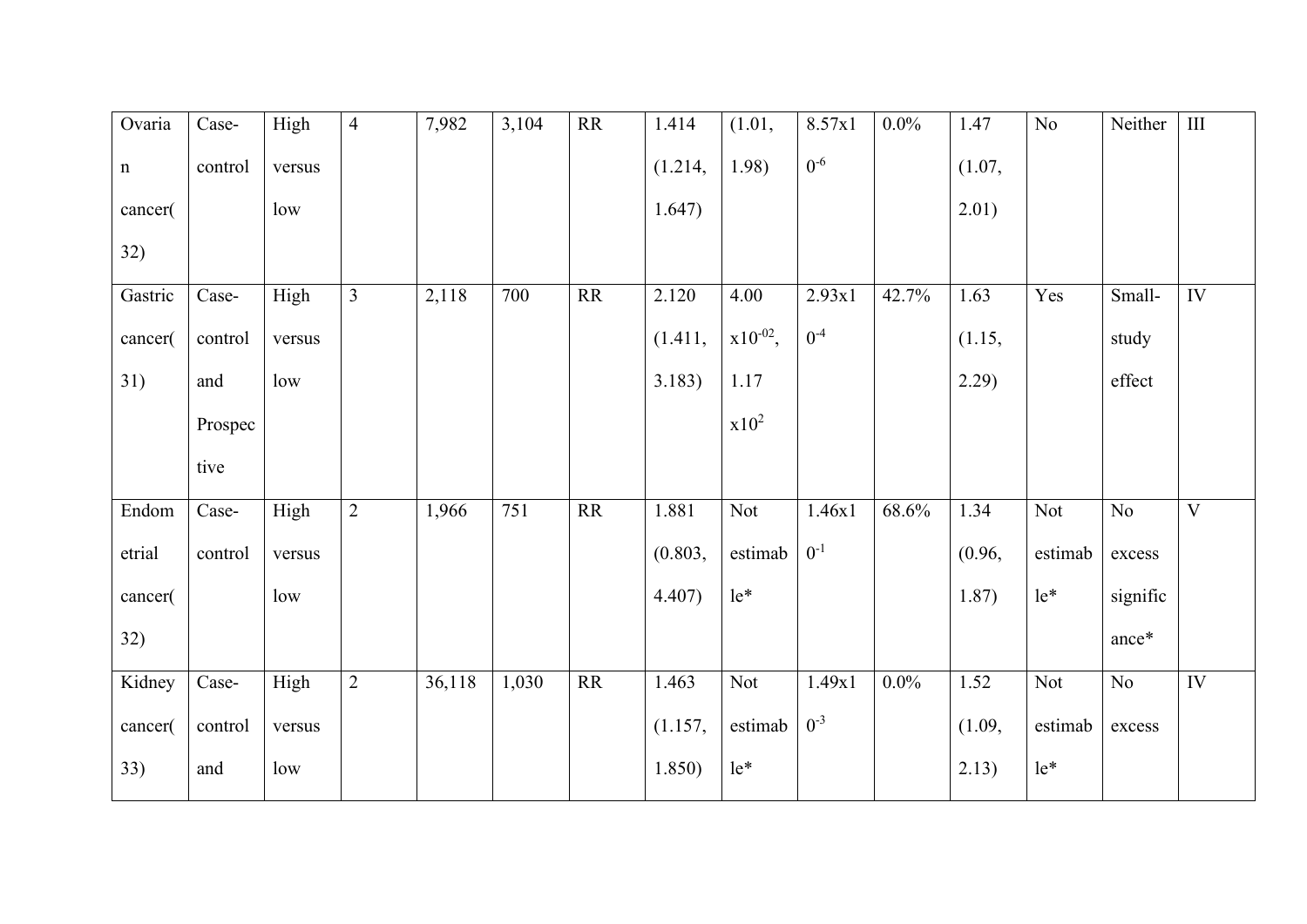|         | Prospec                     |        |                |        |        |           |         |              |          |       |        |         | signific |                         |
|---------|-----------------------------|--------|----------------|--------|--------|-----------|---------|--------------|----------|-------|--------|---------|----------|-------------------------|
|         | tive                        |        |                |        |        |           |         |              |          |       |        |         | ance*    |                         |
| Urothel | Case-                       | High   | $\overline{2}$ | 42,869 | 1,069  | <b>OR</b> | 1.526   | Not          | 6.63x1   | 65.2% | 1.24   | Not     | $\rm No$ | $\overline{\mathbf{V}}$ |
| ial     | control                     | versus |                |        |        |           | (0.972, | estimab      | $0^{-2}$ |       | (0.9,  | estimab | excess   |                         |
| cancer( | and                         | low    |                |        |        |           | 2.397)  | $le^*$       |          |       | 1.7)   | $le^*$  | signific |                         |
| 36)     | Prospec                     |        |                |        |        |           |         |              |          |       |        |         | ance*    |                         |
|         | tive                        |        |                |        |        |           |         |              |          |       |        |         |          |                         |
|         | Cardiovascular disease risk |        |                |        |        |           |         |              |          |       |        |         |          |                         |
| Hypert  | $Cross-$                    | High   | 15             | 71,729 | 24,648 | <b>OR</b> | 1.133   | 8.00         | 2.81x1   | 55.6% | 1.21   | No      | Neither  | $\overline{IV}$         |
| ension( | section                     | versus |                |        |        |           | (1.013, | $x10^{-1}$ , | $0^{-2}$ |       | (1.02, |         |          |                         |
| 50)     | al<br>and                   | low    |                |        |        |           | 1.266)  | 1.60         |          |       | 1.43)  |         |          |                         |
|         | Prospec                     |        |                |        |        |           |         |              |          |       |        |         |          |                         |
|         | tive                        |        |                |        |        |           |         |              |          |       |        |         |          |                         |
| Cardio  | Cross-                      | High   | 6              | 57,781 | 3,022  | <b>OR</b> | 1.345   | 8.40         | 2.52x1   | 36.3% | 2.03   | No      | Neither  | IV                      |
| vascula | section                     | versus |                |        |        |           | (1.110, | $x10^{-1}$ , | $0^{-3}$ |       | (1.06, |         |          |                         |
| r(34)   | al<br>and                   | low    |                |        |        |           | 1.631)  | 2.17         |          |       | 3.89   |         |          |                         |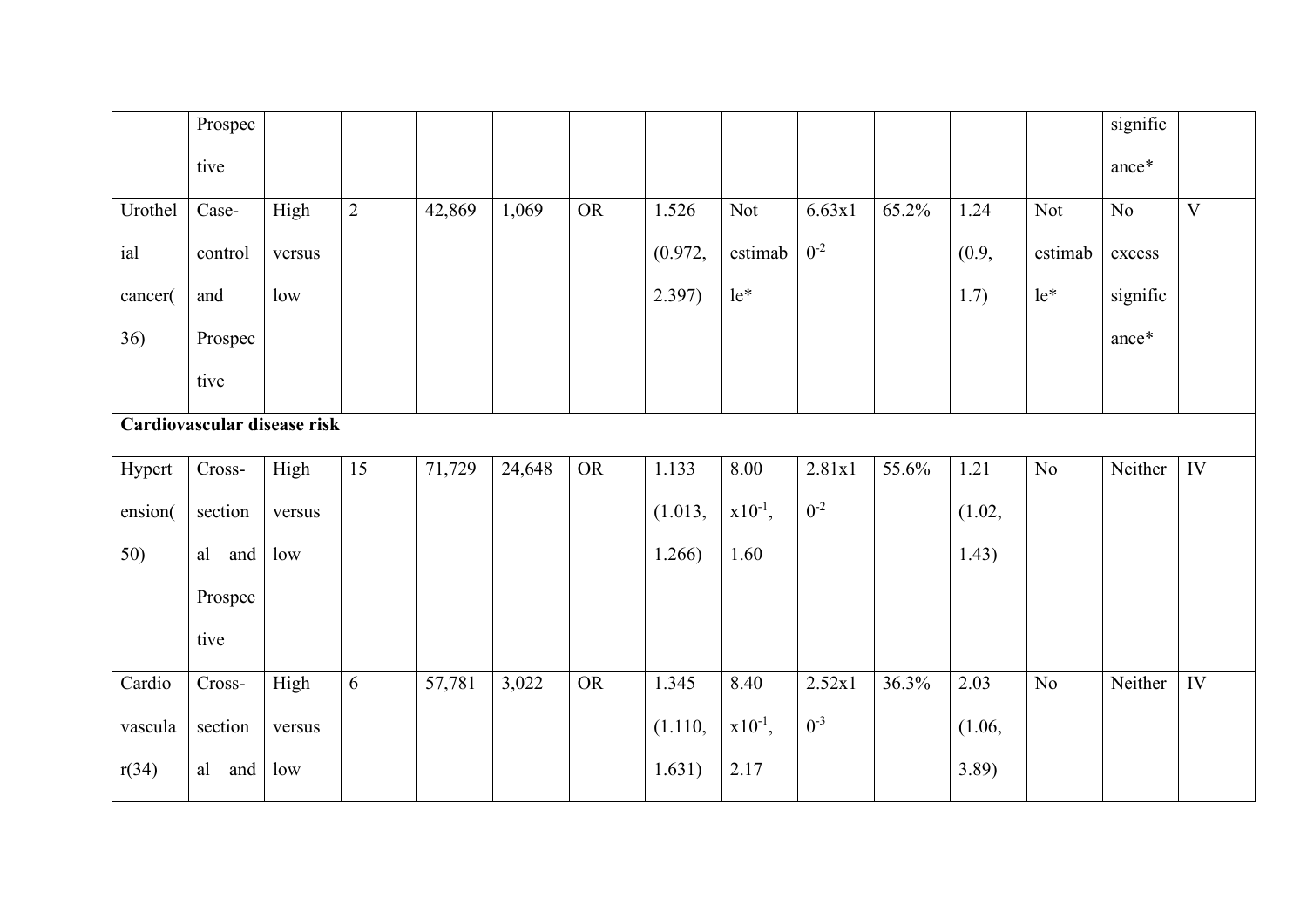|          | Prospec   |        |                |        |       |                 |         |                  |          |         |        |                 |          |                         |
|----------|-----------|--------|----------------|--------|-------|-----------------|---------|------------------|----------|---------|--------|-----------------|----------|-------------------------|
|          | tive      |        |                |        |       |                 |         |                  |          |         |        |                 |          |                         |
| Myocar   | Case-     | High   | 6              | 37,065 | 2,497 | <b>RR</b>       | 1.717   | 1.31,            | 2.64x1   | $0.0\%$ | 2.28   | Yes             | Neither  | $\mathbf I$             |
| dial     | control   | versus |                |        |       |                 | (1.419, | 2.25             | $0^{-8}$ |         | (1.09, |                 |          |                         |
| Infarcti | and       | low    |                |        |       |                 | 2.077)  |                  |          |         | 4.75)  |                 |          |                         |
| on(34)   | Prospec   |        |                |        |       |                 |         |                  |          |         |        |                 |          |                         |
|          | tive      |        |                |        |       |                 |         |                  |          |         |        |                 |          |                         |
| IHD-     | Cross-    | High   | $\overline{3}$ | 23,962 | 875   | RR              | 1.272   | 2.00             | 2.09x1   | 62.2%   | 0.96   | Yes             | Small    | $\overline{\mathbf{V}}$ |
| CHD      | section   | versus |                |        |       |                 | (0.874, | $x10^{-2}$ ,     | $0^{-1}$ |         | (0.72, |                 | study    |                         |
| Risk(34) | al<br>and | low    |                |        |       |                 | 1.853)  | 7.83             |          |         | 1.28)  |                 | effect   |                         |
|          | Prospec   |        |                |        |       |                 |         | x10 <sup>1</sup> |          |         |        |                 |          |                         |
|          | tive      |        |                |        |       |                 |         |                  |          |         |        |                 |          |                         |
| Stroke(  | Cross-    | High   | $\overline{3}$ | 30,408 | 569   | $\overline{RR}$ | 1.099   | 0.00,            | 7.56x1   | 65.5%   | 1.56   | $\overline{No}$ | Excess   | $\overline{\mathbf{V}}$ |
| 34)      | section   | versus |                |        |       |                 | (0.605, | 8.61             | $0-1$    |         | (1.21, |                 | signific |                         |
|          | al<br>and | low    |                |        |       |                 | 1.999)  | $x10^2$          |          |         | 2.01)  |                 | ance     |                         |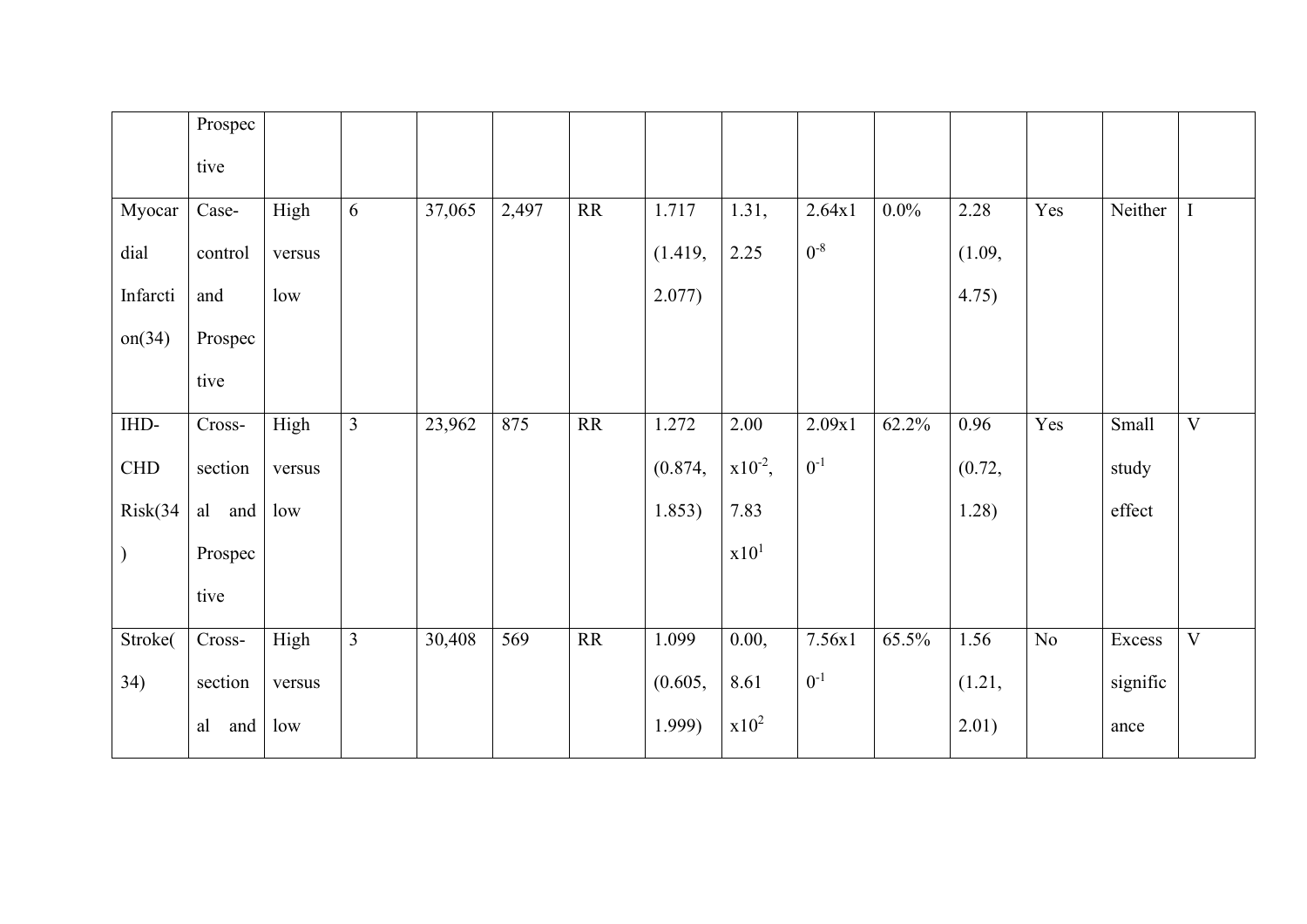|        | Prospec                       |        |            |        |       |           |         |              |          |         |        |         |          |                |
|--------|-------------------------------|--------|------------|--------|-------|-----------|---------|--------------|----------|---------|--------|---------|----------|----------------|
|        | tive                          |        |            |        |       |           |         |              |          |         |        |         |          |                |
| Angina | $Cross-$                      | High   | $\sqrt{2}$ | 23,436 | 442   | <b>RR</b> | 0.793   | Not          | 1.88x1   | $0.0\%$ | 0.83   | Not     | No       | $\overline{V}$ |
| (34)   | section                       | versus |            |        |       |           | (0.561, | estimab      | $0^{-1}$ |         | (0.54, | estimab | excess   |                |
|        | al<br>and                     | low    |            |        |       |           | 1.120)  | $le^*$       |          |         | 1.28)  | $le^*$  | signific |                |
|        | Prospec                       |        |            |        |       |           |         |              |          |         |        |         | ance*    |                |
|        | tive                          |        |            |        |       |           |         |              |          |         |        |         |          |                |
|        | <b>Mental health risk</b>     |        |            |        |       |           |         |              |          |         |        |         |          |                |
| Depres | Cross-                        | High   | 15         | 55,490 | 4,884 | <b>OR</b> | 1.441   | (0.87)       | 1.02x1   | 58.8%   | 1.46   | No      | Neither  | III            |
| sion   | section                       | versus |            |        |       |           | (1.225, | $x10^{-1}$ , | $0-6$    |         | (1.1,  |         |          |                |
| (35)   | al<br>and                     | low    |            |        |       |           | 1.695)  | 2.40         |          |         | 1.94)  |         |          |                |
|        | Prospec                       |        |            |        |       |           |         |              |          |         |        |         |          |                |
|        | tive                          |        |            |        |       |           |         |              |          |         |        |         |          |                |
|        | <b>Metabolic risk markers</b> |        |            |        |       |           |         |              |          |         |        |         |          |                |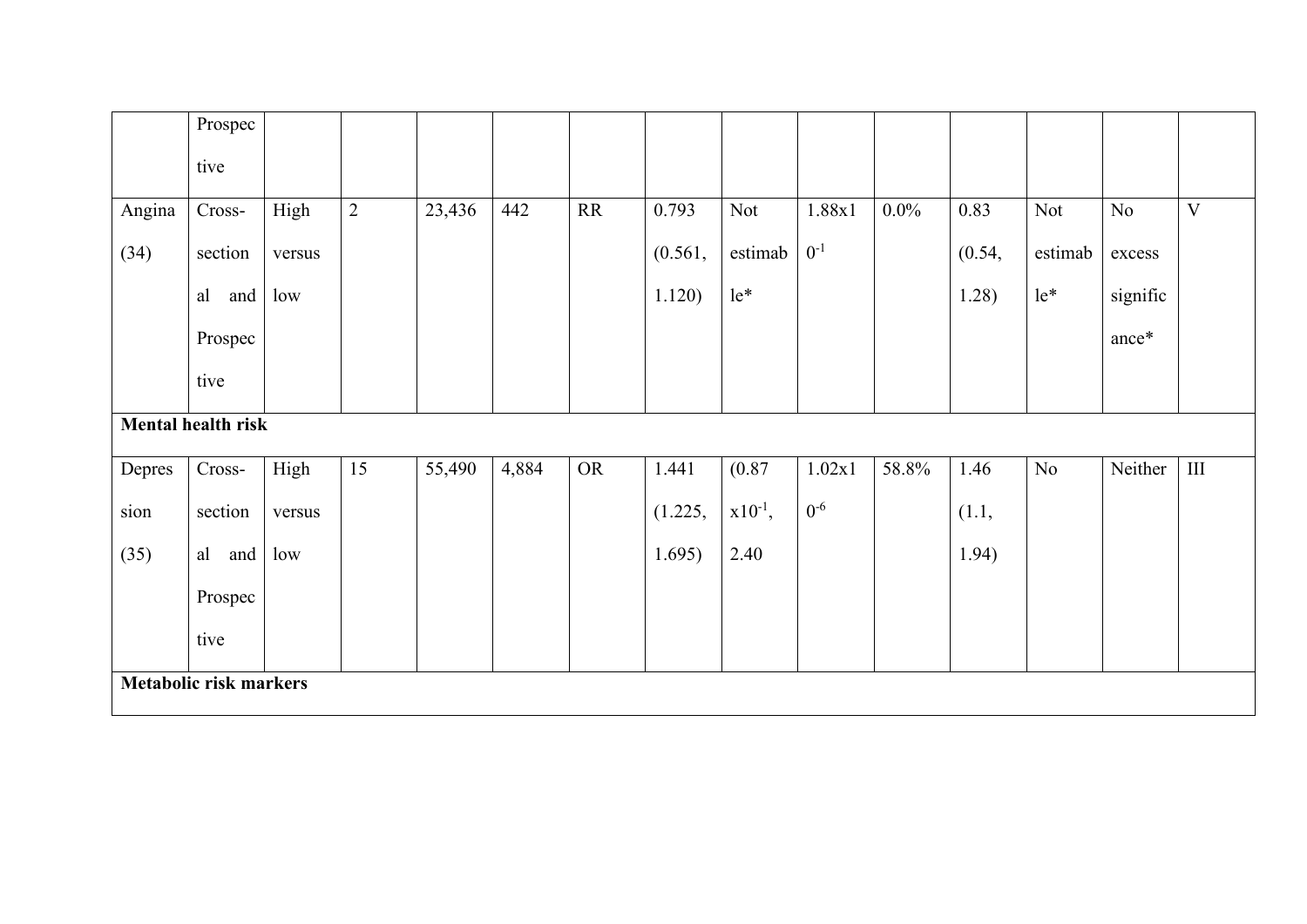| Metabo  | Case-   | High   | $5\overline{)}$ | 15,161 | 2,242                    | RR         | 1.006   | 5.80         | 9.53x1   | 32.6% | 0.86    | No       | Neither                   | V   |
|---------|---------|--------|-----------------|--------|--------------------------|------------|---------|--------------|----------|-------|---------|----------|---------------------------|-----|
| lic     | control | versus |                 |        |                          |            | (0.816, | $x10^{-1}$ , | $0^{-1}$ |       | (0.6, ) |          |                           |     |
| syndro  | and     | low    |                 |        |                          |            | 1.242)  | 1.74         |          |       | 1.23)   |          |                           |     |
| me(54)  | Prospec |        |                 |        |                          |            |         |              |          |       |         |          |                           |     |
|         | tive    |        |                 |        |                          |            |         |              |          |       |         |          |                           |     |
| Hba1c(  | Cross-  | Contin | $\overline{3}$  | 23,138 | $\blacksquare$           | <b>WMD</b> | 0.615   | $-3.66,$     | 5.60x1   | 87.5% | 0.4     | $\rm No$ | No                        | III |
| 50)     | section | uous   |                 |        |                          |            | (0.266, | 4.89         | $0^{-4}$ |       | (0.34,  |          | <b>Small</b>              |     |
|         | al      |        |                 |        |                          |            | 0.965)  |              |          |       | 0.46)   |          | study                     |     |
|         |         |        |                 |        |                          |            |         |              |          |       |         |          | effect*                   |     |
| Fasting | Case-   | Contin | 15              | 93,739 | $\overline{\phantom{a}}$ | <b>WMD</b> | 1.083   | $-2.38,$     | 3.08x1   | 89.0% | 3.7     | $\rm No$ | $\rm No$                  | IV  |
| Blood   | control | uous   |                 |        |                          |            | (0.100, | 4.54         | $0^{-2}$ |       | (0.04,  |          | Small                     |     |
| Glucos  | and     |        |                 |        |                          |            | 2.065)  |              |          |       | 5.36)   |          | study                     |     |
| e(50)   | Prospec |        |                 |        |                          |            |         |              |          |       |         |          | $\operatorname{effect^*}$ |     |
|         | tive    |        |                 |        |                          |            |         |              |          |       |         |          |                           |     |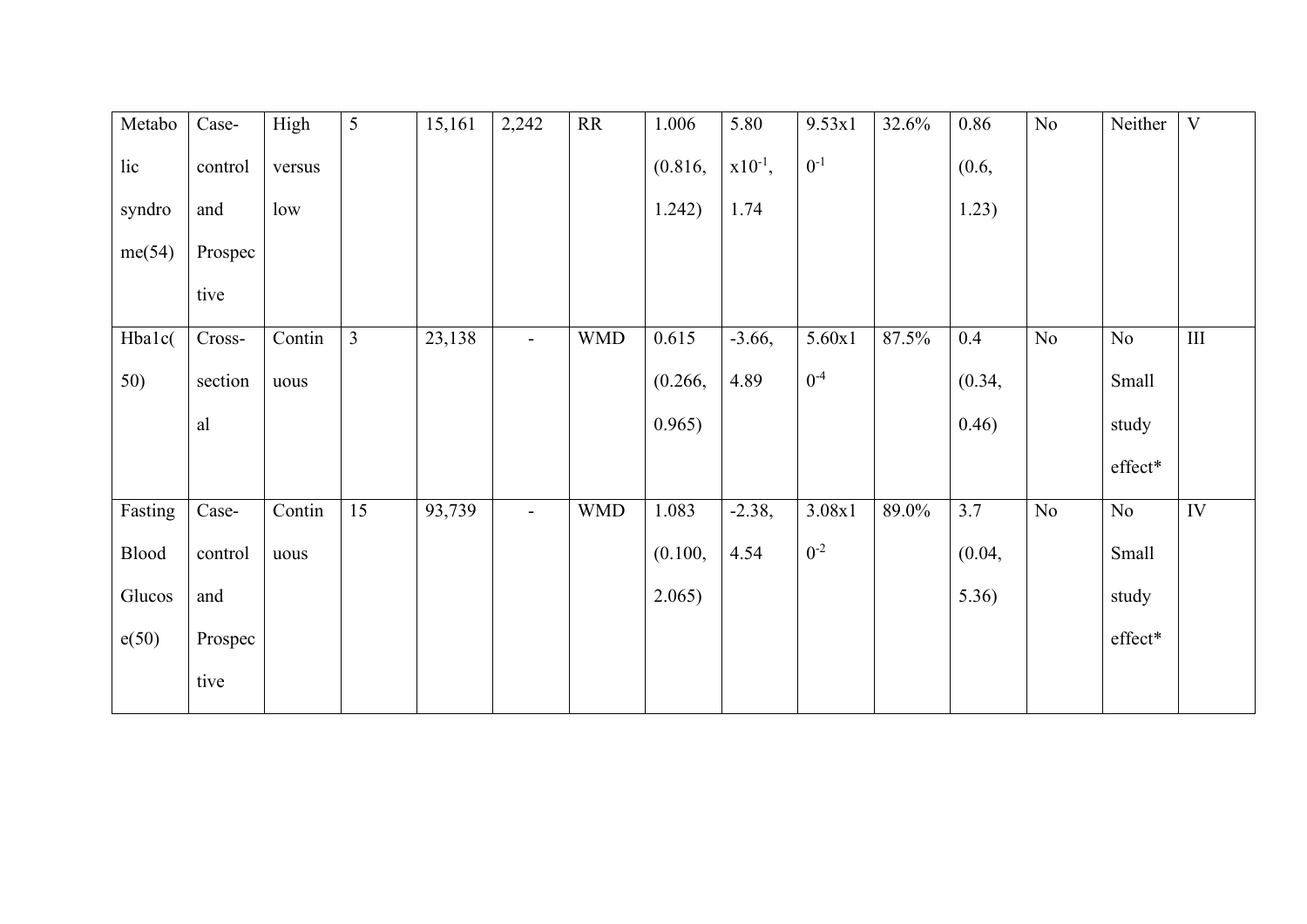| Insulin(    | Cross-   | Contin | 6      | 38,359 | $\overline{\phantom{a}}$ | <b>WMD</b> | 0.829   | $-1.27,$      | 1.38x1   | 86.5% | 2.47   | No  | $\rm No$                  | IV                      |
|-------------|----------|--------|--------|--------|--------------------------|------------|---------|---------------|----------|-------|--------|-----|---------------------------|-------------------------|
| 50)         | section  | uous   |        |        |                          |            | (0.169, | 2.93          | $0^{-2}$ |       | (1.64, |     | <b>Small</b>              |                         |
|             | al       |        |        |        |                          |            | 1.488)  |               |          |       | 3.3)   |     | study                     |                         |
|             |          |        |        |        |                          |            |         |               |          |       |        |     | $\operatorname{effect^*}$ |                         |
| <b>HOMA</b> | Cross-   | Contin | $\tau$ | 41,645 | $\blacksquare$           | <b>WMD</b> | 0.191   | $-3.90$       | 2.80x1   | 93.2% | 0.88   | No  | No                        | IV                      |
| $-IR(50)$   | section  | uous   |        |        |                          |            | (0.021, | $x10^{-01}$ , | $0^{-2}$ |       | (0.67, |     | <b>Small</b>              |                         |
|             | al       |        |        |        |                          |            | 0.362)  | 7.70          |          |       | 1.09)  |     | study                     |                         |
|             |          |        |        |        |                          |            |         | $x10^{-01}$   |          |       |        |     | effect*                   |                         |
| Hyperg      | $Cross-$ | High   | 11     | 30,424 | 4,883                    | <b>OR</b>  | 1.130   | 6.70          | 1.73x1   | 60.7% | 1.09   | Yes | Small-                    | $\overline{\mathbf{V}}$ |
| lycemia     | section  | versus |        |        |                          |            | (0.948, | $x10^{-01}$ , | $0^{-1}$ |       | (0.83, |     | study                     |                         |
| (50)        | al       | low    |        |        |                          |            | 1.347)  | 1.91          |          |       | 1.44)  |     | effect                    |                         |
| Central     | Cross-   | High   | 13     | 25,435 | 5,121                    | <b>OR</b>  | 1.162   | 6.00          | 1.54x1   | 65.4% | 1.35   | No  | Small-                    | $\overline{V}$          |
| Obesity     | section  | versus |        |        |                          |            | (0.945, | $x10^{-01}$ , | $0^{-1}$ |       | (0.94, |     | study                     |                         |
| (51)        | al       | low    |        |        |                          |            | 1.429)  | 2.24          |          |       | 1.94)  |     | effect                    |                         |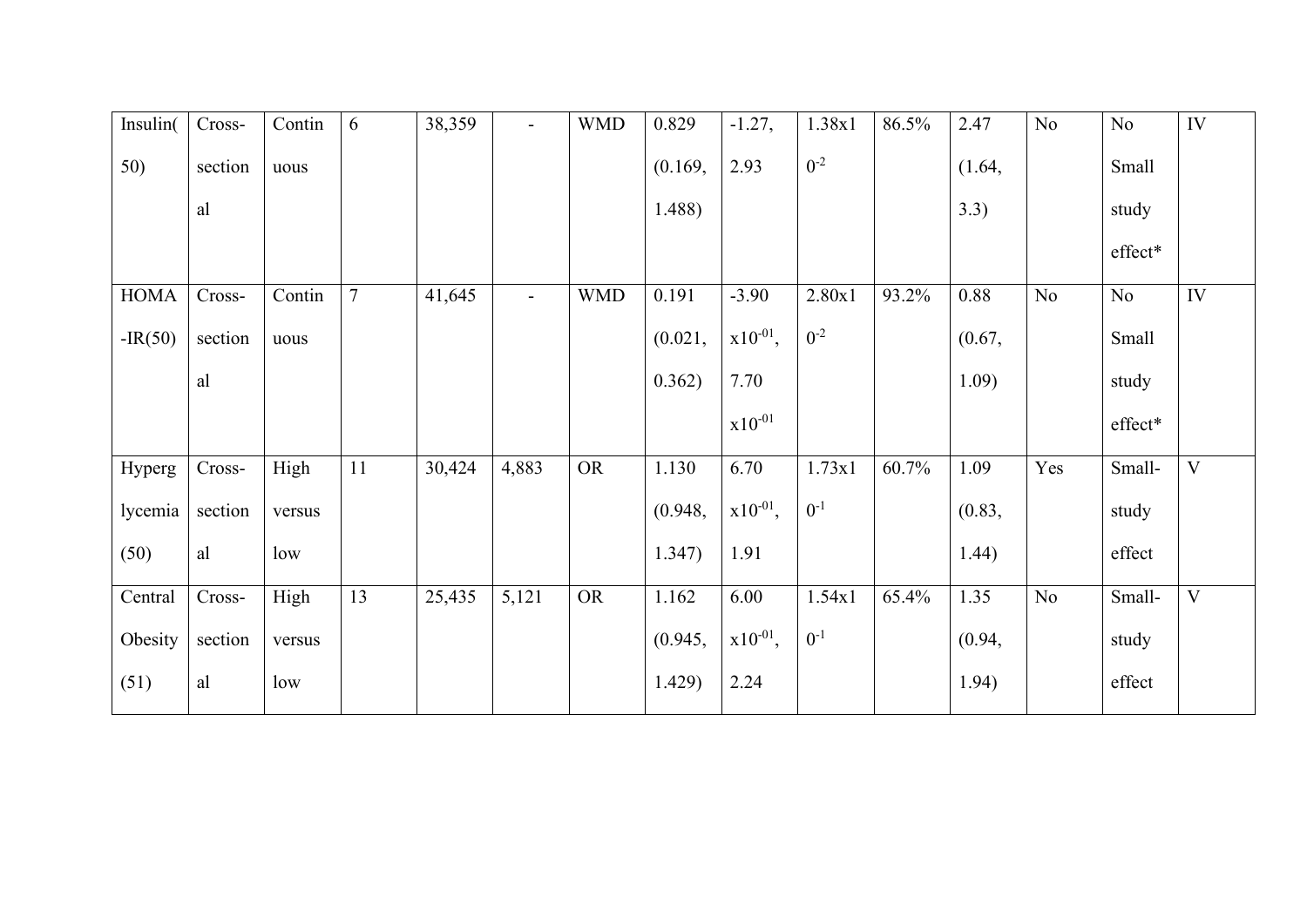| Waist     | Case-    | Contin | 25 | 78,828 | $\blacksquare$ | <b>WMD</b> | 1.782      | $-3.00,$      | 9.82x1   | $100.0\%$ | 3.7                          | $\overline{No}$ | Neither                            | $\overline{\rm III}$    |
|-----------|----------|--------|----|--------|----------------|------------|------------|---------------|----------|-----------|------------------------------|-----------------|------------------------------------|-------------------------|
| circumf   | control  | uous   |    |        |                |            | (0.722,    | 6.56          | $0^{-4}$ |           | (2.81,                       |                 |                                    |                         |
| erence(   | and      |        |    |        |                |            | 2.842)     |               |          |           | 4.59                         |                 |                                    |                         |
| 51)       | Prospec  |        |    |        |                |            |            |               |          |           |                              |                 |                                    |                         |
|           | tive     |        |    |        |                |            |            |               |          |           |                              |                 |                                    |                         |
| Waist     | Case-    | Contin | 11 | 16,685 | $\blacksquare$ | <b>WMD</b> | $-0.005$   | $-1.10$       | 7.59x1   | 87.1%     | $0.0\,$<br>$\left( -\right)$ | $\rm No$        | $\rm No$                           | $\overline{\mathbf{V}}$ |
| to Hip    | control  | uous   |    |        |                |            | $(-0.039,$ | $x10^{-01}$ , | $0^{-1}$ |           | .01,                         |                 | Small                              |                         |
| ratio(51) | and      |        |    |        |                |            | 0.029)     | 1.00          |          |           | .01)                         |                 | study                              |                         |
| $\big)$   | Prospec  |        |    |        |                |            |            | $x10^{-01}$   |          |           |                              |                 | effect*                            |                         |
|           | tive     |        |    |        |                |            |            |               |          |           |                              |                 |                                    |                         |
| Systoli   | Case-    | Contin | 15 | 87,202 | $\blacksquare$ | <b>WMD</b> | 1.230      | $-2.29,$      | 1.09x1   | 91.5%     | 5.4                          | No              | No                                 | IV                      |
| c Blood   | control, | uous   |    |        |                |            | (0.283,    | 4.76          | $0^{-2}$ |           | (4.52,                       |                 | Small                              |                         |
| Pressur   | Cohort,  |        |    |        |                |            | 2.177)     |               |          |           | 6.28)                        |                 | study                              |                         |
| e(50)     | and      |        |    |        |                |            |            |               |          |           |                              |                 | $\operatorname{\mathsf{effect}}^*$ |                         |
|           | Prospec  |        |    |        |                |            |            |               |          |           |                              |                 |                                    |                         |
|           | tive     |        |    |        |                |            |            |               |          |           |                              |                 |                                    |                         |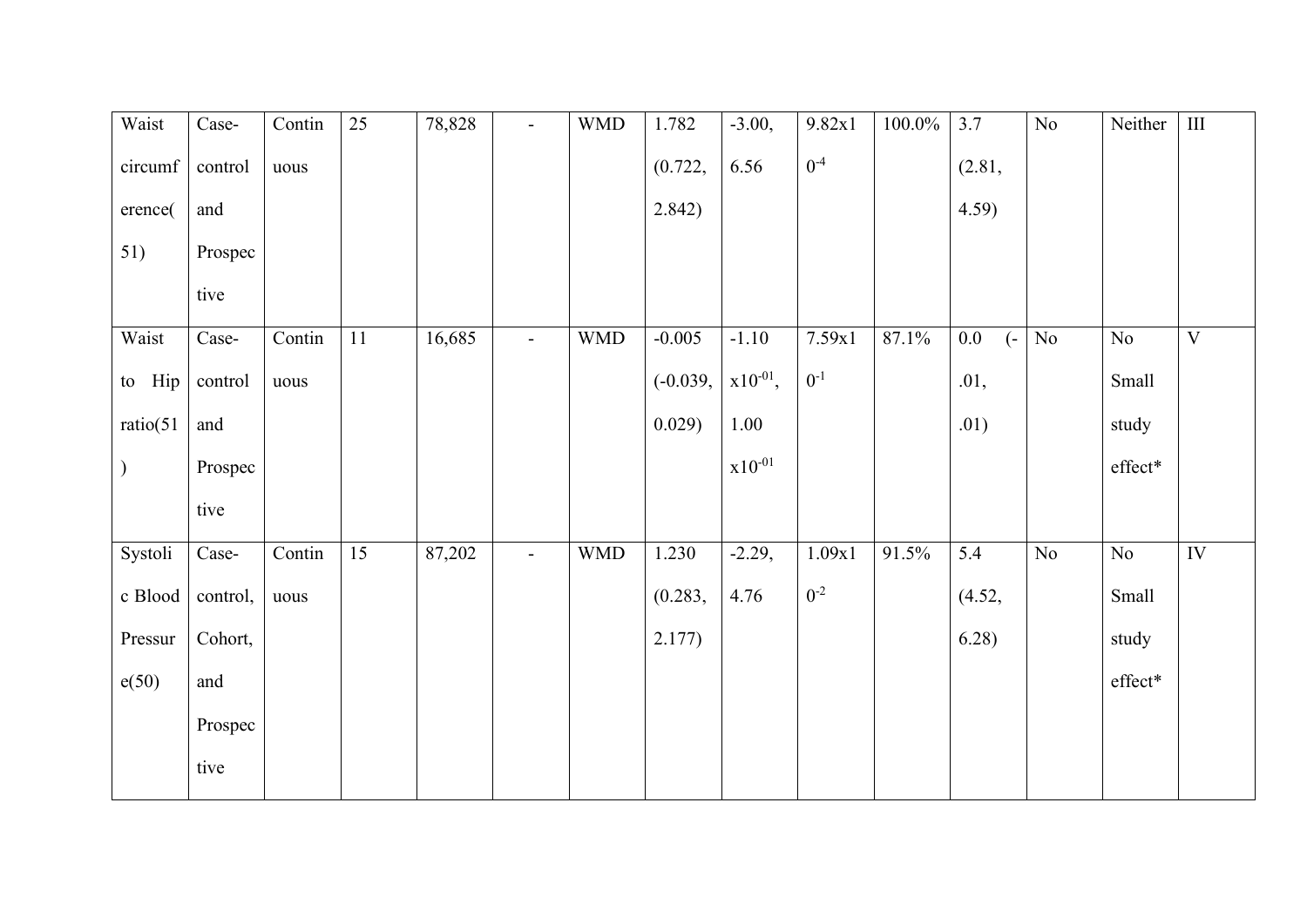| Diastoli | Case-                                                                                                                                                           | Contin | 12 | 79,871                                                                  |  | <b>WMD</b> | $0.009(-)$                                                                                                                                         | $-2.40,$ | 9.81x1   | 91.6% | 1.7    | N <sub>o</sub> | <b>No</b> | $\overline{\mathrm{V}}$ |
|----------|-----------------------------------------------------------------------------------------------------------------------------------------------------------------|--------|----|-------------------------------------------------------------------------|--|------------|----------------------------------------------------------------------------------------------------------------------------------------------------|----------|----------|-------|--------|----------------|-----------|-------------------------|
| c Blood  | control                                                                                                                                                         | uous   |    |                                                                         |  |            | 0.686,                                                                                                                                             | 2.42     | $0^{-1}$ |       | (0.99, |                | Small     |                         |
| Pressur  | and                                                                                                                                                             |        |    |                                                                         |  |            | 0.703)                                                                                                                                             |          |          |       | 2.41)  |                | study     |                         |
| e(50)    | Prospec                                                                                                                                                         |        |    |                                                                         |  |            |                                                                                                                                                    |          |          |       |        |                | effect *  |                         |
|          | tive                                                                                                                                                            |        |    |                                                                         |  |            |                                                                                                                                                    |          |          |       |        |                |           |                         |
| Legend   |                                                                                                                                                                 |        |    |                                                                         |  |            |                                                                                                                                                    |          |          |       |        |                |           |                         |
|          | 1. * Either tests for small study effect, excess significance, or both, could not be conducted due to small sample size of included studies.                    |        |    |                                                                         |  |            |                                                                                                                                                    |          |          |       |        |                |           |                         |
|          |                                                                                                                                                                 |        |    |                                                                         |  |            | 2. Evidence class criteria—class I (convincing): statistical significance at $P \le 10^{-6}$ , >1000 cases (or >20,000 participants for continuous |          |          |       |        |                |           |                         |
|          | outcomes), the largest component study reported a significant effect ( $P < 0.05$ ); the 95% prediction interval excluded the null, no large                    |        |    |                                                                         |  |            |                                                                                                                                                    |          |          |       |        |                |           |                         |
|          | heterogeneity ( $l^2$ < 50%), no evidence of small-study effects ( $P > 0.10$ ) and excess significance bias ( $P > 0.10$ ); class II (highly suggestive):      |        |    |                                                                         |  |            |                                                                                                                                                    |          |          |       |        |                |           |                         |
|          | significance at $P \le 10^{-6}$ , >1000 cases (or >20,000 participants for continuous outcomes), the largest component study reported a significant             |        |    |                                                                         |  |            |                                                                                                                                                    |          |          |       |        |                |           |                         |
|          | effect ( $P \le 0.05$ ); class III (suggestive): statistical significance at $P < 10^{-3}$ , >1000 cases (or >20,000 participants for continuous outcomes); and |        |    |                                                                         |  |            |                                                                                                                                                    |          |          |       |        |                |           |                         |
|          |                                                                                                                                                                 |        |    | class IV (weak): the remaining significant associations at $P < 0.05$ . |  |            |                                                                                                                                                    |          |          |       |        |                |           |                         |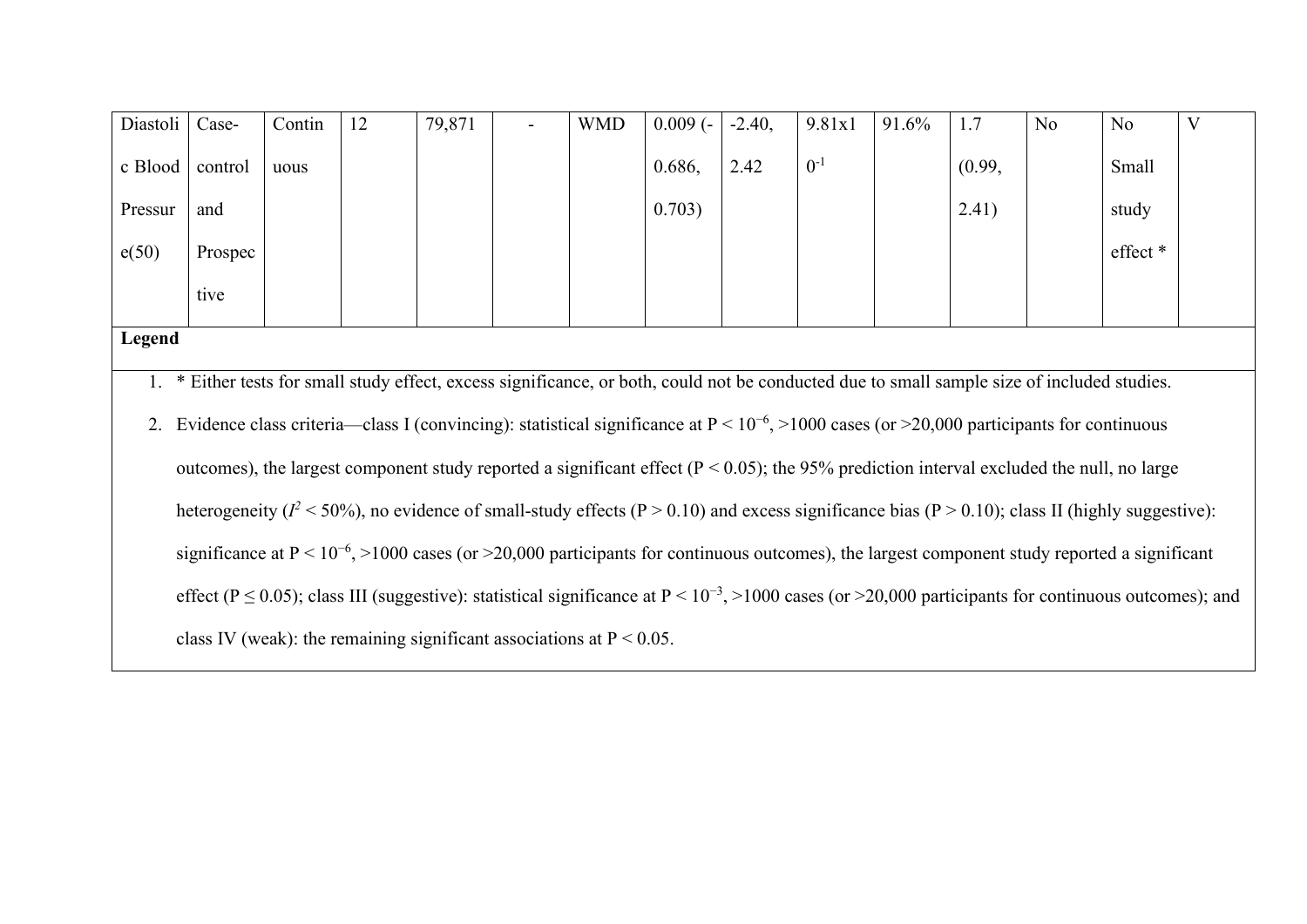